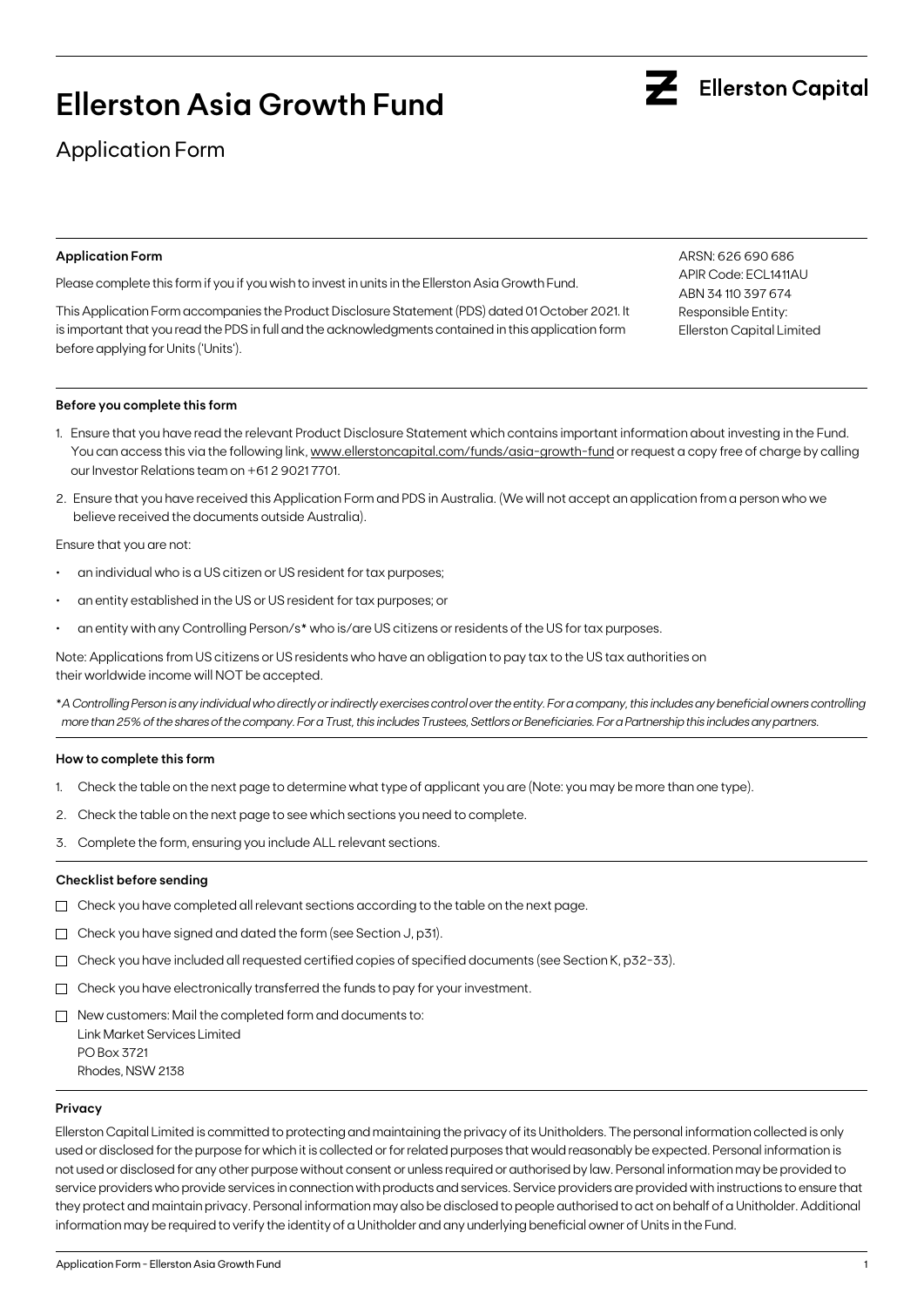# **Checklist before sending**

**What type of applicant are you?** 

|  |  | (Please tick the boxes that apply to you) |  |  |  |
|--|--|-------------------------------------------|--|--|--|
|--|--|-------------------------------------------|--|--|--|

| <b>Investor Type</b>                                                         | Sections you must complete |
|------------------------------------------------------------------------------|----------------------------|
| $\Box$ Custodian of investment platform (go to Sections A, p3 and A(1), p4)  | A, $A(1)$ , B through K    |
| $\Box$ Company (go to Sections A, p3 and A(2), p5)                           | A, $A(2)$ , B through K    |
| $\Box$ Trust (go to Sections A, p3 and A(3), p7)                             | $A, A(3)$ , B through K    |
| $\Box$ Individual/joint and sole trader (go to Sections A, p3 and A(4), p10) | A, $A(4)$ , B through K    |
| $\Box$ Partnership (go to Sections A, p3 and A(5), p12)                      | $A, A(5)$ , B through K    |
| $\Box$ Association (go to Sections A, p3 and A(6), p14)                      | A, $A(6)$ , B through K    |
| $\Box$ Registered cooperative investors (go to Sections A, p3 and A(7), p15) | A, $A(7)$ , B through K    |
| $\Box$ Government body (go to Sections A, p3 and A(8), p16)                  | A, $A(8)$ , B through K    |

## **Section**

| $\Box$ Section A | Investor Details. All information about the investor(s), including full name, residential address (mandatory), postal address<br>(optional) and contact details as well as details for corporate or trust investors.                                                                                                                                                                                                                                                                                                                                                                                                                    |
|------------------|-----------------------------------------------------------------------------------------------------------------------------------------------------------------------------------------------------------------------------------------------------------------------------------------------------------------------------------------------------------------------------------------------------------------------------------------------------------------------------------------------------------------------------------------------------------------------------------------------------------------------------------------|
| $\Box$ Section B | Investment and payment details. The amount you wish to invest in the Ellerston Asia Growth Fund and your payment<br>method.                                                                                                                                                                                                                                                                                                                                                                                                                                                                                                             |
| $\Box$ Section C | Distribution payment instructions. Details of your nominated bank account for credit of distributions and<br>redemptions. Must be an account with an Australian domiciled financial institution.                                                                                                                                                                                                                                                                                                                                                                                                                                        |
| $\Box$ Section D | Contact details and preferred communication method. Please provide contact details, where we can send all<br>correspondence including transactions, distribution and tax statements, ongoing disclosures and other materials,<br>according to your preferred method of communication.                                                                                                                                                                                                                                                                                                                                                   |
| $\Box$ Section E | Acting authority or authorised representative. Only one TFN is required unless the investment is a joint<br>holding in which case all individuals should provide a TFN.                                                                                                                                                                                                                                                                                                                                                                                                                                                                 |
| $\Box$ Section F | Operating authority. Advise us who has authority to operate your account.                                                                                                                                                                                                                                                                                                                                                                                                                                                                                                                                                               |
| $\Box$ Section G | Financial Advisor details. Please record the details here of your financial advisor if you wish them to be<br>registered on your account.                                                                                                                                                                                                                                                                                                                                                                                                                                                                                               |
| $\Box$ Section H | Tax certification - FATCA (US) and CRS (other jurisdictions). You MUST complete this section if you<br>are an individual, joint investor or sole trader OR if you are investing as an entity of any kind. You must also<br>indicate whether you are or are not a US citizen or resident for tax purposes, and provide other information<br>as requested.                                                                                                                                                                                                                                                                                |
| $\Box$ Section I | Subscription terms and conditions. Includes privacy information.                                                                                                                                                                                                                                                                                                                                                                                                                                                                                                                                                                        |
| $\Box$ Section J | Declarations and signatures. Ensure each investor reads this section and signs and dates the form.                                                                                                                                                                                                                                                                                                                                                                                                                                                                                                                                      |
| $\Box$ Section K | Investor identification information. This is a checklist, to help you ensure you provide the information we<br>require. As well as enabling us to register your account properly, you help us to fulfil our obligations under the Anti-<br>Money Laundering and Counter-Terrorism Financing Act 2006 (AML/CTF law) to identify and verify the identity of<br>investors before providing a 'designated service'. In order for us to fulfil our obligations we must ask all investors to<br>provide information and documents, details of which are specified in the Product Disclosure Statement as well as on this<br>Application Form. |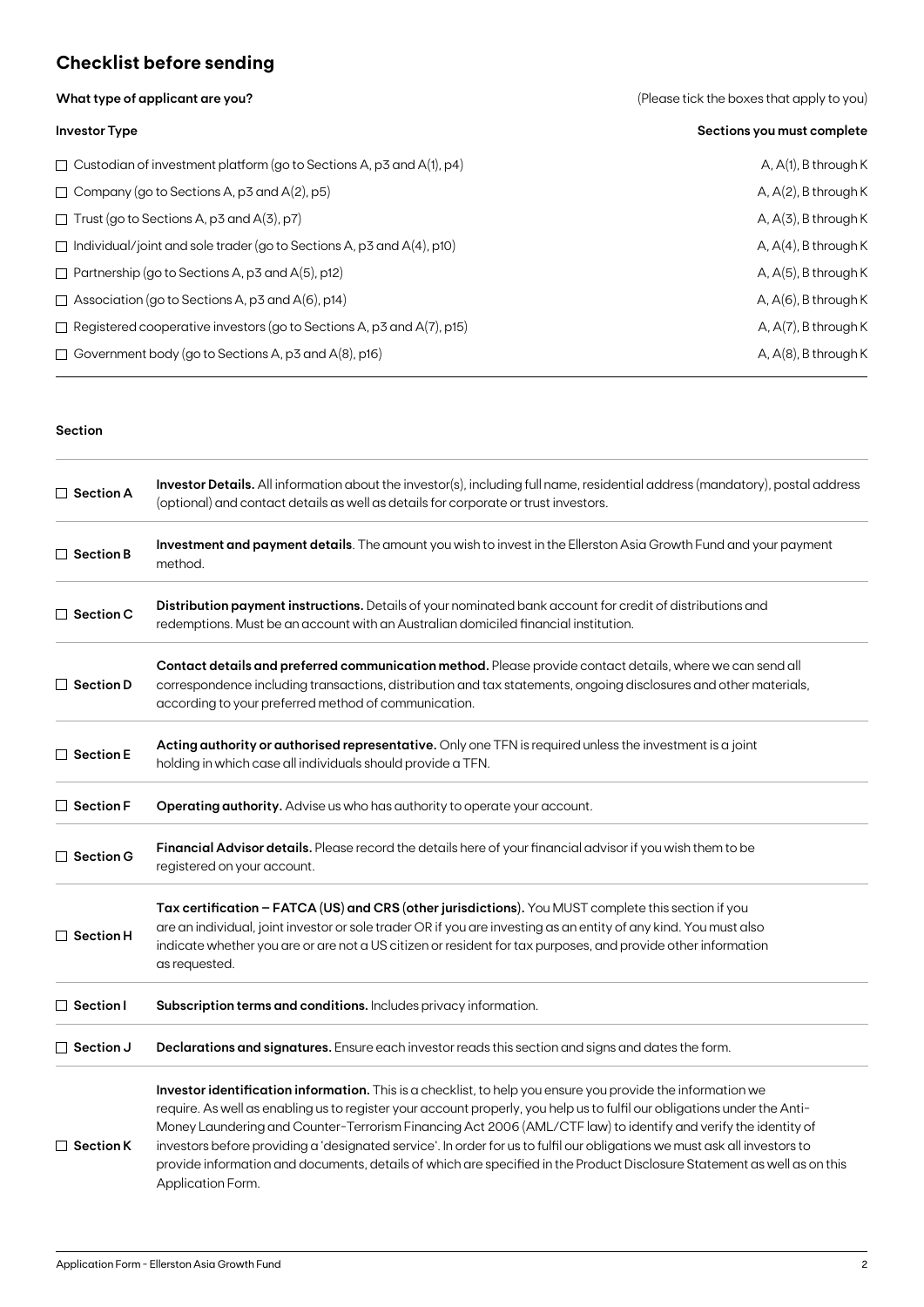# **Section A Investor Details**

## **All investors please answer these questions:**

## **Are you an existing Ellerston Asia Growth Fund investor?**

**No** – Complete all sections of application form as per checklist on page 2 of this form.

**Yes** – Complete existing account details In **Section A** below, and **Section J** on page 31.

| Accc | . |  |
|------|---|--|
|      |   |  |

## **All types of investor: How would you like your account name to be registered?** (Check spelling matches details below)

Registered name(s):

Held for the account of (if relevant):

Please specify the source of funds and wealth used to acquire the investment e.g. sale of assets, member contributions to a Super Fund, earnings, inheritance, gift, private assets, savings etc.

## **Design and Distribution Obligations (DDO)**

The Design and Distribution Obligations (DDO) regime introduces targeted and principles-based design and distribution obligations in relation to financial products. The obligations require issuers and distributors to ensure products are targeted at the right people (i.e. the target market). As such, the Target Market Determination (TMD) for this Fund is available on our website (www.ellerstoncapital.com) and outlined below.

## **Target Market Determination (TMD)**

This product is likely to be appropriate for a consumer seeking **capital growth** to be used as a **satellite/small allocation** within a portfolio where the consumer has a **medium or long term** investment timeframe, **high or very high** risk/return profile and needs **daily** access to capital.

 $\Box$  I/We confirm I/We have read the Fund's Target Market Definition and this investment falls within those parameters.

*If you do not meet the TMD criteria, and attest to doing so by ticking the above box, please note your investment in the Fund may not be processed.*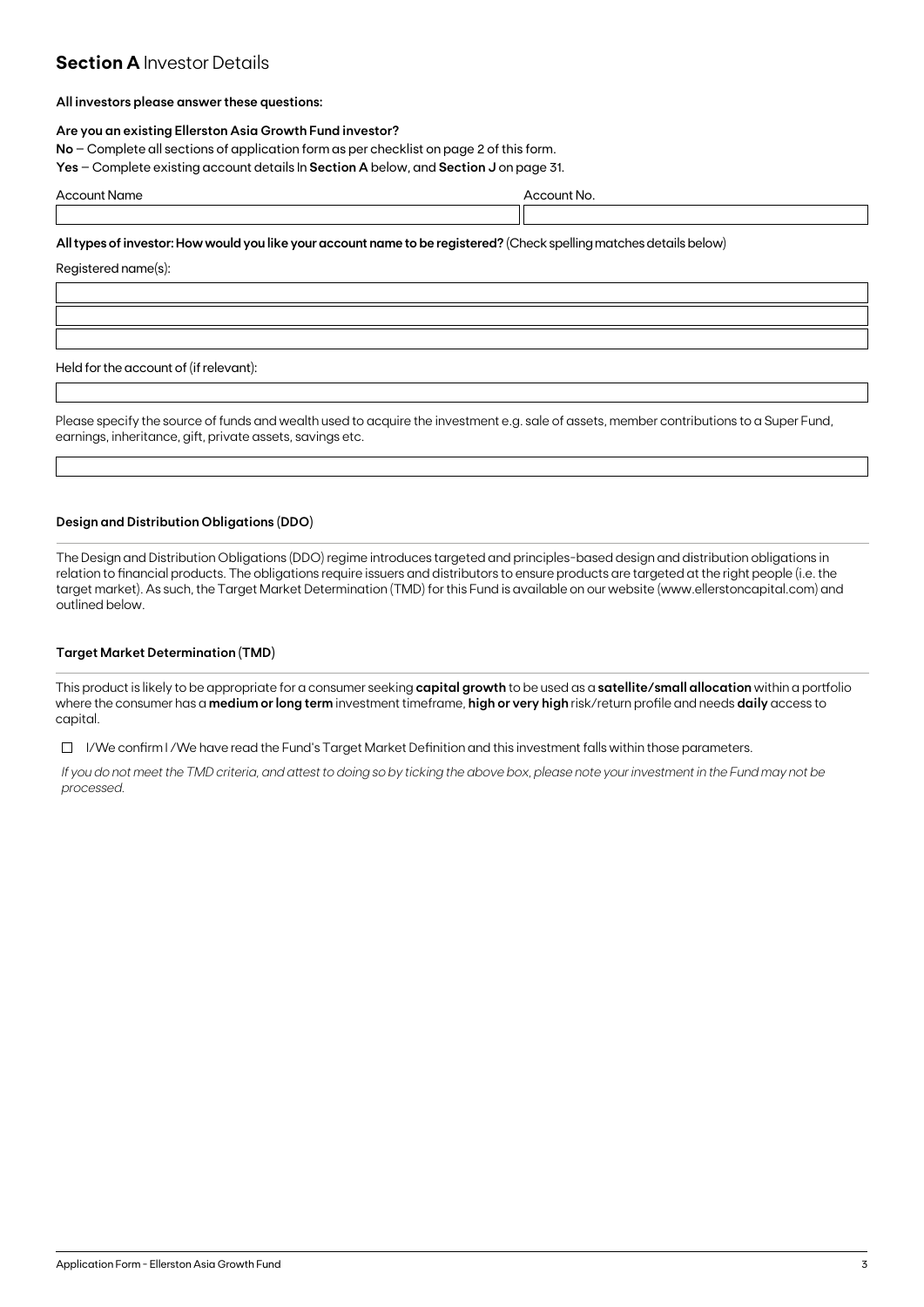# **Section A (1)** Custodians of Investment Platforms *Continued*

Please provide details of the operator/issuer of the relevant managed investment scheme, superannuation fund, IDPS or IDPS-like scheme for which you are the custodian. If a nominee company forms part of the business relationship for this application, copy this section and also complete for the section A(1) for the nominee.

|                       | Full name of custodian or nominee                                     |                     |                            | <b>ACN or ABN</b>                                       |                         |  |  |
|-----------------------|-----------------------------------------------------------------------|---------------------|----------------------------|---------------------------------------------------------|-------------------------|--|--|
|                       |                                                                       |                     |                            |                                                         |                         |  |  |
|                       | Registered office street address (PO Box is NOT acceptable)           |                     |                            |                                                         |                         |  |  |
| Level                 | <b>Street Address</b>                                                 | Town / Suburb       |                            |                                                         |                         |  |  |
|                       |                                                                       |                     |                            |                                                         |                         |  |  |
| State                 |                                                                       | Postcode            |                            | Country (if not Australia)                              |                         |  |  |
|                       |                                                                       |                     |                            |                                                         |                         |  |  |
|                       | Principle place of business street address (PO Box is NOT acceptable) |                     |                            |                                                         |                         |  |  |
| Level                 | <b>Street Address</b>                                                 |                     |                            |                                                         | Town / Suburb           |  |  |
|                       |                                                                       |                     |                            |                                                         |                         |  |  |
| State                 |                                                                       | Postcode            |                            | Country (if not Australia)                              |                         |  |  |
|                       |                                                                       |                     |                            |                                                         |                         |  |  |
|                       | Country of incorporation, formation or establishment                  |                     |                            | Australian regulatory licence number (e.g. AFSL or RSE) |                         |  |  |
|                       |                                                                       |                     |                            |                                                         |                         |  |  |
|                       | Is the Company public or proprietary/private?                         |                     |                            |                                                         |                         |  |  |
| $\Box$ Public         | $\Box$                                                                | Proprietary/private |                            |                                                         |                         |  |  |
|                       | Type of investment platform (tick one)                                |                     |                            |                                                         |                         |  |  |
|                       | $\Box$ Registered managed investment scheme                           |                     | $\Box$ Superannuation fund | $\Box$ IDPS                                             | $\Box$ IDPS-like scheme |  |  |
|                       | $\Box$ Other (please specify)                                         |                     |                            |                                                         |                         |  |  |
|                       | Name of investment platform                                           |                     |                            | Licence type                                            |                         |  |  |
|                       |                                                                       |                     |                            |                                                         |                         |  |  |
| <b>Postal Address</b> |                                                                       |                     |                            |                                                         |                         |  |  |
| Level                 | Street or PO Box address                                              |                     |                            |                                                         | Town / Suburb           |  |  |
|                       |                                                                       |                     |                            |                                                         |                         |  |  |
| State                 |                                                                       | Postcode            |                            | Country                                                 |                         |  |  |
|                       |                                                                       |                     |                            |                                                         |                         |  |  |
| <b>Work Phone</b>     |                                                                       | Home Phone          |                            | Fax                                                     | Mobile                  |  |  |
|                       |                                                                       |                     |                            |                                                         |                         |  |  |
| Email                 |                                                                       |                     |                            |                                                         |                         |  |  |
|                       |                                                                       |                     |                            |                                                         |                         |  |  |
|                       |                                                                       |                     |                            |                                                         |                         |  |  |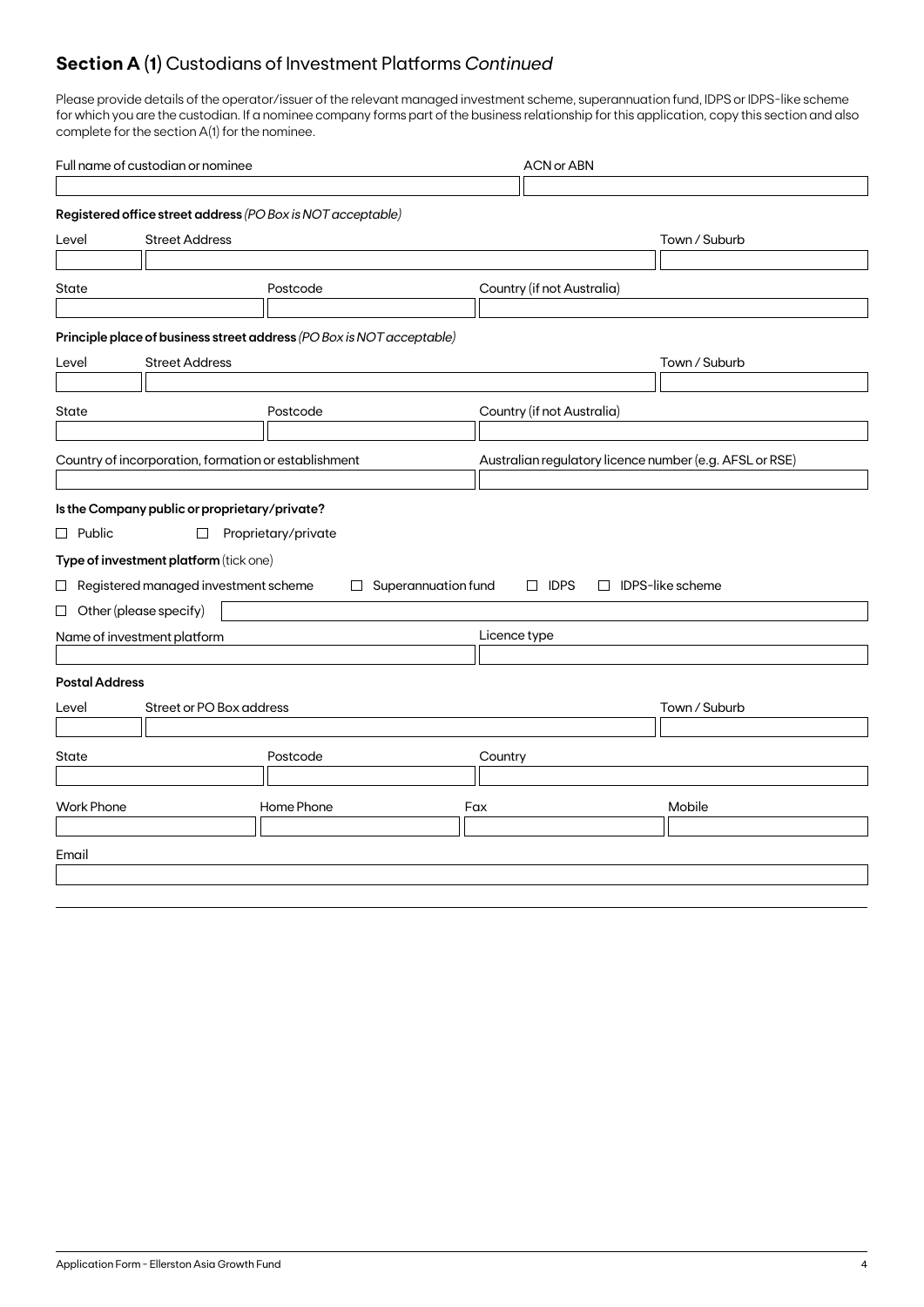# **Section A (2)** Company Investors and Corporate Trustee(s)

To fulfil AML/CTF requirements, this section must be completed by a custodian/nominee representing a trust such as a superannuation fund or other trust even if the Corporate Trustee does not form part of the registered name.

|                                | Full name of company as registered with ASIC or Overseas regulator<br>Country of incorporation, formation or establishment |                                                    |                                                                                                                                       |         |               |  |  |  |
|--------------------------------|----------------------------------------------------------------------------------------------------------------------------|----------------------------------------------------|---------------------------------------------------------------------------------------------------------------------------------------|---------|---------------|--|--|--|
|                                |                                                                                                                            |                                                    | Registered office street address (PO Box is NOT acceptable)                                                                           |         |               |  |  |  |
| <b>Street Address</b><br>Level |                                                                                                                            |                                                    |                                                                                                                                       |         | Town / Suburb |  |  |  |
| State                          |                                                                                                                            |                                                    | Postcode                                                                                                                              | Country |               |  |  |  |
|                                |                                                                                                                            |                                                    | Principal place of business street address (PO Box is NOT acceptable)                                                                 |         |               |  |  |  |
| <b>Street Address</b><br>Level |                                                                                                                            |                                                    |                                                                                                                                       |         | Town / Suburb |  |  |  |
| State                          |                                                                                                                            |                                                    | Postcode                                                                                                                              | Country |               |  |  |  |
|                                |                                                                                                                            |                                                    |                                                                                                                                       |         |               |  |  |  |
|                                |                                                                                                                            | Postal address (PO Box is NOT acceptable)          |                                                                                                                                       |         |               |  |  |  |
| Level                          |                                                                                                                            | <b>Street Address</b>                              |                                                                                                                                       |         | Town / Suburb |  |  |  |
| State                          |                                                                                                                            |                                                    | Postcode                                                                                                                              | Country |               |  |  |  |
|                                |                                                                                                                            |                                                    |                                                                                                                                       |         |               |  |  |  |
|                                | <b>Work Phone</b>                                                                                                          |                                                    | Home Phone                                                                                                                            | Fax     | Mobile        |  |  |  |
|                                |                                                                                                                            |                                                    |                                                                                                                                       |         |               |  |  |  |
| Email                          |                                                                                                                            |                                                    |                                                                                                                                       |         |               |  |  |  |
|                                |                                                                                                                            |                                                    |                                                                                                                                       |         |               |  |  |  |
|                                |                                                                                                                            |                                                    | Australian Tax File Number OR Exemption details (if applicable)                                                                       |         |               |  |  |  |
|                                |                                                                                                                            | Is the Company public or proprietary/private?      |                                                                                                                                       |         |               |  |  |  |
|                                | $\Box$ Public                                                                                                              | $\Box$                                             | Proprietary/private                                                                                                                   |         |               |  |  |  |
|                                |                                                                                                                            | Registration Details (tick the box that applies)   |                                                                                                                                       |         |               |  |  |  |
|                                |                                                                                                                            | □ ASIC registered (provide ACN, ABN, ARBN or ARSN) |                                                                                                                                       |         |               |  |  |  |
|                                |                                                                                                                            |                                                    | $\Box$ Foreign registered (provide foreign registration number)                                                                       |         |               |  |  |  |
|                                |                                                                                                                            | Provide name of foreign regulator                  |                                                                                                                                       |         |               |  |  |  |
|                                |                                                                                                                            |                                                    |                                                                                                                                       |         |               |  |  |  |
|                                |                                                                                                                            | Company type (Please tick one of the below)        |                                                                                                                                       |         |               |  |  |  |
| $\sqcup$                       |                                                                                                                            | Australian company (public/listed)                 |                                                                                                                                       |         |               |  |  |  |
| $\Box$                         |                                                                                                                            | Australian company (proprietary or private)        |                                                                                                                                       |         |               |  |  |  |
| ⊔                              |                                                                                                                            |                                                    | Majority-owned subsidiary of an Australian listed company                                                                             |         |               |  |  |  |
| $\Box$                         |                                                                                                                            | activities as a company e.g. AFSL, RSL or RSE      | Company licensed and subject to the regulatory oversight of a Commonwealth, State or Territory statutory regulator in relation to its |         |               |  |  |  |
| $\Box$                         |                                                                                                                            | Foreign company (public/listed)                    |                                                                                                                                       |         |               |  |  |  |

 $\Box$  Foreign company (proprietary or private)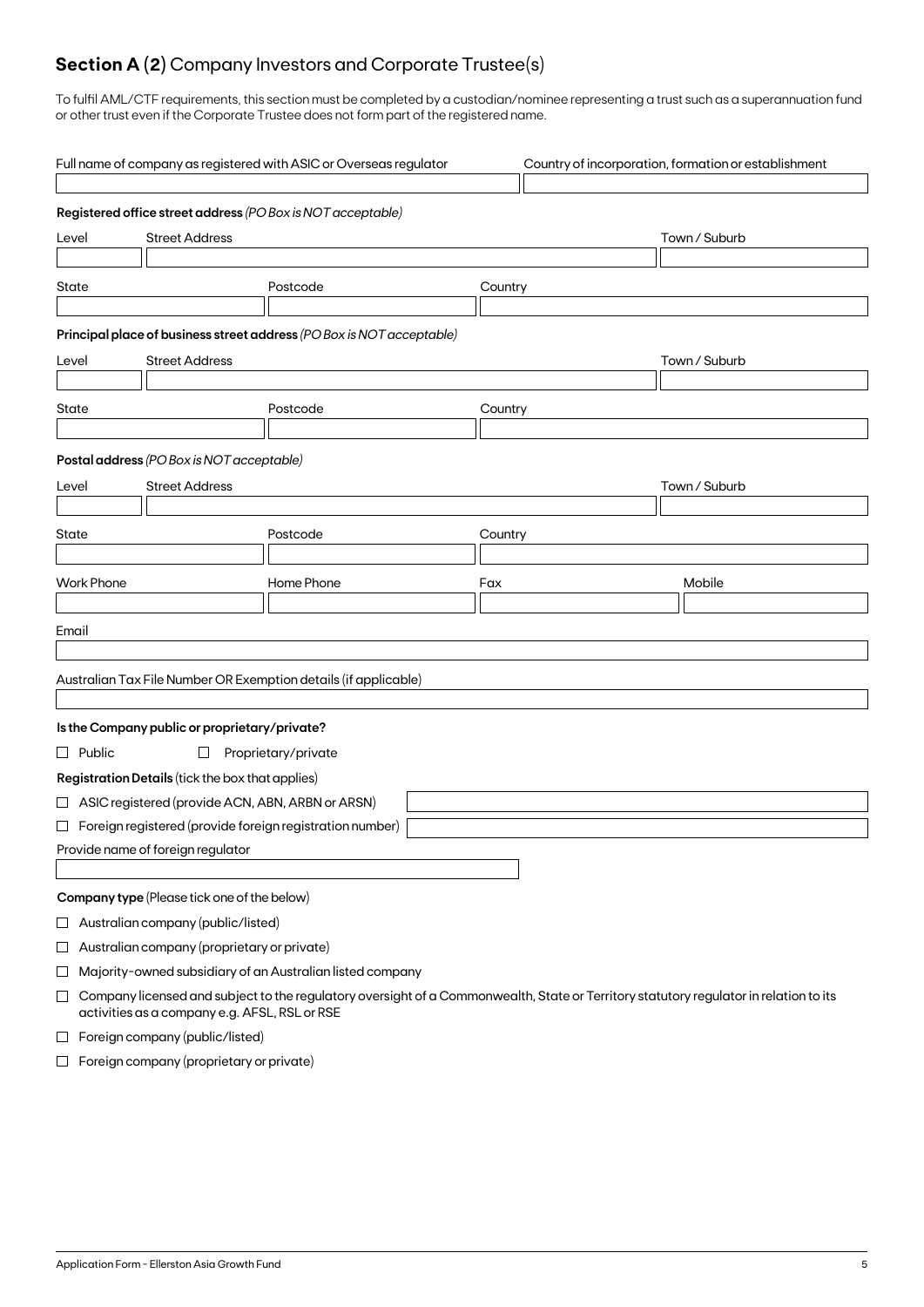# **Section A (2)** Company Investors and Corporate Trustee(s) *Continued*

**Directors** (to be completed for a proprietary company or foreign private company)

| How many directors are there? | Please provide full names of each director below |                 |  |  |  |
|-------------------------------|--------------------------------------------------|-----------------|--|--|--|
| Given name(s):                |                                                  | Family name(s): |  |  |  |
|                               |                                                  |                 |  |  |  |
|                               |                                                  |                 |  |  |  |
|                               |                                                  |                 |  |  |  |
|                               |                                                  |                 |  |  |  |

If there are more than four directors, please provide details on a separate sheet or copy of this page

## **Shareholders/beneficial owners**

### **This section should be completed by:**

- Any unlisted public company or proprietary company that is NOT licensed and subject to the regulatory oversight of a Commonwealth, State or Territory statutory regulator in relation to its activities as a company, and
- Any foreign private company.

#### **Please provide details of:**

- Each individual who ultimately owns 25% or more of the issued capital of the company through direct or indirect shareholdings; OR
- Any individual who is entitled (directly or indirectly) to exercise 25% or more of the voting rights.

## **If no one satisfies either of the above categories, provide details instead of:**

• The most senior managing official(s) (or equivalent) of the company (such as the managing director or directors who are authorised to make policy, operating or financial decisions or failing that, who is/are authorized to sign on behalf of the company).

All individuals below will be required to provide identification in accordance with the checklist in Section K, pp32-33.

| Title: $\Box$ Mr $\Box$ Mrs $\Box$ Miss $\Box$ Ms $\Box$ Other (specify)<br>Date of birth<br>Surname/family name<br>Residential street address (PO Box is NOT acceptable)<br><b>Street Address</b><br>Town / Suburb<br>State<br>Postcode<br>Country<br>Individual 2<br>Title: $\Box$ Mr $\Box$ Mrs $\Box$ Miss $\Box$ Ms $\Box$ Other (specify)<br>Given names (in full)<br>Date of birth<br>Surname/family name<br>Residential street address (PO Box is NOT acceptable)<br><b>Street Address</b><br>Town / Suburb<br>Postcode<br>State<br>Country | Individual 1          |  |  |  |  |  |  |  |  |  |
|-----------------------------------------------------------------------------------------------------------------------------------------------------------------------------------------------------------------------------------------------------------------------------------------------------------------------------------------------------------------------------------------------------------------------------------------------------------------------------------------------------------------------------------------------------|-----------------------|--|--|--|--|--|--|--|--|--|
|                                                                                                                                                                                                                                                                                                                                                                                                                                                                                                                                                     |                       |  |  |  |  |  |  |  |  |  |
|                                                                                                                                                                                                                                                                                                                                                                                                                                                                                                                                                     | Given names (in full) |  |  |  |  |  |  |  |  |  |
|                                                                                                                                                                                                                                                                                                                                                                                                                                                                                                                                                     |                       |  |  |  |  |  |  |  |  |  |
|                                                                                                                                                                                                                                                                                                                                                                                                                                                                                                                                                     |                       |  |  |  |  |  |  |  |  |  |
|                                                                                                                                                                                                                                                                                                                                                                                                                                                                                                                                                     |                       |  |  |  |  |  |  |  |  |  |
|                                                                                                                                                                                                                                                                                                                                                                                                                                                                                                                                                     |                       |  |  |  |  |  |  |  |  |  |
|                                                                                                                                                                                                                                                                                                                                                                                                                                                                                                                                                     | Unit no.              |  |  |  |  |  |  |  |  |  |
|                                                                                                                                                                                                                                                                                                                                                                                                                                                                                                                                                     |                       |  |  |  |  |  |  |  |  |  |
|                                                                                                                                                                                                                                                                                                                                                                                                                                                                                                                                                     |                       |  |  |  |  |  |  |  |  |  |
|                                                                                                                                                                                                                                                                                                                                                                                                                                                                                                                                                     |                       |  |  |  |  |  |  |  |  |  |
|                                                                                                                                                                                                                                                                                                                                                                                                                                                                                                                                                     |                       |  |  |  |  |  |  |  |  |  |
|                                                                                                                                                                                                                                                                                                                                                                                                                                                                                                                                                     |                       |  |  |  |  |  |  |  |  |  |
|                                                                                                                                                                                                                                                                                                                                                                                                                                                                                                                                                     |                       |  |  |  |  |  |  |  |  |  |
|                                                                                                                                                                                                                                                                                                                                                                                                                                                                                                                                                     |                       |  |  |  |  |  |  |  |  |  |
|                                                                                                                                                                                                                                                                                                                                                                                                                                                                                                                                                     |                       |  |  |  |  |  |  |  |  |  |
|                                                                                                                                                                                                                                                                                                                                                                                                                                                                                                                                                     |                       |  |  |  |  |  |  |  |  |  |
|                                                                                                                                                                                                                                                                                                                                                                                                                                                                                                                                                     |                       |  |  |  |  |  |  |  |  |  |
|                                                                                                                                                                                                                                                                                                                                                                                                                                                                                                                                                     |                       |  |  |  |  |  |  |  |  |  |
|                                                                                                                                                                                                                                                                                                                                                                                                                                                                                                                                                     | Unit no.              |  |  |  |  |  |  |  |  |  |
|                                                                                                                                                                                                                                                                                                                                                                                                                                                                                                                                                     |                       |  |  |  |  |  |  |  |  |  |
|                                                                                                                                                                                                                                                                                                                                                                                                                                                                                                                                                     |                       |  |  |  |  |  |  |  |  |  |
|                                                                                                                                                                                                                                                                                                                                                                                                                                                                                                                                                     |                       |  |  |  |  |  |  |  |  |  |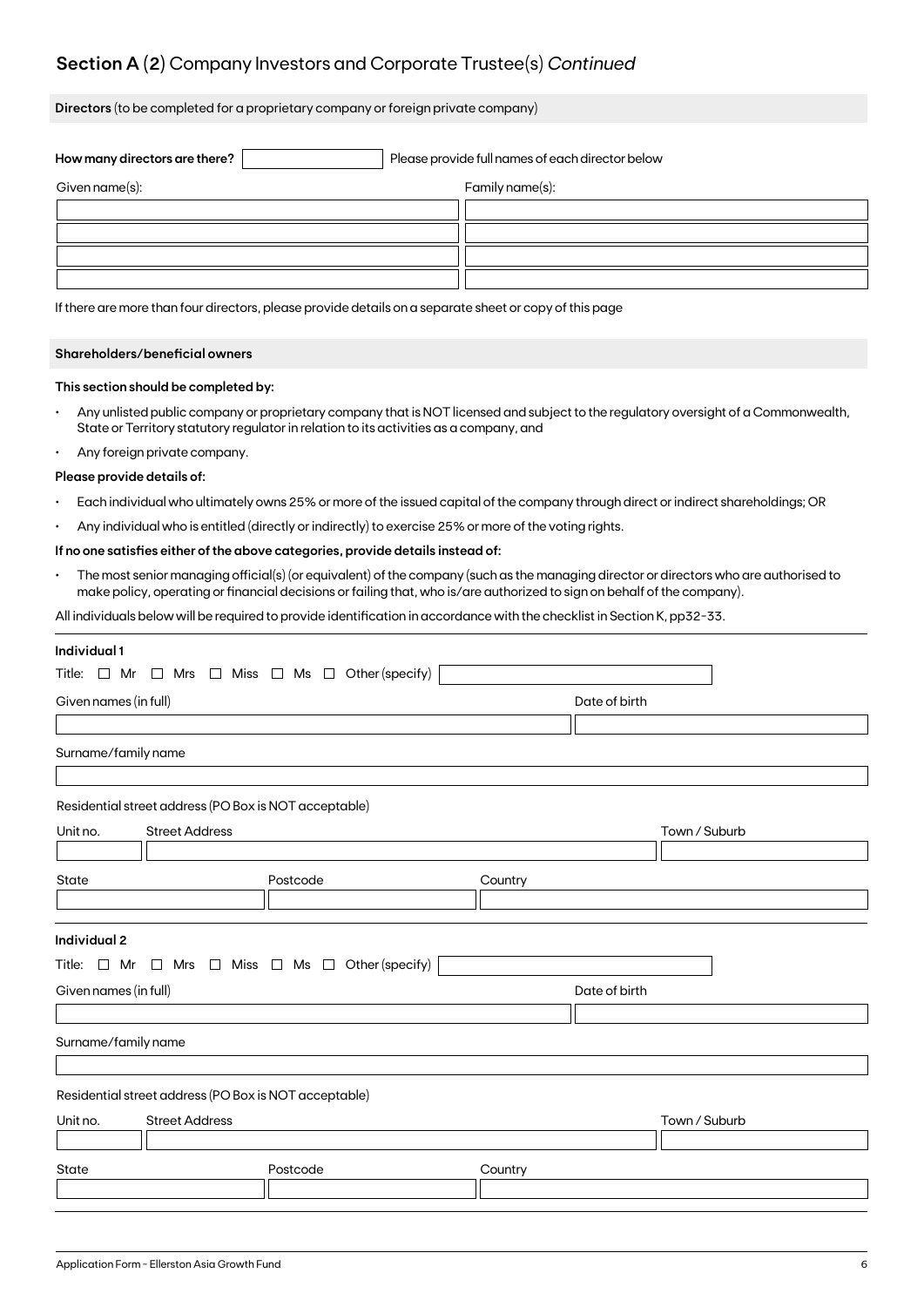# **Section A (2)** Company Investors and Corporate Trustee(s) *Continued*

# **Individual 3**

| ınaıvıauai s          |                                                                                       |                                                                                                                                                    |
|-----------------------|---------------------------------------------------------------------------------------|----------------------------------------------------------------------------------------------------------------------------------------------------|
|                       | Title: $\Box$ Mr $\Box$ Mrs $\Box$ Miss $\Box$ Ms $\Box$ Other (specify)              |                                                                                                                                                    |
| Given names (in full) |                                                                                       | Date of birth                                                                                                                                      |
|                       |                                                                                       |                                                                                                                                                    |
| Surname/family name   |                                                                                       |                                                                                                                                                    |
|                       |                                                                                       |                                                                                                                                                    |
|                       | Residential street address (PO Box is NOT acceptable)                                 |                                                                                                                                                    |
| Unit no.              | <b>Street Address</b>                                                                 | Town / Suburb                                                                                                                                      |
|                       |                                                                                       |                                                                                                                                                    |
| State                 | Postcode                                                                              | Country                                                                                                                                            |
|                       |                                                                                       |                                                                                                                                                    |
|                       |                                                                                       |                                                                                                                                                    |
| Individual 4          |                                                                                       |                                                                                                                                                    |
|                       | Title: $\Box$ Mr $\Box$ Mrs $\Box$ Miss $\Box$ Ms $\Box$ Other (specify)              |                                                                                                                                                    |
| Given names (in full) |                                                                                       | Date of birth                                                                                                                                      |
|                       |                                                                                       |                                                                                                                                                    |
| Surname/family name   |                                                                                       |                                                                                                                                                    |
|                       |                                                                                       |                                                                                                                                                    |
|                       | Residential street address (PO Box is NOT acceptable)                                 |                                                                                                                                                    |
| Unit no.              | <b>Street Address</b>                                                                 | Town / Suburb                                                                                                                                      |
|                       |                                                                                       |                                                                                                                                                    |
| State                 | Postcode                                                                              | Country                                                                                                                                            |
|                       |                                                                                       |                                                                                                                                                    |
|                       |                                                                                       |                                                                                                                                                    |
|                       | <b>Section A (3)</b> Trusts and Superannuation Funds                                  |                                                                                                                                                    |
|                       |                                                                                       | In this section you should provide details of the trust itself and you may need to provide details of the beneficiaries, the trustees, the settlor |
|                       | and the appointer (as applicable).                                                    |                                                                                                                                                    |
|                       | Full name of trust or superannuation fund                                             |                                                                                                                                                    |
|                       |                                                                                       |                                                                                                                                                    |
|                       | Country of establishment or formation                                                 | Date of establishment                                                                                                                              |
|                       |                                                                                       |                                                                                                                                                    |
|                       | Business name of the trustee (if applicable)                                          |                                                                                                                                                    |
|                       |                                                                                       |                                                                                                                                                    |
|                       |                                                                                       |                                                                                                                                                    |
| Type of trust         |                                                                                       |                                                                                                                                                    |
|                       |                                                                                       |                                                                                                                                                    |
|                       |                                                                                       | Provide the SMSF's ABN                                                                                                                             |
|                       | $\Box$ Re <mark>gulated self-managed superannuation fund,</mark> regulated by the ATO |                                                                                                                                                    |
|                       | $\Box$ Registered managed investment scheme (MIS), regulated by ASIC                  | Provide the ARSN of the registered MIS                                                                                                             |
|                       |                                                                                       |                                                                                                                                                    |
|                       | Unregistered managed investment scheme (MIS) with only wholesale                      | Provide the ABN of the unregistered MIS                                                                                                            |
|                       | clients and which does not make small scale offerings under S1012E of                 |                                                                                                                                                    |
|                       | the Corporations Act 2001                                                             |                                                                                                                                                    |
|                       |                                                                                       | Provide the name of the legislation establishing the fund                                                                                          |
|                       | $\overline{\phantom{a}}$ Government Superannuation Fund established by legislation    |                                                                                                                                                    |

Provide Registrable Superannuation Entity (RSE) from APRA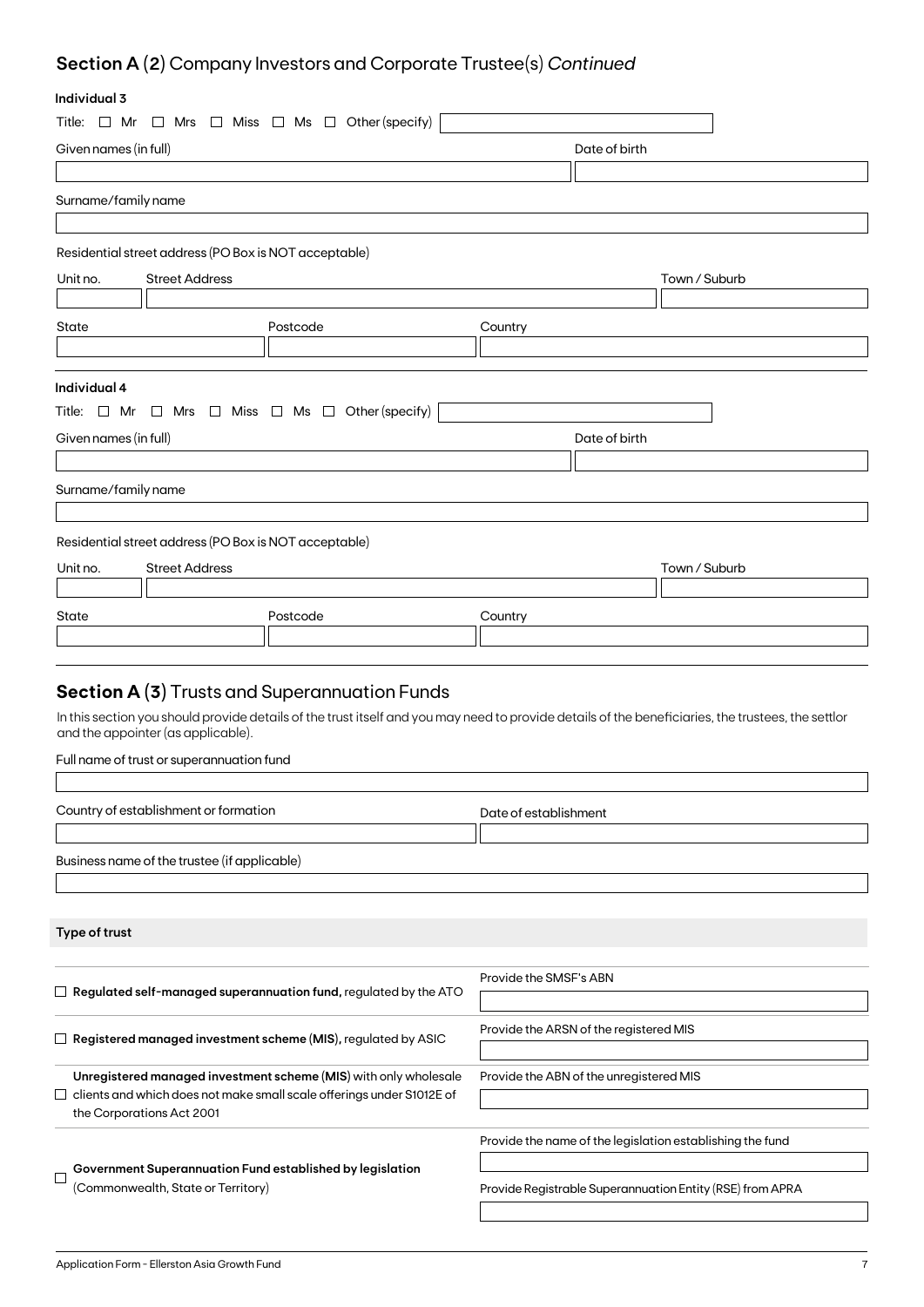# **Section A (3)** Trusts and Superannuation Funds *Continued*

|                                                                                                                                             | Provide name of regulator (e.g. ASIC, APRA, ATO, ACNC):    |  |  |  |
|---------------------------------------------------------------------------------------------------------------------------------------------|------------------------------------------------------------|--|--|--|
| Other regulated Australian trust, (registered/subject to the regulatory<br>$\mathbf{I}$<br>oversight of a Commonwealth statutory regulator) | Registrable Superannuation Entity (RSE) from APRA:         |  |  |  |
|                                                                                                                                             | ABN, or ARSN from ASIC:                                    |  |  |  |
|                                                                                                                                             |                                                            |  |  |  |
| Unregulated Australian trust, Please state the type of Trust (e.g.                                                                          | Type of Trust:                                             |  |  |  |
| $\Box$ unregulated SMSF, family trust, charitable fund not registered with the<br>ACNC, testamentary trust                                  | Please also provide settlor and beneficiary details below: |  |  |  |
|                                                                                                                                             |                                                            |  |  |  |
|                                                                                                                                             | Name of foreign regulator (if applicable):                 |  |  |  |
|                                                                                                                                             | Registration number (if any) with foreign regulator        |  |  |  |
| $\Box$ Foreign trust (not established in Australia)                                                                                         | Please also provide settlor and beneficiary details below: |  |  |  |
|                                                                                                                                             |                                                            |  |  |  |
|                                                                                                                                             |                                                            |  |  |  |
| Settlor details of an unregulated Australian trust or a foreign trust                                                                       |                                                            |  |  |  |
|                                                                                                                                             |                                                            |  |  |  |
| Is the material asset contribution to the trust by the settlor less than \$10,000?                                                          |                                                            |  |  |  |
| $\Box$ Yes<br>No                                                                                                                            |                                                            |  |  |  |
| Is the settlor deceased?                                                                                                                    |                                                            |  |  |  |
| $\Box$ Yes<br>No                                                                                                                            |                                                            |  |  |  |
| If you answered No to BOTH of these questions, please provide the full name and address of the settlor.                                     |                                                            |  |  |  |
| Settlor's details                                                                                                                           |                                                            |  |  |  |
| Title: $\Box$ Mr $\Box$ Mrs $\Box$ Miss $\Box$ Ms $\Box$ Other (specify)                                                                    |                                                            |  |  |  |
| Given names (in full)                                                                                                                       |                                                            |  |  |  |
|                                                                                                                                             |                                                            |  |  |  |
| Surname/family name                                                                                                                         |                                                            |  |  |  |
|                                                                                                                                             |                                                            |  |  |  |
| Residential street address (PO Box is NOT acceptable)                                                                                       |                                                            |  |  |  |
| Unit no.<br><b>Street Address</b>                                                                                                           | Town / Suburb                                              |  |  |  |
|                                                                                                                                             |                                                            |  |  |  |
| State<br>Postcode                                                                                                                           | Country                                                    |  |  |  |
|                                                                                                                                             |                                                            |  |  |  |
|                                                                                                                                             |                                                            |  |  |  |
| Beneficiary details of an unregulated Australian trust or a foreign trust                                                                   |                                                            |  |  |  |
|                                                                                                                                             |                                                            |  |  |  |
| Do the terms of the trust identify the beneficiaries by reference to a membership of a class?                                               |                                                            |  |  |  |
| $\Box$ Yes - Describe the class or classes of beneficiaries below                                                                           |                                                            |  |  |  |

□ No - Complete the 'Beneficiary details requested below for each beneficiary entitled to benefit from 25% or more of the assets of the trust.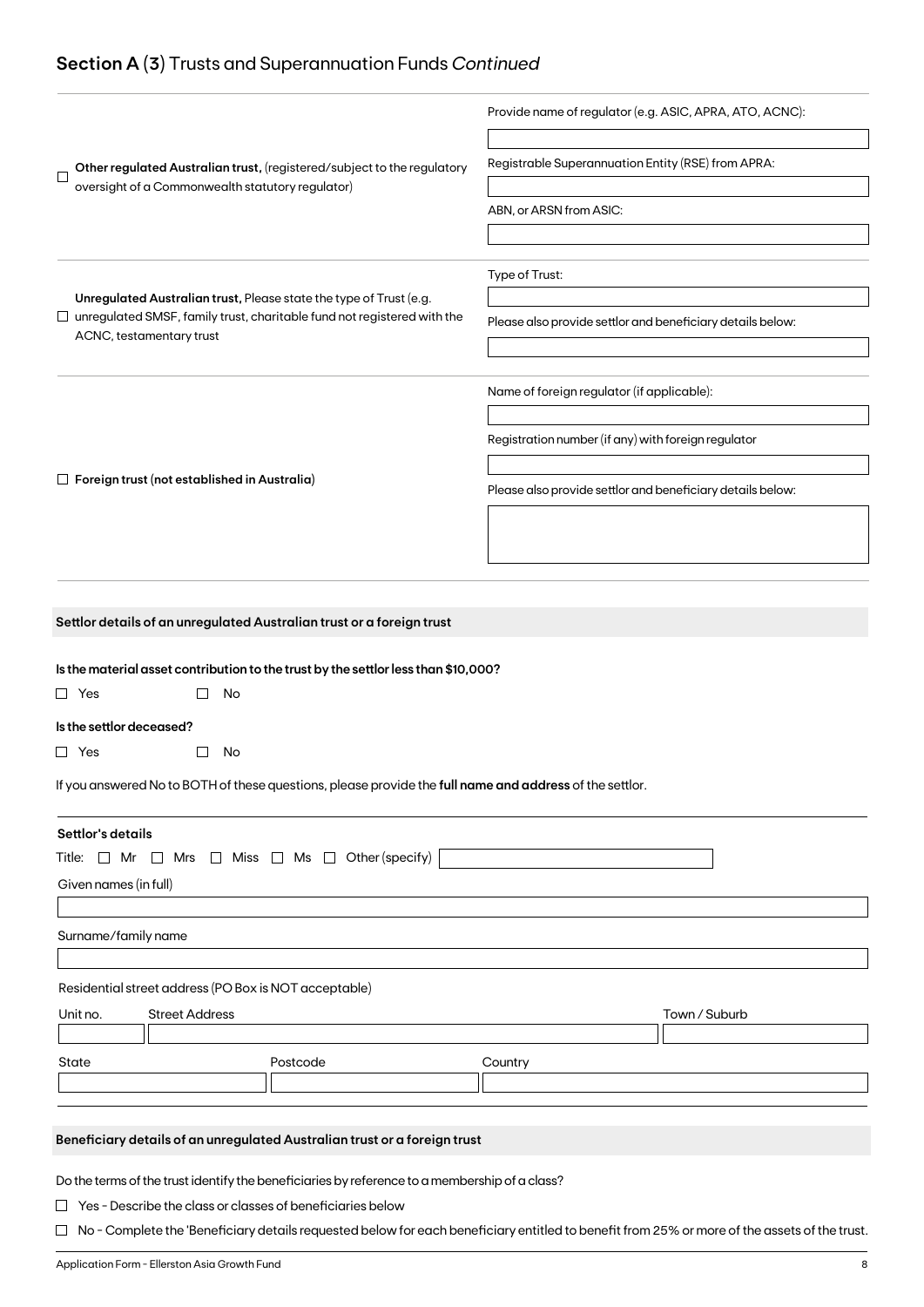# **Section A (3)** Trusts and Superannuation Funds *Continued*

Please describe the class or classes of beneficiaries (e.g. holders of different classes of units, family members or named persons)

| <b>Beneficiary1</b>                                                                                                |                                                                                                                                            |                                                                          |         |               |               |  |  |  |
|--------------------------------------------------------------------------------------------------------------------|--------------------------------------------------------------------------------------------------------------------------------------------|--------------------------------------------------------------------------|---------|---------------|---------------|--|--|--|
| Title: $\Box$ Mr $\Box$ Mrs $\Box$ Miss $\Box$ Ms $\Box$ Other (specify)<br>Given names (in full)<br>Date of birth |                                                                                                                                            |                                                                          |         |               |               |  |  |  |
|                                                                                                                    |                                                                                                                                            |                                                                          |         |               |               |  |  |  |
| Surname/family name                                                                                                |                                                                                                                                            |                                                                          |         |               |               |  |  |  |
|                                                                                                                    |                                                                                                                                            |                                                                          |         |               |               |  |  |  |
|                                                                                                                    | Residential street address (PO Box is NOT acceptable)                                                                                      |                                                                          |         |               |               |  |  |  |
| Unit no.                                                                                                           | <b>Street Address</b>                                                                                                                      |                                                                          |         |               | Town / Suburb |  |  |  |
| State                                                                                                              |                                                                                                                                            |                                                                          |         |               |               |  |  |  |
|                                                                                                                    |                                                                                                                                            | Postcode                                                                 | Country |               |               |  |  |  |
|                                                                                                                    | <b>Beneficiary 2</b><br>Title: $\Box$ Mr $\Box$ Mrs $\Box$ Miss $\Box$ Ms $\Box$ Other (specify)<br>Given names (in full)<br>Date of birth |                                                                          |         |               |               |  |  |  |
| Surname/family name                                                                                                |                                                                                                                                            |                                                                          |         |               |               |  |  |  |
|                                                                                                                    |                                                                                                                                            |                                                                          |         |               |               |  |  |  |
|                                                                                                                    | Residential street address (PO Box is NOT acceptable)                                                                                      |                                                                          |         |               |               |  |  |  |
| Unit no.                                                                                                           | <b>Street Address</b>                                                                                                                      |                                                                          |         |               | Town / Suburb |  |  |  |
| State                                                                                                              |                                                                                                                                            | Postcode                                                                 | Country |               |               |  |  |  |
|                                                                                                                    |                                                                                                                                            |                                                                          |         |               |               |  |  |  |
| <b>Beneficiary 3</b>                                                                                               |                                                                                                                                            |                                                                          |         |               |               |  |  |  |
|                                                                                                                    |                                                                                                                                            | Title: $\Box$ Mr $\Box$ Mrs $\Box$ Miss $\Box$ Ms $\Box$ Other (specify) |         |               |               |  |  |  |
| Given names (in full)                                                                                              |                                                                                                                                            |                                                                          |         | Date of birth |               |  |  |  |
|                                                                                                                    |                                                                                                                                            |                                                                          |         |               |               |  |  |  |
| Surname/family name                                                                                                |                                                                                                                                            |                                                                          |         |               |               |  |  |  |
|                                                                                                                    | Residential street address (PO Box is NOT acceptable)                                                                                      |                                                                          |         |               |               |  |  |  |
| Unit no.                                                                                                           | <b>Street Address</b>                                                                                                                      |                                                                          |         |               | Town / Suburb |  |  |  |
|                                                                                                                    |                                                                                                                                            |                                                                          |         |               |               |  |  |  |
| State                                                                                                              |                                                                                                                                            | Postcode                                                                 | Country |               |               |  |  |  |
|                                                                                                                    |                                                                                                                                            |                                                                          |         |               |               |  |  |  |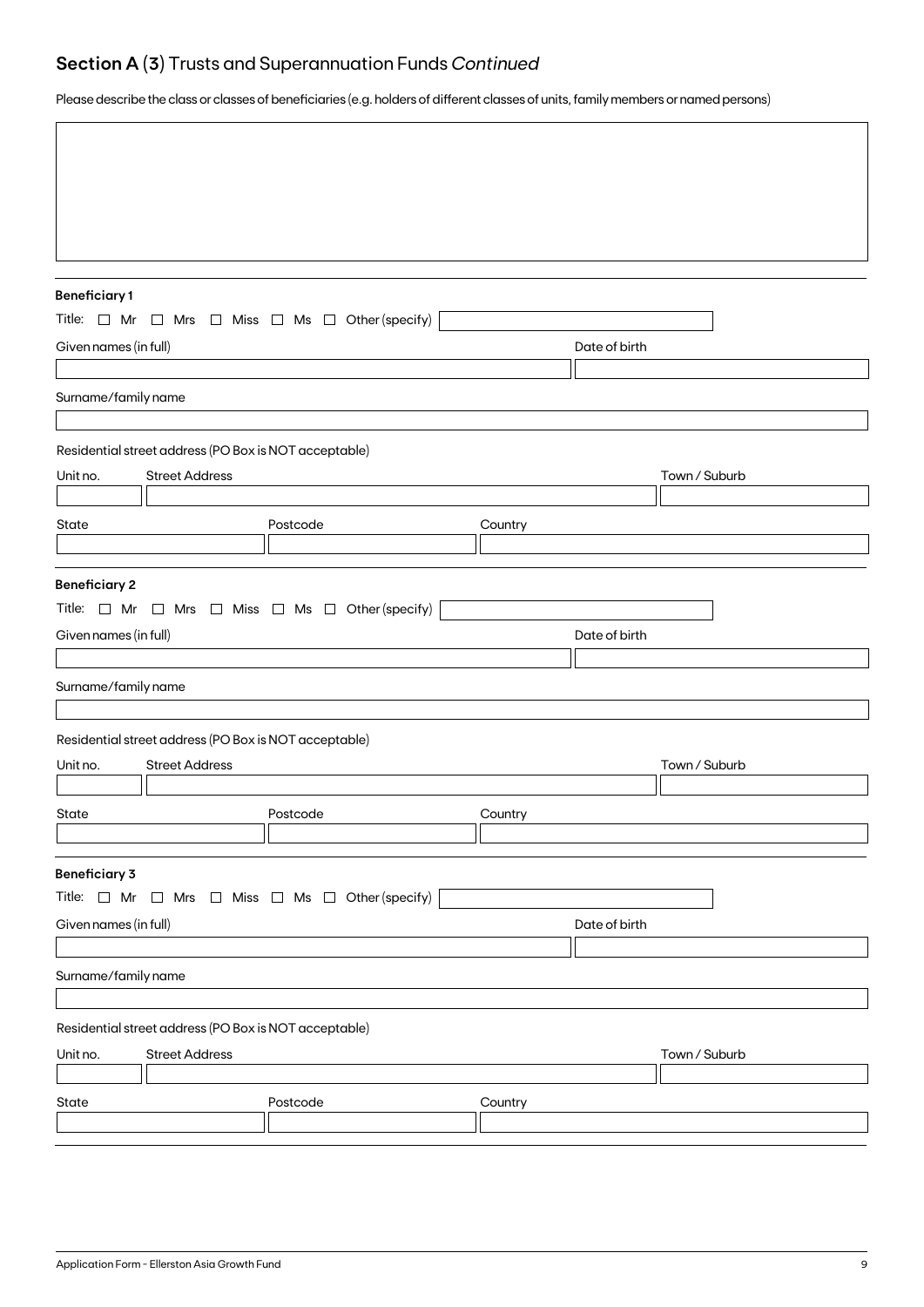# **Section A (3)** Trusts and Superannuation Funds *Continued*

| <b>Beneficiary 4</b>                                                          |                                                             |                                                                                                      |         |                                                                                                                                                                                                                                                                               |  |  |  |
|-------------------------------------------------------------------------------|-------------------------------------------------------------|------------------------------------------------------------------------------------------------------|---------|-------------------------------------------------------------------------------------------------------------------------------------------------------------------------------------------------------------------------------------------------------------------------------|--|--|--|
| $\Box$ Miss $\Box$ Ms $\Box$ Other (specify)<br>Title:<br>$\Box$ Mr<br>∟l Mrs |                                                             |                                                                                                      |         |                                                                                                                                                                                                                                                                               |  |  |  |
| Given names (in full)                                                         |                                                             |                                                                                                      |         | Date of birth                                                                                                                                                                                                                                                                 |  |  |  |
|                                                                               |                                                             |                                                                                                      |         |                                                                                                                                                                                                                                                                               |  |  |  |
| Surname/family name                                                           |                                                             |                                                                                                      |         |                                                                                                                                                                                                                                                                               |  |  |  |
|                                                                               |                                                             |                                                                                                      |         |                                                                                                                                                                                                                                                                               |  |  |  |
|                                                                               | Residential street address (PO Box is NOT acceptable)       |                                                                                                      |         |                                                                                                                                                                                                                                                                               |  |  |  |
| Unit no.                                                                      | <b>Street Address</b>                                       |                                                                                                      |         | Town / Suburb                                                                                                                                                                                                                                                                 |  |  |  |
|                                                                               |                                                             |                                                                                                      |         |                                                                                                                                                                                                                                                                               |  |  |  |
| State                                                                         |                                                             | Postcode                                                                                             | Country |                                                                                                                                                                                                                                                                               |  |  |  |
|                                                                               |                                                             |                                                                                                      |         |                                                                                                                                                                                                                                                                               |  |  |  |
| <b>Trustee details</b>                                                        |                                                             |                                                                                                      |         |                                                                                                                                                                                                                                                                               |  |  |  |
|                                                                               |                                                             | Note: Individual Trustees must complete Section A(4); Corporate Trustees must complete Section A(2). |         |                                                                                                                                                                                                                                                                               |  |  |  |
|                                                                               |                                                             | Unregulated Australian trusts and foreign trusts must complete the following section.                |         |                                                                                                                                                                                                                                                                               |  |  |  |
|                                                                               |                                                             |                                                                                                      |         |                                                                                                                                                                                                                                                                               |  |  |  |
|                                                                               |                                                             | Appointer of an unregulated or foreign trust (the person entitled to remove or appoint trustees)     |         |                                                                                                                                                                                                                                                                               |  |  |  |
|                                                                               | by the trust deed to appoint, remove or instruct trustees)? |                                                                                                      |         | Does anyone else have a substantial degree of control over the trust (e.g. an appointer or individual or company granted specific powers                                                                                                                                      |  |  |  |
|                                                                               | K on pages 32-33 of this form.                              |                                                                                                      |         | $\Box$ Yes - Please provide the name, address and date of birth of the appointer in section A(4), and provide identification as required in section                                                                                                                           |  |  |  |
|                                                                               | $\Box$ No - Proceed to next question.                       |                                                                                                      |         |                                                                                                                                                                                                                                                                               |  |  |  |
|                                                                               | through the capacity to direct the trustees.)               |                                                                                                      |         | Is there anyone else who directly or indirectly controls the trust that is different from the trustees/appointer already provided? (This<br>includes control by acting as trustee by means of agreements, arrangements, understandings and practices or by exercising control |  |  |  |
|                                                                               | 32-33 of this form.                                         |                                                                                                      |         | $\Box$ Yes - Please provide their names, addresses and dates of birth in section A(4), and provide identification as required in section K on pages                                                                                                                           |  |  |  |
| $\Box$ No - Proceed to section B.                                             |                                                             |                                                                                                      |         |                                                                                                                                                                                                                                                                               |  |  |  |
|                                                                               |                                                             | <b>Section A (4)</b> Individual Investors, Sole Traders and Individual Trustees                      |         |                                                                                                                                                                                                                                                                               |  |  |  |
|                                                                               |                                                             |                                                                                                      |         |                                                                                                                                                                                                                                                                               |  |  |  |
| Investor1                                                                     |                                                             |                                                                                                      |         |                                                                                                                                                                                                                                                                               |  |  |  |
|                                                                               |                                                             | Title: $\Box$ Mr $\Box$ Mrs $\Box$ Miss $\Box$ Ms $\Box$ Other (specify)                             |         |                                                                                                                                                                                                                                                                               |  |  |  |
| Given names (in full)                                                         |                                                             |                                                                                                      |         | Date of birth                                                                                                                                                                                                                                                                 |  |  |  |
|                                                                               |                                                             |                                                                                                      |         |                                                                                                                                                                                                                                                                               |  |  |  |
| Surname/family name                                                           |                                                             |                                                                                                      |         | Country of Citizenship                                                                                                                                                                                                                                                        |  |  |  |
|                                                                               |                                                             |                                                                                                      |         |                                                                                                                                                                                                                                                                               |  |  |  |

Residential street address (PO Box is NOT acceptable)

| Unit no.          | <b>Street Address</b> |            |         | Town / Suburb |
|-------------------|-----------------------|------------|---------|---------------|
|                   |                       |            |         |               |
| State             |                       | Postcode   | Country |               |
|                   |                       |            |         |               |
| <b>Work Phone</b> |                       | Home Phone | Fax     | Mobile        |
|                   |                       |            |         |               |
| Email             |                       |            |         |               |
|                   |                       |            |         |               |

## **Are you an Australian resident for tax purposes?**

 $\Box$  Yes  $\Box$  No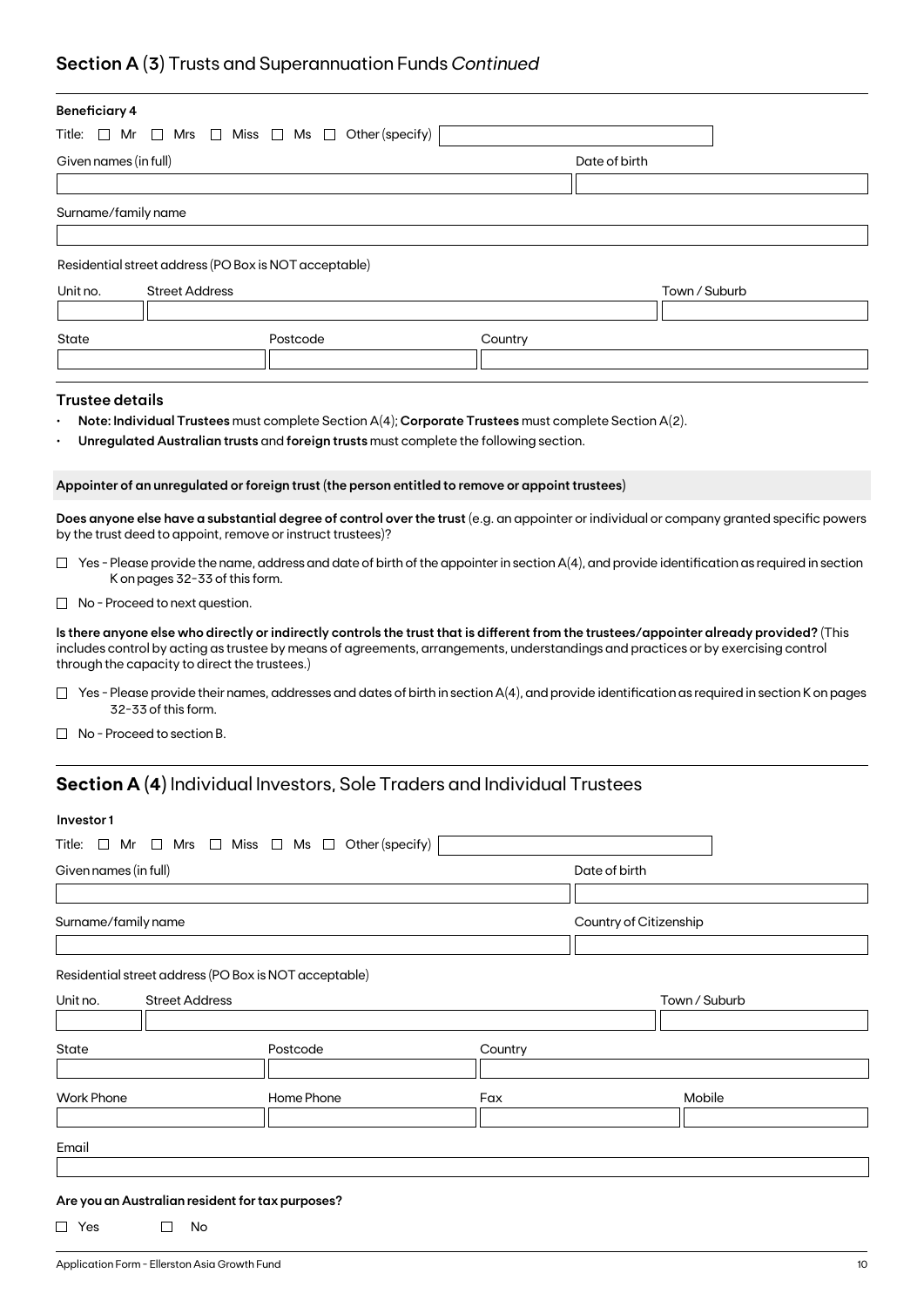# **Section A (4)** Individual Investors, Sole Traders and Individual Trustees *Continued*

| If not please specify your country of tax residence                      |                                                                       |         |                        |               |  |
|--------------------------------------------------------------------------|-----------------------------------------------------------------------|---------|------------------------|---------------|--|
| Australian Tax File Number or Exemption details (if applicable)          |                                                                       |         |                        |               |  |
|                                                                          |                                                                       |         |                        |               |  |
| Investor 2                                                               |                                                                       |         |                        |               |  |
| Title: $\Box$ Mr $\Box$ Mrs $\Box$ Miss $\Box$ Ms $\Box$ Other (specify) |                                                                       |         |                        |               |  |
| Given names (in full)                                                    |                                                                       |         | Date of birth          |               |  |
|                                                                          |                                                                       |         |                        |               |  |
| Surname/family name                                                      |                                                                       |         | Country of Citizenship |               |  |
| Residential street address (PO Box is NOT acceptable)                    |                                                                       |         |                        |               |  |
| <b>Street Address</b><br>Unit no.                                        |                                                                       |         |                        | Town / Suburb |  |
|                                                                          |                                                                       |         |                        |               |  |
| <b>State</b>                                                             | Postcode                                                              | Country |                        |               |  |
|                                                                          |                                                                       |         |                        |               |  |
| <b>Work Phone</b>                                                        | Home Phone                                                            | Fax     |                        | Mobile        |  |
| Email                                                                    |                                                                       |         |                        |               |  |
|                                                                          |                                                                       |         |                        |               |  |
| Are you an Australian resident for tax purposes?                         |                                                                       |         |                        |               |  |
| $\Box$ Yes<br>$\Box$<br>No                                               |                                                                       |         |                        |               |  |
| If not please specify your country of tax residence                      |                                                                       |         |                        |               |  |
|                                                                          |                                                                       |         |                        |               |  |
| Australian Tax File Number or Exemption details (if applicable)          |                                                                       |         |                        |               |  |
|                                                                          |                                                                       |         |                        |               |  |
| Sole traders                                                             |                                                                       |         |                        |               |  |
|                                                                          | If you are a sole trader, complete this section as well as the above. |         |                        |               |  |
| Full business name                                                       |                                                                       |         |                        |               |  |
|                                                                          |                                                                       |         |                        |               |  |
| Principal place of business street address (PO Box is NOT acceptable)    |                                                                       |         |                        |               |  |
| <b>Street Address</b><br>Unit no.                                        |                                                                       |         |                        | Town / Suburb |  |
| State                                                                    | Postcode                                                              | Country |                        |               |  |
|                                                                          |                                                                       |         |                        |               |  |
| <b>Work Phone</b>                                                        | Home Phone                                                            | Fax     |                        | Mobile        |  |
|                                                                          |                                                                       |         |                        |               |  |
| Email                                                                    | ABN                                                                   |         |                        |               |  |
|                                                                          |                                                                       |         |                        |               |  |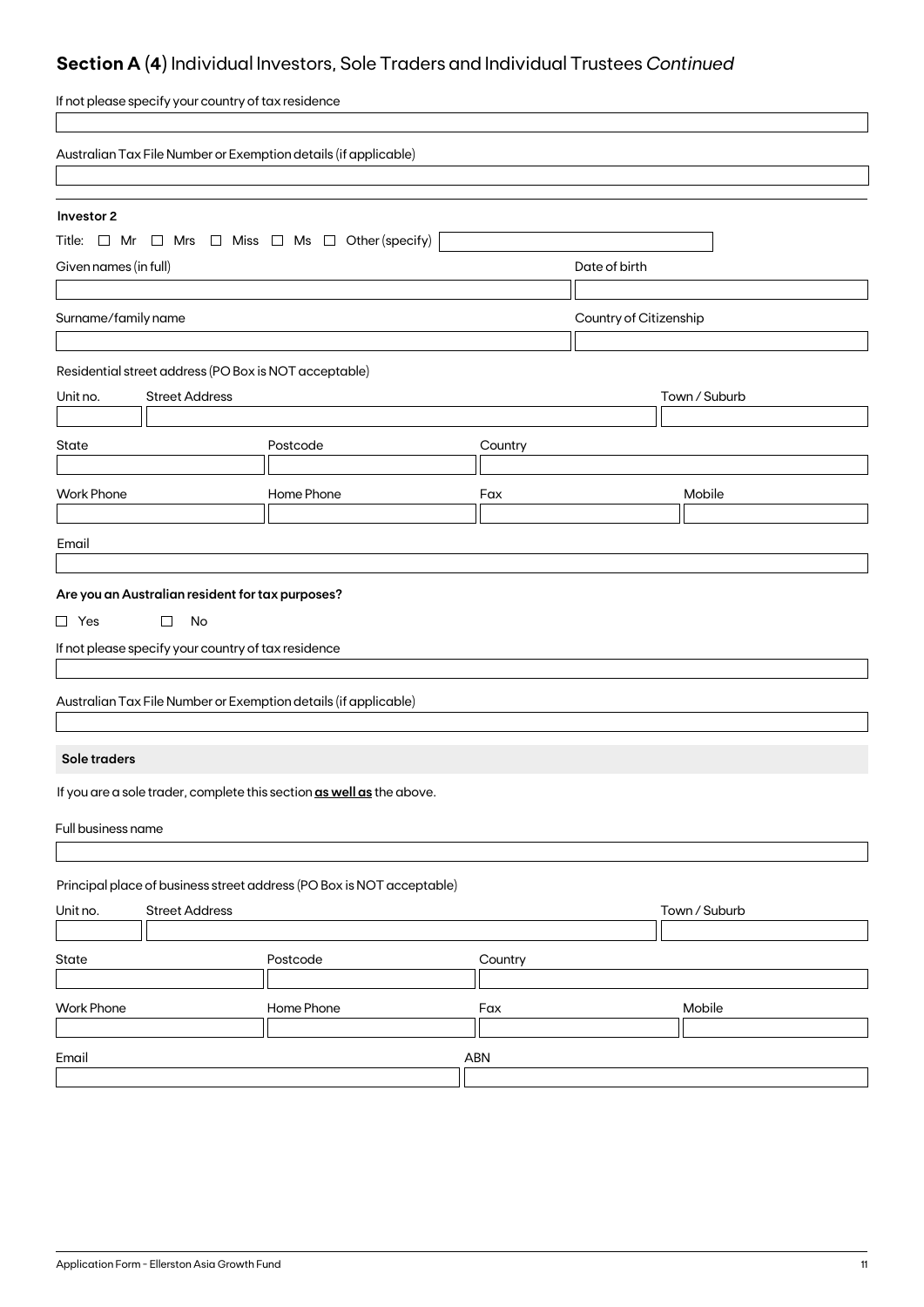# **Section A (5)** Partnerships

| Full name of partnership                                           |                                                                                                                                           | <b>ABN</b>    |               |  |
|--------------------------------------------------------------------|-------------------------------------------------------------------------------------------------------------------------------------------|---------------|---------------|--|
|                                                                    | Full business name of partnership registered in any State or Territory (if applicable)                                                    |               |               |  |
| Country of formation or establishment<br>Date of establishment     |                                                                                                                                           |               |               |  |
| Australian Tax File Number or Exemption details (if applicable)    |                                                                                                                                           |               |               |  |
| How many partners are there?                                       |                                                                                                                                           |               |               |  |
| Is the partnership regulated?                                      |                                                                                                                                           |               |               |  |
| $\Box$ Yes - Please provide details of ONE of the partners below.  |                                                                                                                                           |               |               |  |
| П<br>company, please use Section A(2).                             | No - Please provide the full name, residential street address and date of birth of ALL partners in Section A(4), or if the partners are a |               |               |  |
| Please provide details of ONE partner in the regulated partnership |                                                                                                                                           |               |               |  |
| Partner                                                            |                                                                                                                                           |               |               |  |
| Title: $\Box$ Mr                                                   | $\Box$ Mrs $\Box$ Miss $\Box$ Ms $\Box$ Other (specify)                                                                                   |               |               |  |
| Given names (in full)                                              |                                                                                                                                           | Date of birth |               |  |
|                                                                    |                                                                                                                                           |               |               |  |
| Surname/family name                                                |                                                                                                                                           |               |               |  |
| Residential street address (PO Box is NOT acceptable)              |                                                                                                                                           |               |               |  |
| <b>Street Address</b><br>Unit no.                                  |                                                                                                                                           |               | Town / Suburb |  |
|                                                                    |                                                                                                                                           |               |               |  |
| State                                                              | Postcode                                                                                                                                  | Country       |               |  |
|                                                                    |                                                                                                                                           |               |               |  |

#### **Beneficial owners**

### **Are the beneficial owners different from the partner already entered in above?**

- $\Box$  Yes (please provide details below)
- $\Box$  No (no further information required in this section)

#### **Beneficial owners are those who:**

- Ultimately own 25% or more of the partnership, OR
- Are entitled, directly or indirectly, to exercise 25% or more of the voting rights of the partnership, including the power of veto.

## **If no one satisfies either of these categories, it applies instead to:**

• Each individual who directly or indirectly controls the partnership through the capacity to determine decisions about financial or operating policies or by other means.

## **If none of the above, it applies instead to:**

• Each of the most senior managing official(s) of the partnerships.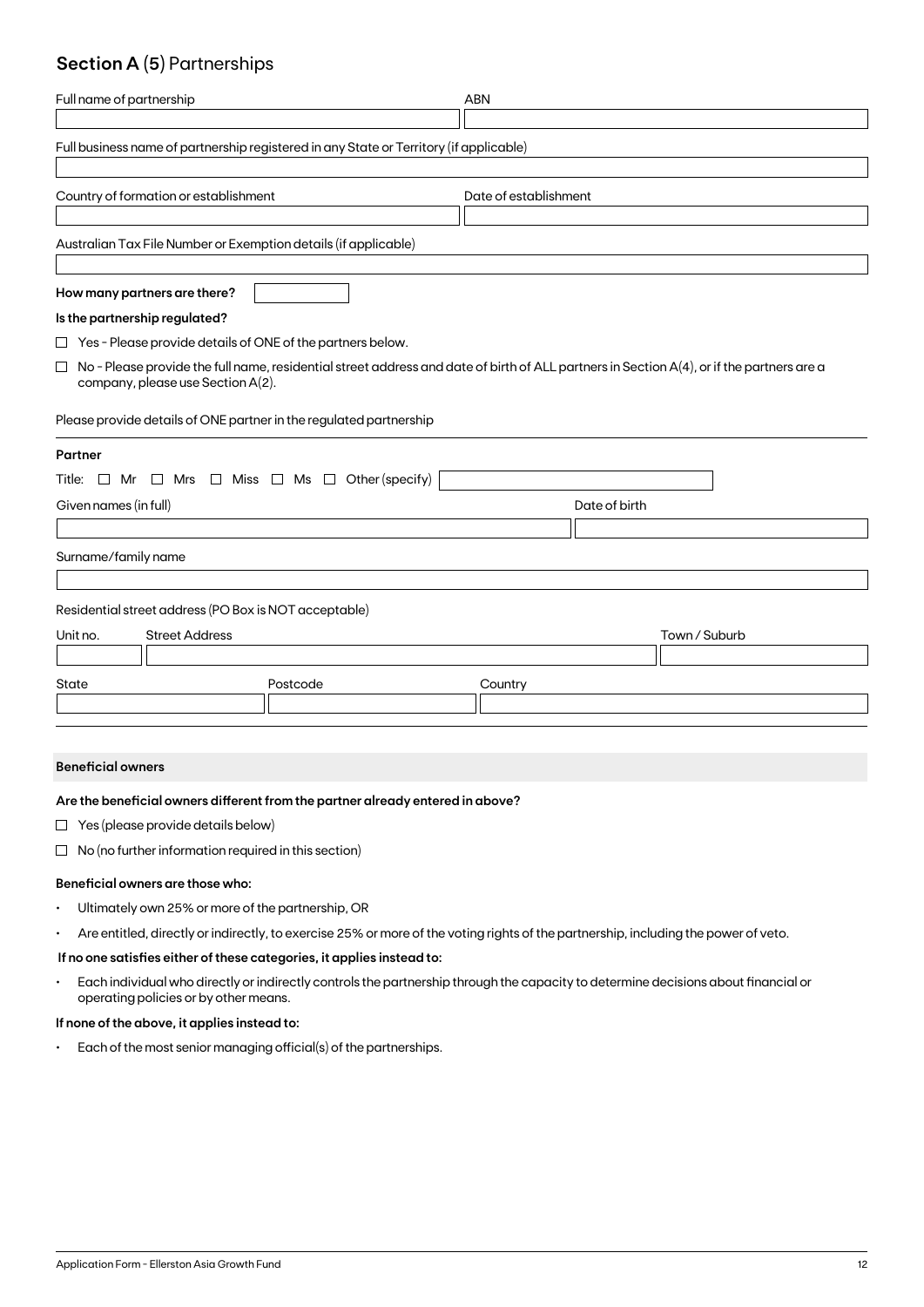# **Section A (5)** Partnerships *Continued*

| <b>Beneficiary1</b>                    |                                                       |                                                                          |               |               |  |
|----------------------------------------|-------------------------------------------------------|--------------------------------------------------------------------------|---------------|---------------|--|
|                                        |                                                       | Title: $\Box$ Mr $\Box$ Mrs $\Box$ Miss $\Box$ Ms $\Box$ Other (specify) |               |               |  |
| Given names (in full)                  |                                                       |                                                                          | Date of birth |               |  |
|                                        |                                                       |                                                                          |               |               |  |
| Surname/family name                    |                                                       |                                                                          |               |               |  |
|                                        |                                                       |                                                                          |               |               |  |
|                                        | Residential street address (PO Box is NOT acceptable) |                                                                          |               |               |  |
| Unit no.                               | <b>Street Address</b>                                 |                                                                          |               | Town / Suburb |  |
|                                        |                                                       |                                                                          |               |               |  |
| State                                  |                                                       | Postcode                                                                 |               |               |  |
|                                        |                                                       |                                                                          | Country       |               |  |
|                                        |                                                       |                                                                          |               |               |  |
| <b>Beneficiary 2</b>                   |                                                       |                                                                          |               |               |  |
|                                        |                                                       | Title: $\Box$ Mr $\Box$ Mrs $\Box$ Miss $\Box$ Ms $\Box$ Other (specify) |               |               |  |
| Given names (in full)                  |                                                       |                                                                          | Date of birth |               |  |
|                                        |                                                       |                                                                          |               |               |  |
| Surname/family name                    |                                                       |                                                                          |               |               |  |
|                                        |                                                       |                                                                          |               |               |  |
|                                        | Residential street address (PO Box is NOT acceptable) |                                                                          |               |               |  |
| Unit no.                               | <b>Street Address</b>                                 |                                                                          |               | Town / Suburb |  |
|                                        |                                                       |                                                                          |               |               |  |
| State                                  |                                                       | Postcode                                                                 |               |               |  |
|                                        |                                                       |                                                                          | Country       |               |  |
|                                        |                                                       |                                                                          |               |               |  |
| <b>Beneficiary 3</b>                   |                                                       |                                                                          |               |               |  |
|                                        |                                                       | Title: $\Box$ Mr $\Box$ Mrs $\Box$ Miss $\Box$ Ms $\Box$ Other (specify) |               |               |  |
| Given names (in full)                  |                                                       |                                                                          | Date of birth |               |  |
|                                        |                                                       |                                                                          |               |               |  |
| Surname/family name                    |                                                       |                                                                          |               |               |  |
|                                        |                                                       |                                                                          |               |               |  |
|                                        | Residential street address (PO Box is NOT acceptable) |                                                                          |               |               |  |
| Unit no.                               | <b>Street Address</b>                                 |                                                                          |               | Town / Suburb |  |
|                                        |                                                       |                                                                          |               |               |  |
| State                                  |                                                       | Postcode                                                                 | Country       |               |  |
|                                        |                                                       |                                                                          |               |               |  |
|                                        |                                                       |                                                                          |               |               |  |
| <b>Beneficiary 4</b>                   |                                                       |                                                                          |               |               |  |
| Title: $\Box$ Mr                       |                                                       | $\Box$ Mrs $\Box$ Miss $\Box$ Ms $\Box$ Other (specify)                  |               |               |  |
| Given names (in full)<br>Date of birth |                                                       |                                                                          |               |               |  |
|                                        |                                                       |                                                                          |               |               |  |
| Surname/family name                    |                                                       |                                                                          |               |               |  |
|                                        |                                                       |                                                                          |               |               |  |
|                                        | Residential street address (PO Box is NOT acceptable) |                                                                          |               |               |  |
| Unit no.                               | <b>Street Address</b>                                 |                                                                          |               | Town / Suburb |  |
|                                        |                                                       |                                                                          |               |               |  |
| State                                  |                                                       | Postcode                                                                 | Country       |               |  |
|                                        |                                                       |                                                                          |               |               |  |
|                                        |                                                       |                                                                          |               |               |  |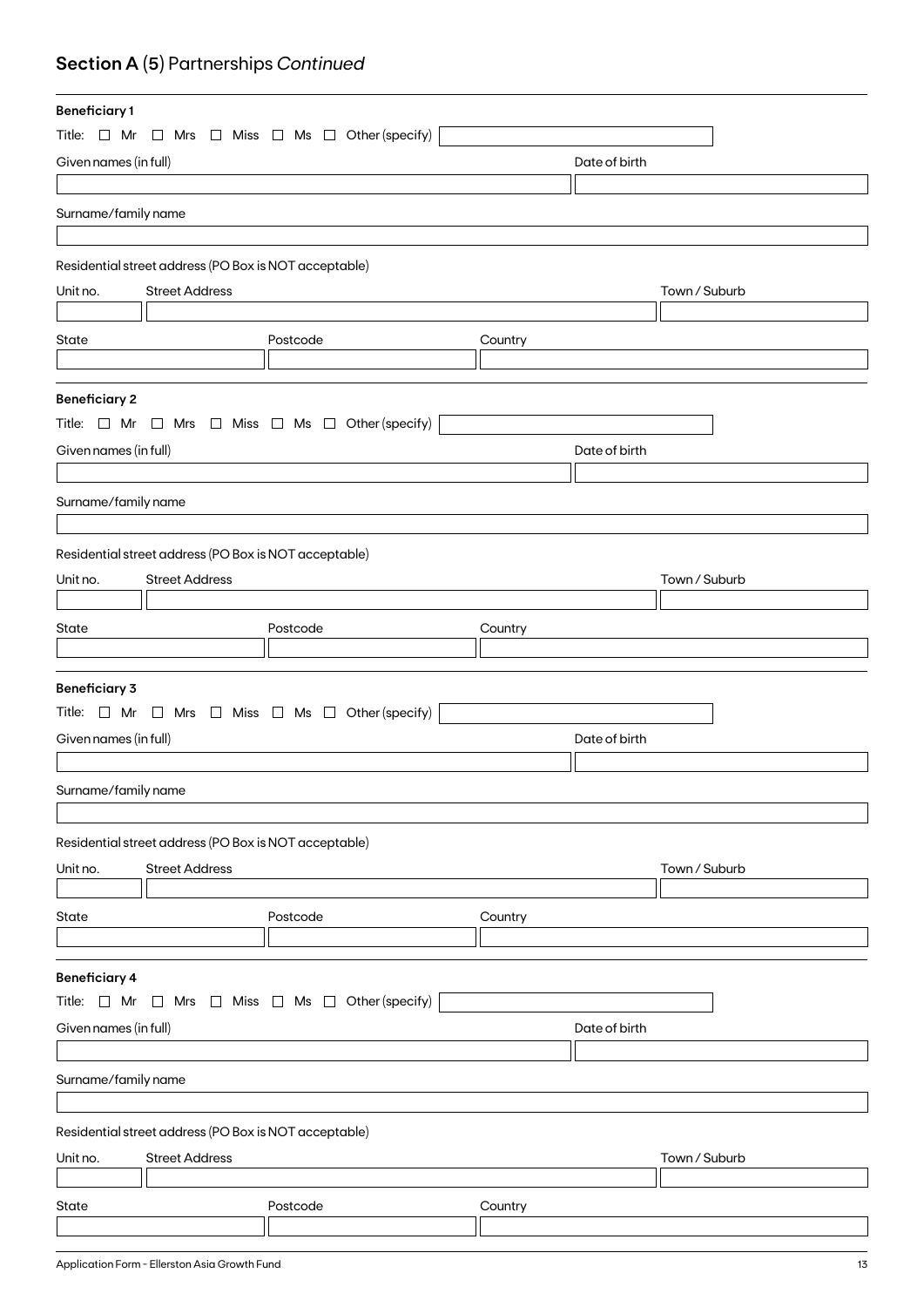# **Section A (6)** Associations

| Full name of association                                                 |                                                       | Incorporation number or ABN                                                 |         |               |  |
|--------------------------------------------------------------------------|-------------------------------------------------------|-----------------------------------------------------------------------------|---------|---------------|--|
|                                                                          |                                                       |                                                                             |         |               |  |
|                                                                          |                                                       | Principal place of administration street address (PO Box is NOT acceptable) |         |               |  |
| Unit no.                                                                 | <b>Street Address</b>                                 |                                                                             |         | Town / Suburb |  |
|                                                                          |                                                       |                                                                             |         |               |  |
| State                                                                    |                                                       | Postcode                                                                    | Country |               |  |
|                                                                          |                                                       |                                                                             |         |               |  |
|                                                                          |                                                       | Registered office street address (PO Box is NOT acceptable)                 |         |               |  |
| Unit no.                                                                 | <b>Street Address</b>                                 |                                                                             |         | Town / Suburb |  |
|                                                                          |                                                       |                                                                             |         |               |  |
| State                                                                    |                                                       | Postcode                                                                    | Country |               |  |
|                                                                          |                                                       |                                                                             |         |               |  |
|                                                                          |                                                       | Australian Tax File Number or Exemption details (if applicable              |         |               |  |
|                                                                          |                                                       |                                                                             |         |               |  |
|                                                                          |                                                       |                                                                             |         |               |  |
|                                                                          | Governing members or responsible officer details      |                                                                             |         |               |  |
| Chairperson                                                              |                                                       |                                                                             |         |               |  |
|                                                                          |                                                       | Title: $\Box$ Mr $\Box$ Mrs $\Box$ Miss $\Box$ Ms $\Box$ Other (specify)    |         |               |  |
|                                                                          |                                                       |                                                                             |         |               |  |
| Given names (in full)                                                    |                                                       |                                                                             |         | Date of birth |  |
|                                                                          |                                                       |                                                                             |         |               |  |
| Surname/family name                                                      |                                                       |                                                                             |         |               |  |
|                                                                          |                                                       |                                                                             |         |               |  |
|                                                                          | Residential street address (PO Box is NOT acceptable) |                                                                             |         |               |  |
| Unit no.                                                                 | <b>Street Address</b>                                 |                                                                             |         | Town / Suburb |  |
|                                                                          |                                                       |                                                                             |         |               |  |
| State                                                                    |                                                       | Postcode                                                                    | Country |               |  |
|                                                                          |                                                       |                                                                             |         |               |  |
| <b>Secretary</b>                                                         |                                                       |                                                                             |         |               |  |
|                                                                          |                                                       | Title: $\Box$ Mr $\Box$ Mrs $\Box$ Miss $\Box$ Ms $\Box$ Other (specify)    |         |               |  |
| Given names (in full)                                                    |                                                       |                                                                             |         | Date of birth |  |
|                                                                          |                                                       |                                                                             |         |               |  |
|                                                                          |                                                       |                                                                             |         |               |  |
| Surname/family name                                                      |                                                       |                                                                             |         |               |  |
|                                                                          |                                                       |                                                                             |         |               |  |
|                                                                          | Residential street address (PO Box is NOT acceptable) |                                                                             |         |               |  |
| Unit no.                                                                 | <b>Street Address</b>                                 |                                                                             |         | Town / Suburb |  |
|                                                                          |                                                       |                                                                             |         |               |  |
| State                                                                    |                                                       | Postcode                                                                    | Country |               |  |
|                                                                          |                                                       |                                                                             |         |               |  |
| <b>Treasurer</b>                                                         |                                                       |                                                                             |         |               |  |
|                                                                          |                                                       |                                                                             |         |               |  |
| Title: $\Box$ Mr $\Box$ Mrs $\Box$ Miss $\Box$ Ms $\Box$ Other (specify) |                                                       |                                                                             |         |               |  |
| Given names (in full)                                                    |                                                       |                                                                             |         | Date of birth |  |
|                                                                          |                                                       |                                                                             |         |               |  |
| Surname/family name                                                      |                                                       |                                                                             |         |               |  |
|                                                                          |                                                       |                                                                             |         |               |  |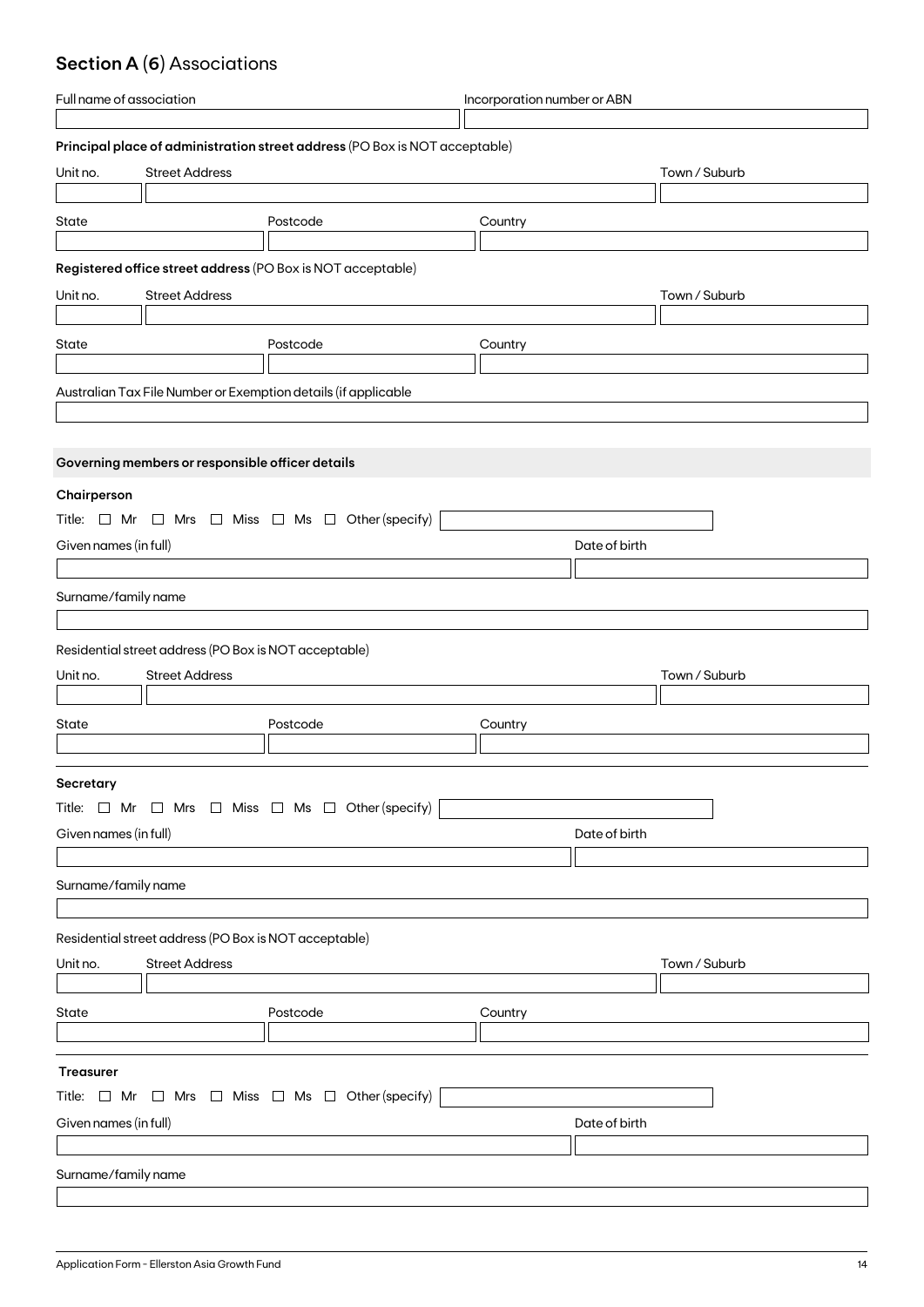# **Section A (6)** Associations *Continued*

| Residential street address (PO Box is NOT acceptable) |  |  |
|-------------------------------------------------------|--|--|
|-------------------------------------------------------|--|--|

| Unit no.                                                                                                                          | <b>Street Address</b>                                                                           |                                                                                                                                                                                                           |                                   | Town / Suburb |  |
|-----------------------------------------------------------------------------------------------------------------------------------|-------------------------------------------------------------------------------------------------|-----------------------------------------------------------------------------------------------------------------------------------------------------------------------------------------------------------|-----------------------------------|---------------|--|
| State                                                                                                                             |                                                                                                 | Postcode                                                                                                                                                                                                  | Country                           |               |  |
|                                                                                                                                   | <b>Section A (7)</b> Registered Co-Operatives                                                   |                                                                                                                                                                                                           |                                   |               |  |
|                                                                                                                                   | Full name of registered co-operative                                                            |                                                                                                                                                                                                           | <b>Registration Number or ABN</b> |               |  |
| Unit no.                                                                                                                          | <b>Street Address</b>                                                                           | Principal place of administration street address (PO Box is NOT acceptable)                                                                                                                               |                                   | Town / Suburb |  |
|                                                                                                                                   |                                                                                                 |                                                                                                                                                                                                           |                                   |               |  |
| State                                                                                                                             |                                                                                                 | Postcode                                                                                                                                                                                                  | Country                           |               |  |
|                                                                                                                                   |                                                                                                 | Registered office street address (PO Box is NOT acceptable)                                                                                                                                               |                                   |               |  |
| Unit no.                                                                                                                          | <b>Street Address</b>                                                                           |                                                                                                                                                                                                           |                                   |               |  |
| State                                                                                                                             |                                                                                                 | Postcode                                                                                                                                                                                                  | Country                           |               |  |
|                                                                                                                                   |                                                                                                 | Australian Tax File Number or Exemption details (if applicable                                                                                                                                            |                                   |               |  |
| <b>Public officer</b><br>Given names (in full)<br>Surname/family name                                                             | (PO Box is NOT acceptable)                                                                      | Name and residential street address of the public officer (or Chairman, Secretary or Treasurer if there is no public officer)<br>Title: $\Box$ Mr $\Box$ Mrs $\Box$ Miss $\Box$ Ms $\Box$ Other (specify) | Date of birth                     |               |  |
|                                                                                                                                   |                                                                                                 |                                                                                                                                                                                                           |                                   |               |  |
| Unit no.                                                                                                                          | <b>Street Address</b>                                                                           |                                                                                                                                                                                                           |                                   | Town / Suburb |  |
| State                                                                                                                             |                                                                                                 | Postcode                                                                                                                                                                                                  | Country                           |               |  |
| Chairperson<br>Title: $\Box$ Mr $\Box$ Mrs $\Box$ Miss $\Box$ Ms $\Box$ Other (specify)<br>Given names (in full)<br>Date of birth |                                                                                                 |                                                                                                                                                                                                           |                                   |               |  |
| Surname/family name                                                                                                               |                                                                                                 |                                                                                                                                                                                                           |                                   |               |  |
|                                                                                                                                   |                                                                                                 |                                                                                                                                                                                                           |                                   |               |  |
| Unit no.                                                                                                                          | Residential street address (PO Box is NOT acceptable)<br><b>Street Address</b><br>Town / Suburb |                                                                                                                                                                                                           |                                   |               |  |
| State                                                                                                                             |                                                                                                 | Postcode                                                                                                                                                                                                  | Country                           |               |  |
|                                                                                                                                   |                                                                                                 |                                                                                                                                                                                                           |                                   |               |  |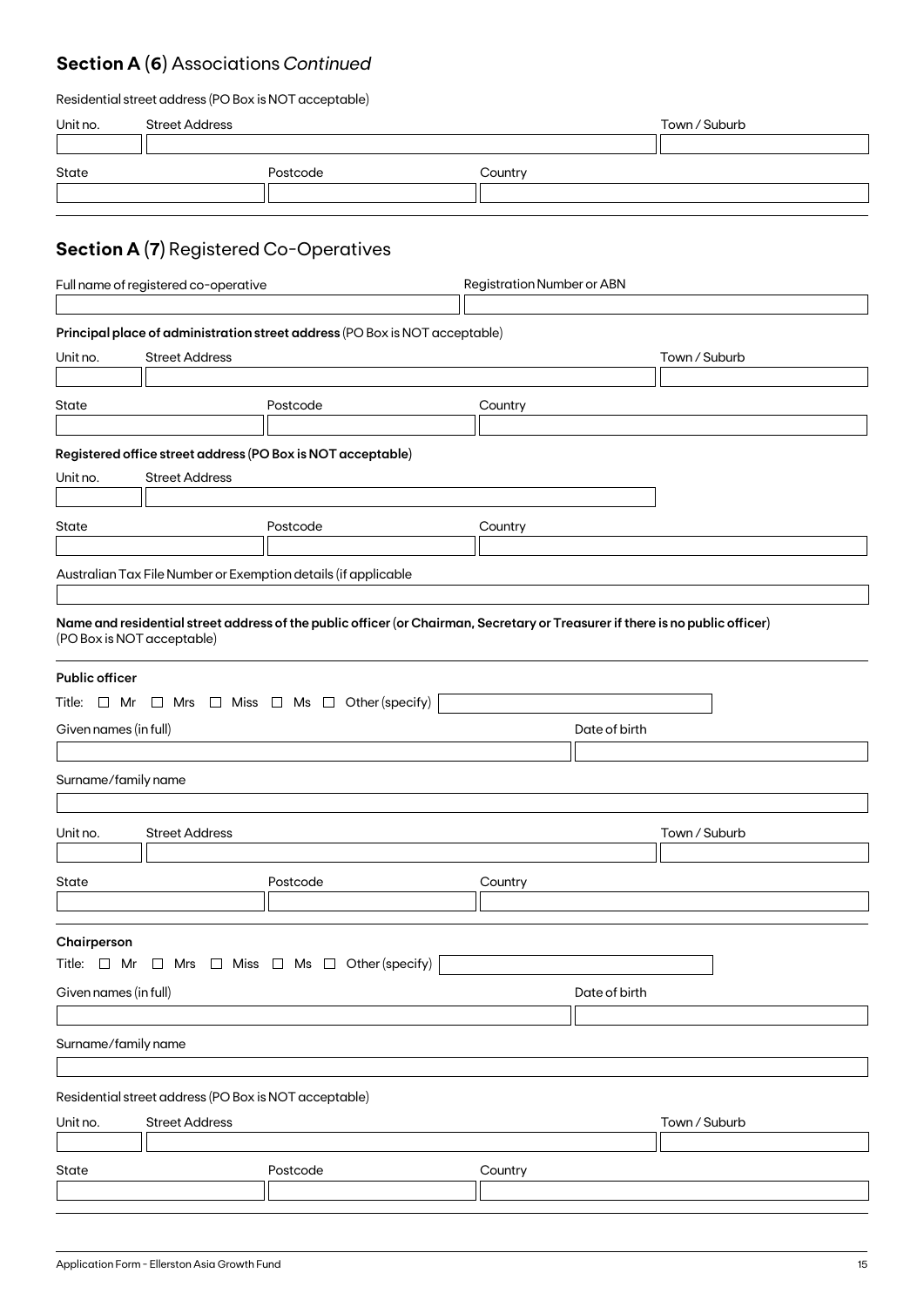# **Section A (7)** Registered Co-Operatives *Continued*

| Secretary                                                                                                                                                   |                                                                                               |                                      |               |  |
|-------------------------------------------------------------------------------------------------------------------------------------------------------------|-----------------------------------------------------------------------------------------------|--------------------------------------|---------------|--|
| Title: $\Box$ Mr $\Box$ Mrs $\Box$ Miss $\Box$ Ms $\Box$ Other (specify)                                                                                    |                                                                                               |                                      |               |  |
| Given names (in full)                                                                                                                                       |                                                                                               | Date of birth                        |               |  |
|                                                                                                                                                             |                                                                                               |                                      |               |  |
| Surname/family name                                                                                                                                         |                                                                                               |                                      |               |  |
|                                                                                                                                                             |                                                                                               |                                      |               |  |
| Residential street address (PO Box is NOT acceptable)                                                                                                       |                                                                                               |                                      |               |  |
| <b>Street Address</b><br>Unit no.                                                                                                                           |                                                                                               |                                      | Town / Suburb |  |
|                                                                                                                                                             |                                                                                               |                                      |               |  |
| State                                                                                                                                                       | Postcode                                                                                      | Country                              |               |  |
|                                                                                                                                                             |                                                                                               |                                      |               |  |
|                                                                                                                                                             |                                                                                               |                                      |               |  |
| <b>Treasurer</b>                                                                                                                                            |                                                                                               |                                      |               |  |
| Title: $\Box$ Mr $\Box$ Mrs $\Box$ Miss $\Box$ Ms $\Box$ Other (specify)                                                                                    |                                                                                               |                                      |               |  |
| Given names (in full)                                                                                                                                       |                                                                                               | Date of birth                        |               |  |
|                                                                                                                                                             |                                                                                               |                                      |               |  |
| Surname/family name                                                                                                                                         |                                                                                               |                                      |               |  |
|                                                                                                                                                             |                                                                                               |                                      |               |  |
| Residential street address (PO Box is NOT acceptable)                                                                                                       |                                                                                               |                                      |               |  |
| Unit no.<br><b>Street Address</b>                                                                                                                           |                                                                                               |                                      | Town / Suburb |  |
|                                                                                                                                                             |                                                                                               |                                      |               |  |
| State                                                                                                                                                       | Postcode                                                                                      | Country                              |               |  |
|                                                                                                                                                             |                                                                                               |                                      |               |  |
|                                                                                                                                                             |                                                                                               |                                      |               |  |
| <b>Section A (8)</b> Government Bodies                                                                                                                      |                                                                                               |                                      |               |  |
|                                                                                                                                                             |                                                                                               |                                      |               |  |
| Full name of government body                                                                                                                                |                                                                                               | Registration or incorporation number |               |  |
|                                                                                                                                                             |                                                                                               |                                      |               |  |
| Principal place of operations (PO Box is NOT acceptable)                                                                                                    |                                                                                               |                                      |               |  |
| Unit no.<br><b>Street Address</b>                                                                                                                           |                                                                                               |                                      | Town / Suburb |  |
|                                                                                                                                                             |                                                                                               |                                      |               |  |
| State                                                                                                                                                       | Postcode                                                                                      | Country (If not Australia)           |               |  |
|                                                                                                                                                             |                                                                                               |                                      |               |  |
| Australian Tax File Number or Exemption details (if applicable)                                                                                             |                                                                                               |                                      |               |  |
|                                                                                                                                                             |                                                                                               |                                      |               |  |
| Select one of the following categories and provide the requested information:                                                                               |                                                                                               |                                      |               |  |
| Commonwealth of Australia government body<br>ப                                                                                                              |                                                                                               |                                      |               |  |
| Australian State or Territory government body (specify State)<br>ப                                                                                          |                                                                                               |                                      |               |  |
| Australian or State/Territory Government Entity<br>ப                                                                                                        |                                                                                               |                                      |               |  |
| $\sqcup$                                                                                                                                                    | Emanation (describes any body which provides a public service under the control of government |                                      |               |  |
| $\sqcup$                                                                                                                                                    | Established under legislation of a foreign country (specify country)                          |                                      |               |  |
| If the government body is an entity, an emanation or foreign government body, provide information about the ownership or control of the<br>government body: |                                                                                               |                                      |               |  |
|                                                                                                                                                             |                                                                                               |                                      |               |  |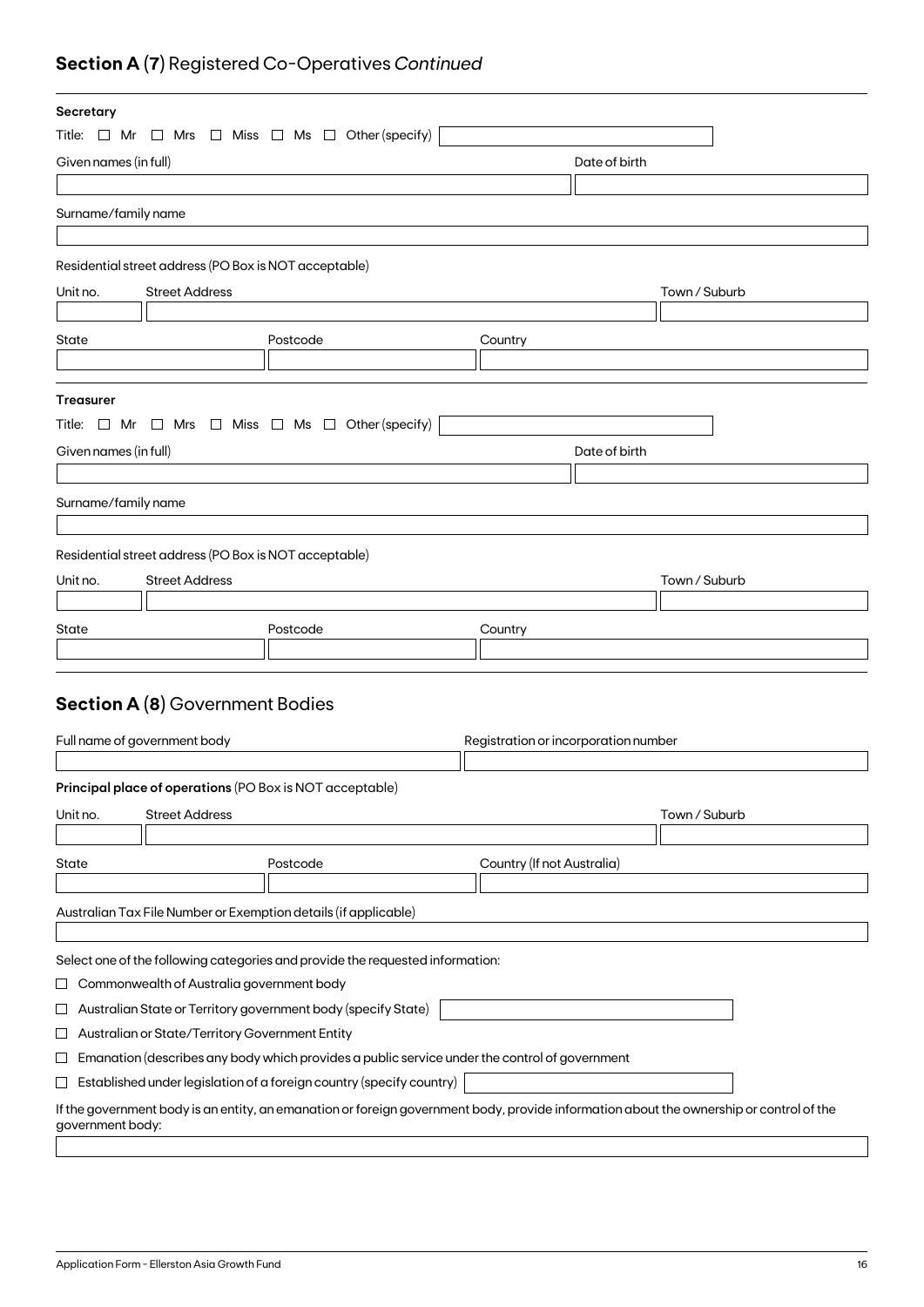# **Section A (8)** Government Bodies *Continued*

## **Beneficial owners and Controlling Persons**

**This section should be completed by any government entity, emanation or foreign government body. Please provide details of:**

- Each individual who ultimately owns 25% or more of the government entity, emanation or foreign government body through direct or indirect shareholdings; OR
- Any individual who is entitled (directly or indirectly) to exercise 25% or more of the voting rights.

#### **If no one satisfies either of the above categories, provide details instead of:**

• he most senior managing official(s) (or equivalent) who is/are authorised to make policy, operating or financial decisions or failing that, who is/are authorised to sign on behalf of the government entity, emanation or foreign government body.

All individuals below are required to provide identification (see Section K, 'Investor identification documents').

| Individual 1                                                             |                                                         |               |               |
|--------------------------------------------------------------------------|---------------------------------------------------------|---------------|---------------|
| Title: $\Box$ Mr                                                         | $\Box$ Mrs $\Box$ Miss $\Box$ Ms $\Box$ Other (specify) |               |               |
| Given names (in full)                                                    |                                                         | Date of birth |               |
|                                                                          |                                                         |               |               |
| Surname/family name                                                      |                                                         |               |               |
|                                                                          |                                                         |               |               |
| Residential street address (PO Box is NOT acceptable)                    |                                                         |               |               |
| <b>Street Address</b><br>Unit no.                                        |                                                         |               | Town / Suburb |
|                                                                          |                                                         |               |               |
| State                                                                    | Postcode                                                | Country       |               |
|                                                                          |                                                         |               |               |
| Individual 2                                                             |                                                         |               |               |
| Title: $\Box$ Mr $\Box$ Mrs $\Box$ Miss $\Box$ Ms $\Box$ Other (specify) |                                                         |               |               |
| Given names (in full)                                                    |                                                         | Date of birth |               |
|                                                                          |                                                         |               |               |
| Surname/family name                                                      |                                                         |               |               |
|                                                                          |                                                         |               |               |
| Residential street address (PO Box is NOT acceptable)                    |                                                         |               |               |
| Unit no.<br><b>Street Address</b>                                        |                                                         |               | Town / Suburb |
|                                                                          |                                                         |               |               |
| State                                                                    | Postcode                                                | Country       |               |
|                                                                          |                                                         |               |               |
| Individual 3                                                             |                                                         |               |               |
| Title: $\Box$ Mr $\Box$ Mrs $\Box$ Miss $\Box$ Ms $\Box$ Other (specify) |                                                         |               |               |
| Given names (in full)                                                    |                                                         | Date of birth |               |
|                                                                          |                                                         |               |               |
| Surname/family name                                                      |                                                         |               |               |
|                                                                          |                                                         |               |               |
| Residential street address (PO Box is NOT acceptable)                    |                                                         |               |               |
| Unit no.<br><b>Street Address</b>                                        |                                                         |               | Town / Suburb |
|                                                                          |                                                         |               |               |
| State                                                                    | Postcode                                                | Country       |               |
|                                                                          |                                                         |               |               |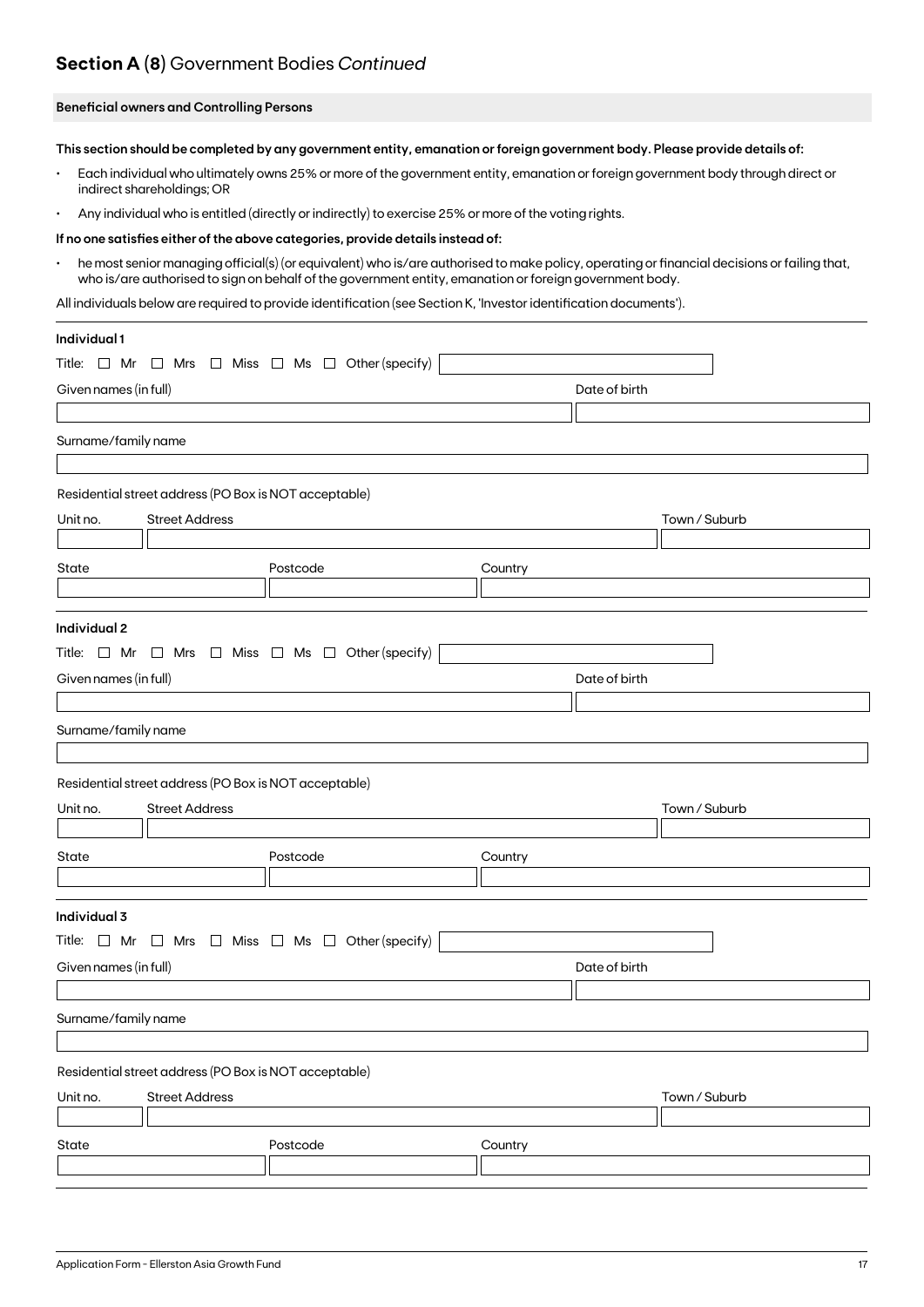# **Section A (8)** Government Bodies *Continued*

| Individual 4          |                                                                          |         |               |  |
|-----------------------|--------------------------------------------------------------------------|---------|---------------|--|
|                       | Title: $\Box$ Mr $\Box$ Mrs $\Box$ Miss $\Box$ Ms $\Box$ Other (specify) |         |               |  |
| Given names (in full) |                                                                          |         | Date of birth |  |
|                       |                                                                          |         |               |  |
| Surname/family name   |                                                                          |         |               |  |
|                       | Residential street address (PO Box is NOT acceptable)                    |         |               |  |
| Unit no.              | <b>Street Address</b>                                                    |         | Town / Suburb |  |
|                       |                                                                          |         |               |  |
| State                 | Postcode                                                                 | Country |               |  |
|                       |                                                                          |         |               |  |
|                       |                                                                          |         |               |  |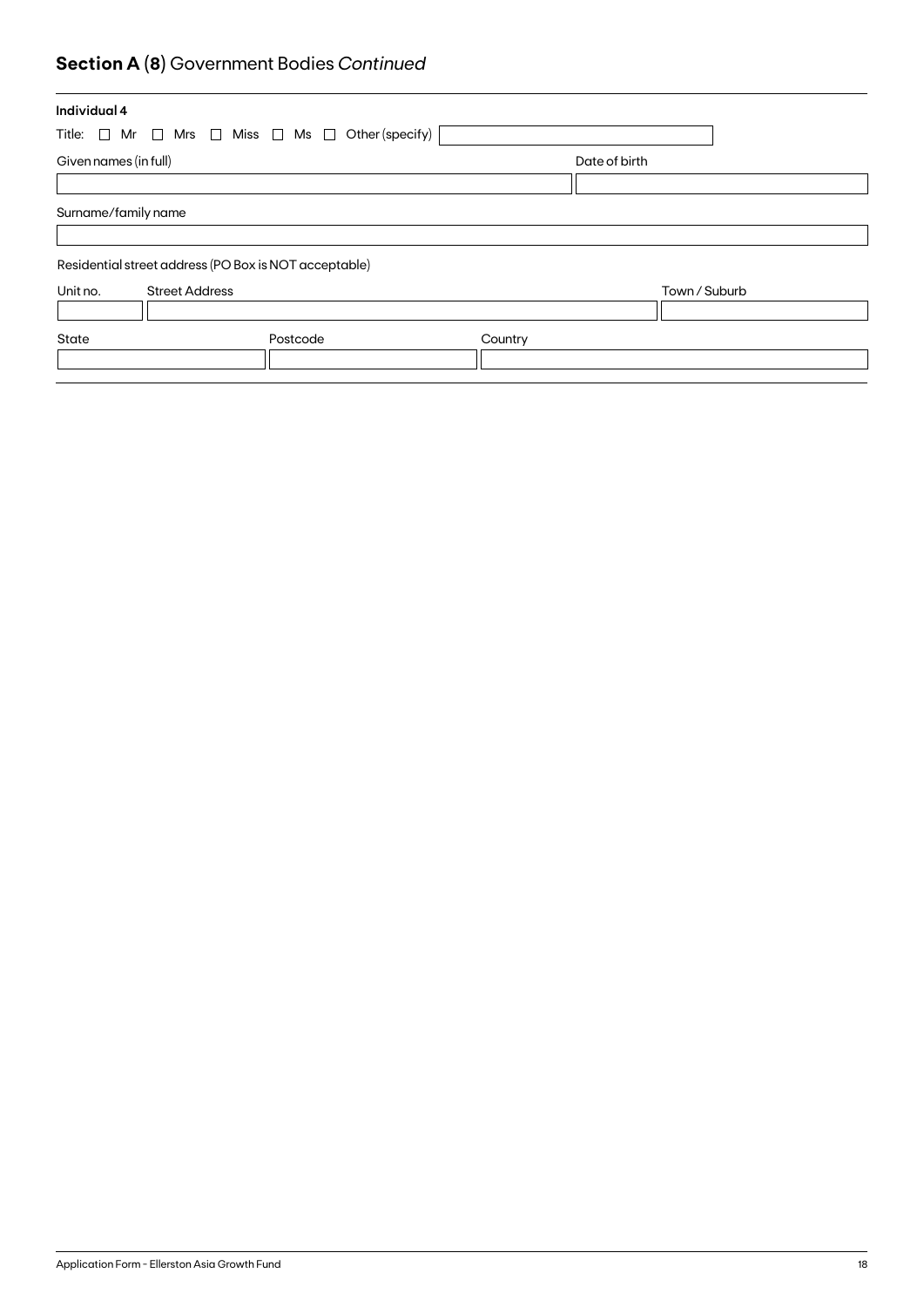# **Section B** Investment Details and Payment Method

Please advise the details of your required investment.

## Fund name: **Ellerston Asia Growth Fund**

| Amount you wish to invest | 'Y/N) OR<br>Reinvest all distributions ( | : (Y/N)<br>Deposit in nominated account I |
|---------------------------|------------------------------------------|-------------------------------------------|
| $\sim$ 13                 |                                          |                                           |

Please note that the minimum application amount is AU\$10,000.

## **Payment Method**

All payments must be in Australian dollars.

## **Electronic funds transfer**

Please transfer funds, using your investor name as a reference, at the same time as you post your application to avoid delays in the account opening process. Make your payment to:

| Account name: |                      | Pacific Custodians Pty Limited - Ellerston Capital Applications |
|---------------|----------------------|-----------------------------------------------------------------|
| BSB:          | 062028               |                                                                 |
| Account no:   | 10660620             |                                                                 |
| Reference*    | EAGF [Investor name] | E.g. EAGF John Citizen                                          |

\*We will use this reference on our transaction statement and to identify who the payment is from.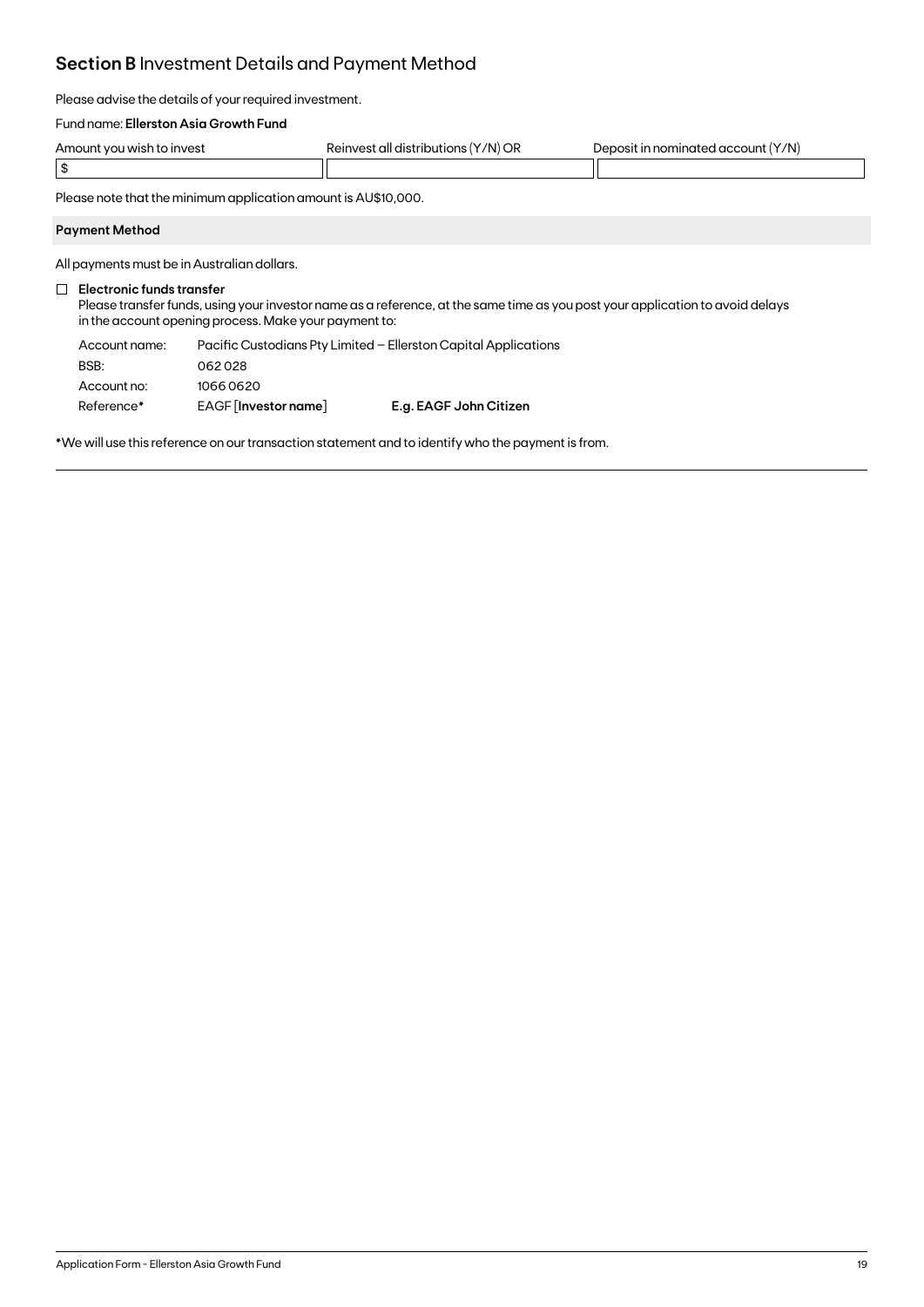# **Section C** Distribution Payment Instructions

If you indicated in Section B above that all distributions are to be paid to your nominated bank account, please provide details here.

## **Pay income to this Australian bank, building society or credit union account:**

|  | Australian institution |
|--|------------------------|
|--|------------------------|

| Account name                                                                     | <b>BSB</b>            |
|----------------------------------------------------------------------------------|-----------------------|
|                                                                                  |                       |
| Branch                                                                           | <b>Account Number</b> |
|                                                                                  |                       |
| Pay income to this overseas bank, building society or credit union account:<br>Ш |                       |
| Overseas institution                                                             |                       |
|                                                                                  |                       |
| Account name                                                                     | <b>BSB</b>            |
|                                                                                  |                       |
| <b>Branch</b>                                                                    | <b>Account Number</b> |
|                                                                                  |                       |
| Reference                                                                        | Prefix or suffix      |
|                                                                                  |                       |
| Other payment instructions                                                       |                       |

# **Section D** Contact Details and Preferred Communication Method

### **ONLY complete this section if you wish to provide alternate contact details from those you provided in Section A.**

Please complete the following if contacts details are different from those provided in Section A. For joint investors, please note that unless you indicate otherwise in this section, the Issuer will use the contact details provided in section A for Investor 1 for all communications, statements, transaction details and so on.

|  |  |  |  |  |  |  |  |  |  | Title: $\Box$ Mr $\Box$ Mrs $\Box$ Miss $\Box$ Ms $\Box$ Other (specify) |  |
|--|--|--|--|--|--|--|--|--|--|--------------------------------------------------------------------------|--|
|--|--|--|--|--|--|--|--|--|--|--------------------------------------------------------------------------|--|

Contact Name

Care of (C/-) property name/building name

Residential street address (PO Box is NOT acceptable)

| Unit no.          | <b>Street Address</b> |            |         | Town / Suburb |
|-------------------|-----------------------|------------|---------|---------------|
|                   |                       |            |         |               |
| State             |                       | Postcode   | Country |               |
|                   |                       |            |         |               |
| <b>Work Phone</b> |                       | Home Phone | Fax     | Mobile        |
|                   |                       |            |         |               |
|                   |                       |            |         |               |
| Email             |                       |            |         |               |

## **Preferred communication method**

## **Secure website access**

Access to Ellerston Capital Limited's secure website enables you to view your account details online, including your current account value, transaction history and statements. Note that you will need to provide your email address in the contact details above (or as included in Section A) in order to register for access. Joint investors and trustees must register separately.

Please indicate how you would prefer us to communicate with you by ticking the appropriate box:

Mail

 $\Box$  Email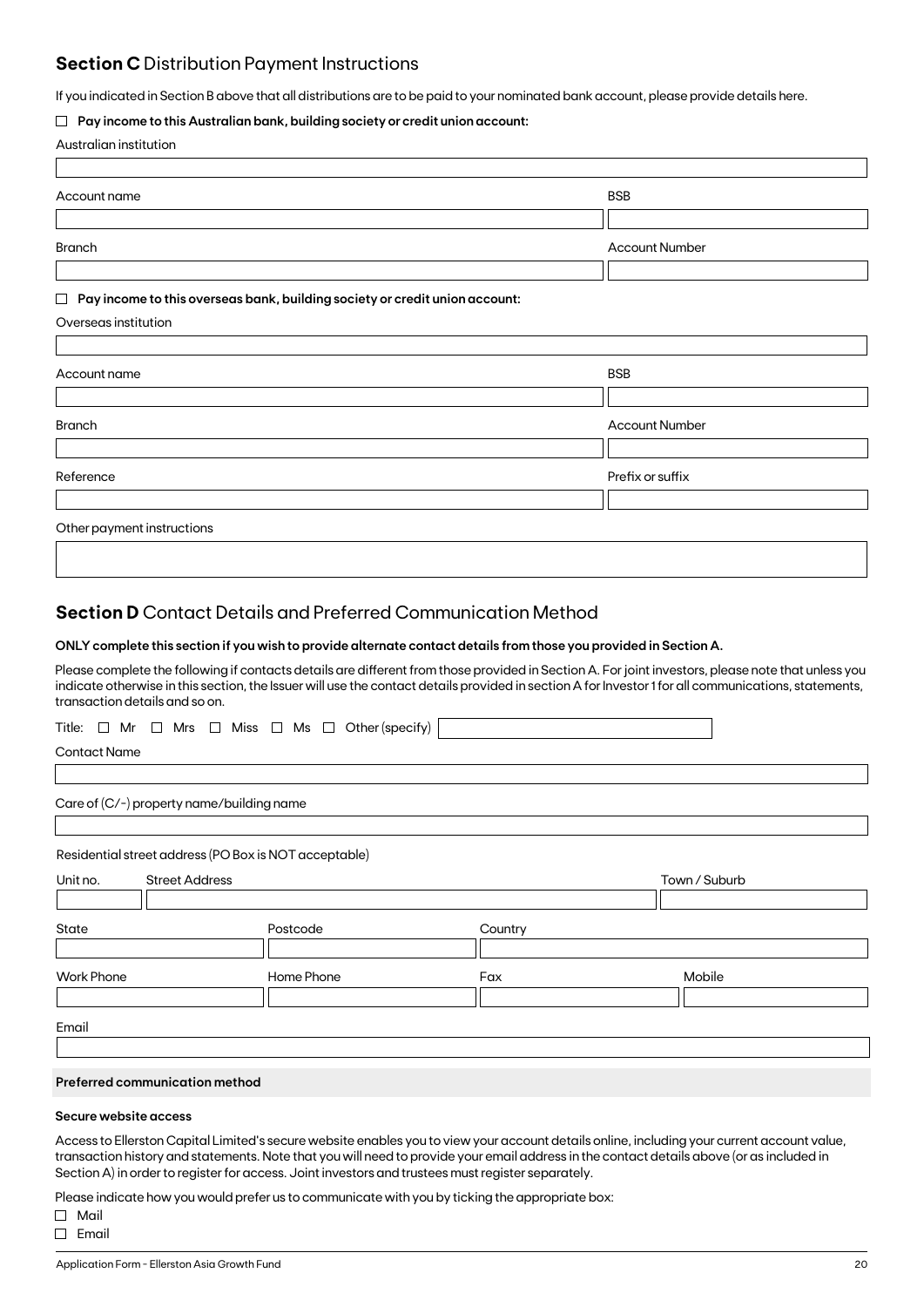# **Section E** Acting Authority or Authorised Representative

If this Application Form is being signed by one or more other person/s holding legal authority to act on behalf of the investor or by a representative of the State/Public Trustee, please provide the full name, residential street address and date of birth of the person and provide a copy of the person's certified photographic ID e.g. driving licence or passport. Also indicate the type of authority and provide a certified copy of the authority with this application.

| Individual 1          |                                                       |                                                                                                                     |                                     |               |                                                                                                                                                  |
|-----------------------|-------------------------------------------------------|---------------------------------------------------------------------------------------------------------------------|-------------------------------------|---------------|--------------------------------------------------------------------------------------------------------------------------------------------------|
| Title:<br>$\Box$ Mr   | $\Box$ Mrs                                            | Other (specify)<br>$\Box$ Miss $\Box$ Ms $\Box$                                                                     |                                     |               |                                                                                                                                                  |
| Given names (in full) |                                                       |                                                                                                                     |                                     | Date of birth |                                                                                                                                                  |
|                       |                                                       |                                                                                                                     |                                     |               |                                                                                                                                                  |
| Surname/family name   |                                                       |                                                                                                                     |                                     |               |                                                                                                                                                  |
|                       |                                                       |                                                                                                                     |                                     |               |                                                                                                                                                  |
|                       | Residential street address (PO Box is NOT acceptable) |                                                                                                                     |                                     |               |                                                                                                                                                  |
| Unit no.              | <b>Street Address</b>                                 |                                                                                                                     |                                     |               | Town / Suburb                                                                                                                                    |
|                       |                                                       |                                                                                                                     |                                     |               |                                                                                                                                                  |
| State                 |                                                       | Postcode                                                                                                            | Country                             |               |                                                                                                                                                  |
|                       |                                                       |                                                                                                                     |                                     |               |                                                                                                                                                  |
| □ POA<br>ப            | Parent/guardian                                       | Executor/administrator<br>$\Box$                                                                                    | <b>Bankruptcy trustee</b><br>$\Box$ | $\Box$        | Public or State trustee                                                                                                                          |
|                       |                                                       | $\Box$ I confirm that a certified copy of my/our authority to act for the investor is attached.                     |                                     |               |                                                                                                                                                  |
|                       |                                                       | $\Box$ I confirm that a certified copy of my photographic ID is attached (other than for the State/Public Trustee). |                                     |               |                                                                                                                                                  |
| <b>Individual 2</b>   |                                                       |                                                                                                                     |                                     |               |                                                                                                                                                  |
|                       |                                                       | Title: $\Box$ Mr $\Box$ Mrs $\Box$ Miss $\Box$ Ms $\Box$ Other (specify)                                            |                                     |               |                                                                                                                                                  |
| Given names (in full) |                                                       |                                                                                                                     |                                     | Date of birth |                                                                                                                                                  |
|                       |                                                       |                                                                                                                     |                                     |               |                                                                                                                                                  |
| Surname/family name   |                                                       |                                                                                                                     |                                     |               |                                                                                                                                                  |
|                       | Residential street address (PO Box is NOT acceptable) |                                                                                                                     |                                     |               |                                                                                                                                                  |
| Unit no.              | <b>Street Address</b>                                 |                                                                                                                     |                                     |               | Town / Suburb                                                                                                                                    |
| State                 |                                                       | Postcode                                                                                                            | Country                             |               |                                                                                                                                                  |
|                       |                                                       |                                                                                                                     |                                     |               |                                                                                                                                                  |
| □ POA                 | $\Box$ Parent/guardian                                | Executor/administrator<br>$\Box$                                                                                    | <b>Bankruptcy trustee</b><br>$\Box$ | $\Box$        | Public or State trustee                                                                                                                          |
|                       |                                                       | $\Box$ I confirm that a certified copy of my/our authority to act for the investor is attached.                     |                                     |               |                                                                                                                                                  |
|                       |                                                       | $\Box$ I confirm that a certified copy of my photographic ID is attached (other than for the State/Public Trustee). |                                     |               |                                                                                                                                                  |
|                       |                                                       |                                                                                                                     |                                     |               |                                                                                                                                                  |
|                       | <b>Section F Operating Authority</b>                  |                                                                                                                     |                                     |               |                                                                                                                                                  |
|                       | This section must be completed by all investors.      |                                                                                                                     |                                     |               |                                                                                                                                                  |
|                       |                                                       | When giving instruction to us about your investment, please indicate who has authority to operate your account;     |                                     |               |                                                                                                                                                  |
|                       |                                                       |                                                                                                                     |                                     |               |                                                                                                                                                  |
|                       |                                                       |                                                                                                                     |                                     |               |                                                                                                                                                  |
| $\Box$ Either to sign | Both/all to sign<br>ப                                 | Individual joint accounts (if no box is ticked we will assume that both/all investors must sign):                   |                                     |               |                                                                                                                                                  |
|                       |                                                       |                                                                                                                     |                                     |               |                                                                                                                                                  |
| One to sign<br>$\Box$ | Both/all to sign<br>$\Box$                            | OR two partners OR director AND secretary OR sole trader):<br>$\Box$ Other (please specify)                         |                                     |               | Companies, trusts, super funds, partnerships, sole traders (if no box is ticked all instructions must be signed by two Directors OR two trustees |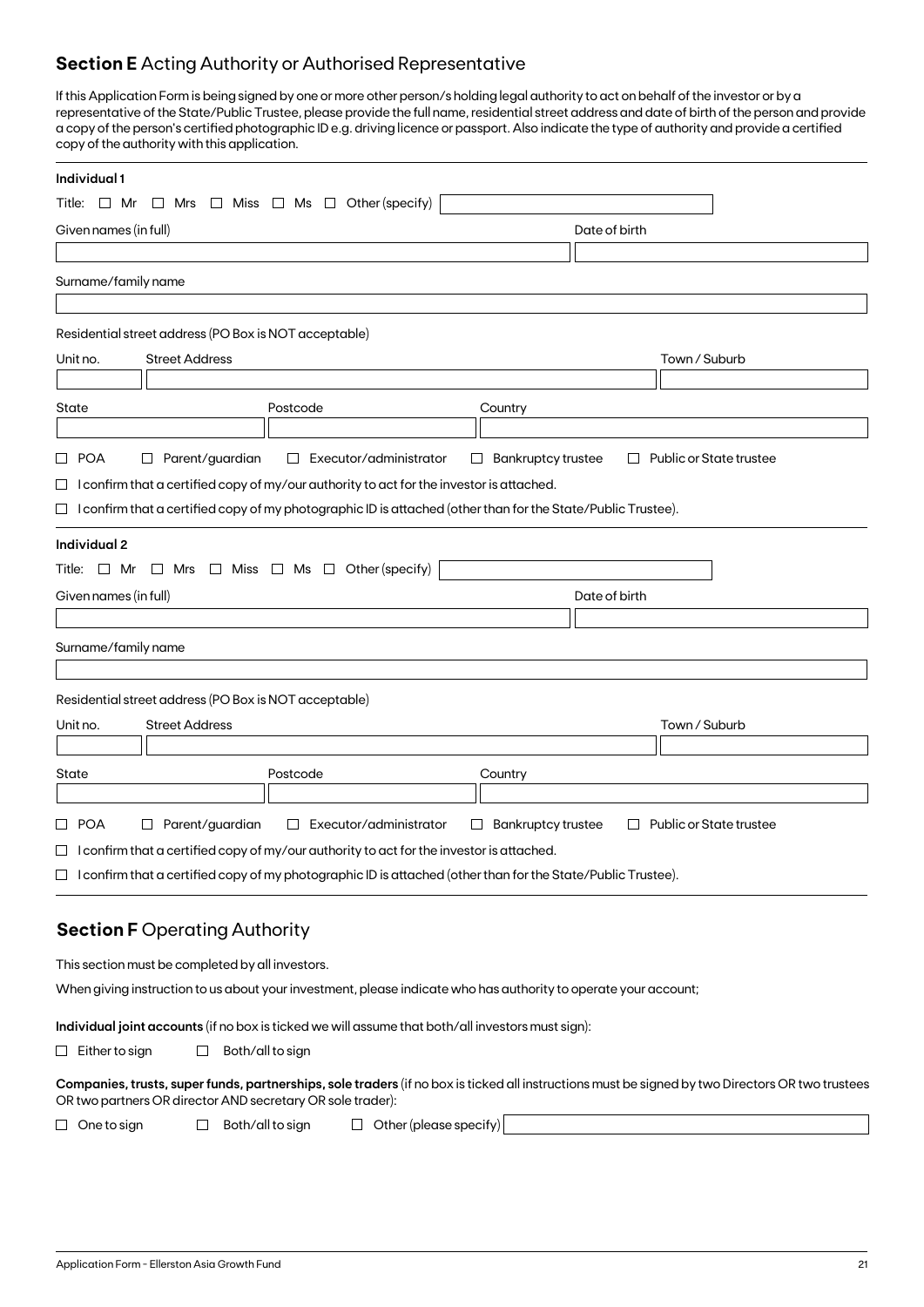# **Section G** Financial Adviser Details

Name of advisor/consultant

| Mobile |
|--------|
|        |
|        |

# **Section H** Tax Certification – FATCA (US) and CRS (other jurisdictions)

# **What are FATCA and CRS? Some background**

The US Foreign Account Tax Compliance Act (FATCA) and the Common Reporting Standard (CRS) are two ways in which a large number of governments are seeking the same thing – to improve global tax compliance. Both require financial institutions to capture relevant information on foreign taxpayers, as follows:

- FATCA promotes cross border tax compliance by US taxpayers, by implementing an international standard for the automatic exchange of information related to those taxpayers. Australia has entered into an inter-governmental agreement (IGA) with the US to implement FATCA in Australia, to be administered through the ATO. The AUS-USA FATCA IGA requires the ATO to obtain detailed account information for US citizens and/or taxpayers on an annual basis. The effect of this is that, to satisfy their FATCA obligations, relevant Australian financial institutions must identify any US taxpayers and report those taxpayers' financial account data to the ATO.
- CRS is a global reporting standard, developed by the OECD, for the automatic exchange of information (AEoI). Its goal is to allow tax authorities to obtain a clearer understanding of financial assets held abroad by their residents, for tax purposes. Over 96 countries have agreed to share information on residents' assets and incomes in accordance with defined reporting standards. Once again, this means that financial institutions around the globe must provide tax authorities with taxpayer financial account data, and the financial institutions must therefore collect this information from their customers and pass it on.

For more information go to www.linkmarketservices.com.au/corporate/FATCA and click on the links provided.

## **FATCA/CRS information – Who should complete this section?**

This section should be completed by the person completing the Application Form who is **authorised to provide tax residency and certification information** for:

- all other applicants, and
- the underlying entity e.g. trust or partnership etc., and
- the beneficial owners and controlling persons.

If you are an individual, joint individual, sole trader, or deceased estate complete (1) below. If not complete (2) on page 24.

# **1. FATCA/CRS certification of individual, joint individual, sole trader or deceased estate**

If you are an **individual, joint individual, a sole trader**, or you will hold the account on behalf of another individual or a deceased estate, then please select the best option below and answer the associated questions. If your account is held on behalf of an entity,

e.g. a company, trust, partnership etc., please go to the section on the next page 'FATCA and CRS certification of an entity.' If you do not provide this information, we will not be able to accept your application.

## **Is the following statement correct?** (Tick if applicable)

 $\Box$  Your account is held by an individual or an entity acting in the capacity of executor or administrator of a deceased estate, where EITHER certified copies of the death certificate or Grant of Probate/Letters of Administration have already been provided to us, OR certified copies of these documents are attached to this application.

If you selected the above, your FATCA/CRS certification is complete and **no further information is required**.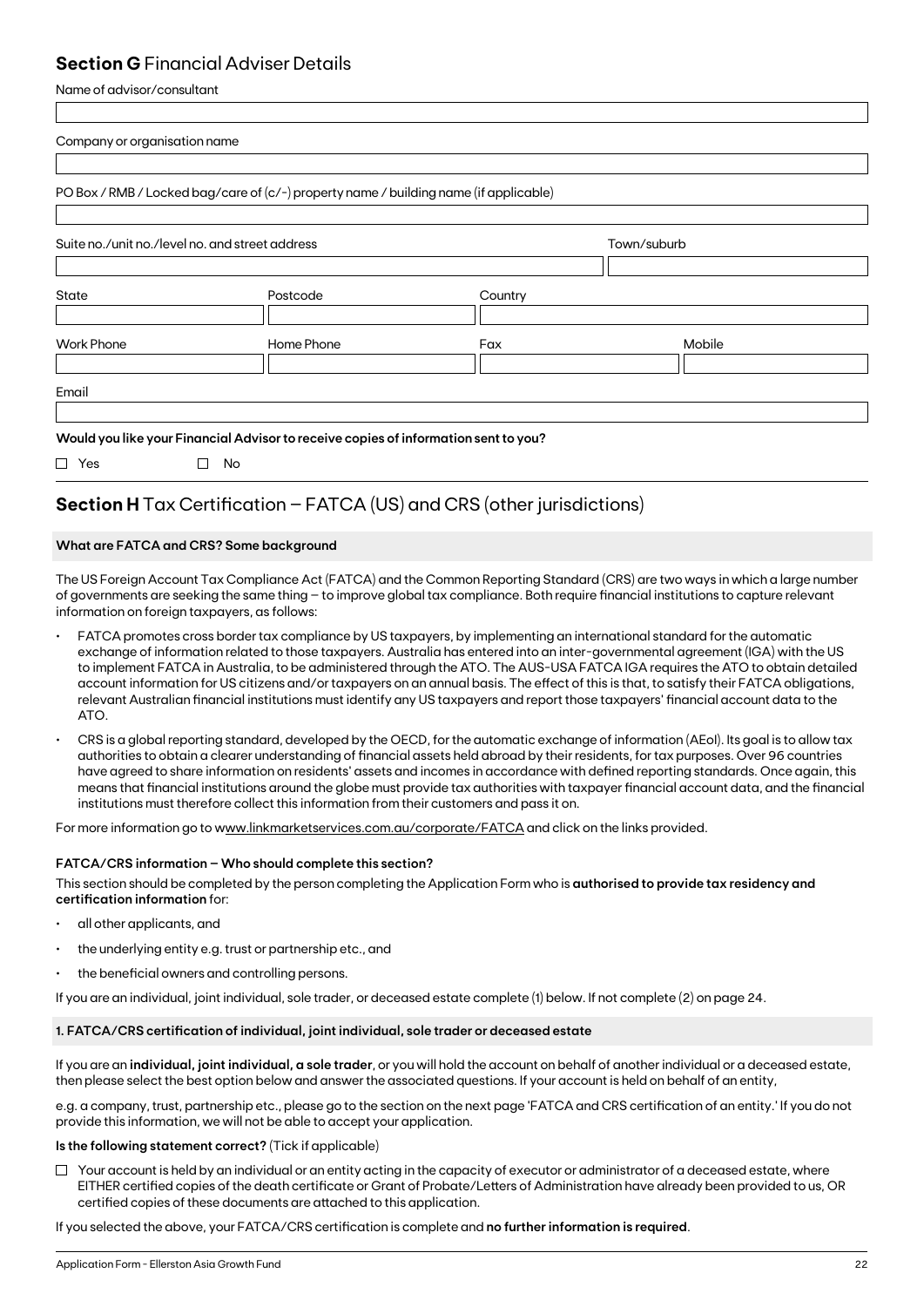# **Section H** Tax Certification – FATCA (US) and CRS (other jurisdictions) *Continued*

**Is/are all of the Individual applicants (including the person/s for whom the account will be held e.g. a children's account) a citizen or a resident for tax purposes in a country other than Australia?**

- Yes please complete 1.2 **Foreign Individual Investors and Individual Beneficial Owner** details below. Note: If an individual is both an Australian and a foreign tax resident, or a tax resident of more than one foreign country, you must also provide this information.
- No your FATCA/CRS certification is complete and **no further information is require**d.
- $\Box$  Only some of the individuals are Australian tax residents:
	- For those Individuals who are **Australian tax residents only** (including the person/s for whom the account is held), please complete 1.1 **Australian tax resident** information below.
	- For the remaining individuals (i.e. who are NOT solely Australian tax residents), please complete 1.2 **Foreign Individual Investors and Individual Beneficial Owner** details below.

#### **1.1 Australian tax resident information**

Full name of Australian tax resident 1

Full name of Australian tax resident 2

Full name of Australian tax resident 3

## **1.2 Foreign Individual Investor(s) and Individual Beneficial Owner(s) details**

Please provide ALL information, including your foreign TIN (Taxpayer Identification Number), or exclusions, as relevant. Where a TIN is issued by your jurisdiction, failure to provide this information may result in your application not being processed.

| Full name of individual 1                 |                            |        | Date of birth                                                       |
|-------------------------------------------|----------------------------|--------|---------------------------------------------------------------------|
|                                           |                            |        |                                                                     |
| Street address (PO Box is NOT acceptable) |                            |        |                                                                     |
|                                           |                            |        |                                                                     |
| Country 1 of tax residency                | Country 2 of tax residency |        | Country 3 of tax residency                                          |
|                                           |                            |        |                                                                     |
|                                           |                            |        | Country does not require collection of TINs                         |
| TIN <sub>1</sub>                          | <b>OR</b>                  |        | TIN is available but, has not obtained or has not been issued a TIN |
|                                           |                            |        | Country does not require collection of TINs                         |
| TIN <sub>2</sub><br>П                     | OR.                        |        | TIN is available but, has not obtained or has not been issued a TIN |
|                                           |                            |        | Country does not require collection of TINs                         |
| TIN <sub>3</sub><br>$\Box$                | OR.                        |        | TIN is available but, has not obtained or has not been issued a TIN |
| Full name of individual 2                 |                            |        | Date of birth                                                       |
|                                           |                            |        |                                                                     |
| Street address (PO Box is NOT acceptable) |                            |        |                                                                     |
|                                           |                            |        |                                                                     |
| Country 1 of tax residency                | Country 2 of tax residency |        | Country 3 of tax residency                                          |
|                                           |                            |        |                                                                     |
|                                           |                            |        | Country does not require collection of TINs                         |
| TIN <sub>1</sub>                          | <b>OR</b>                  |        | TIN is available but, has not obtained or has not been issued a TIN |
|                                           |                            | $\Box$ | Country does not require collection of TINs                         |
| TIN <sub>2</sub><br>П                     | <b>OR</b>                  |        | TIN is available but, has not obtained or has not been issued a TIN |
|                                           |                            |        | Country does not require collection of TINs                         |
| TIN <sub>3</sub>                          | OR                         |        | TIN is available but, has not obtained or has not been issued a TIN |
|                                           |                            |        |                                                                     |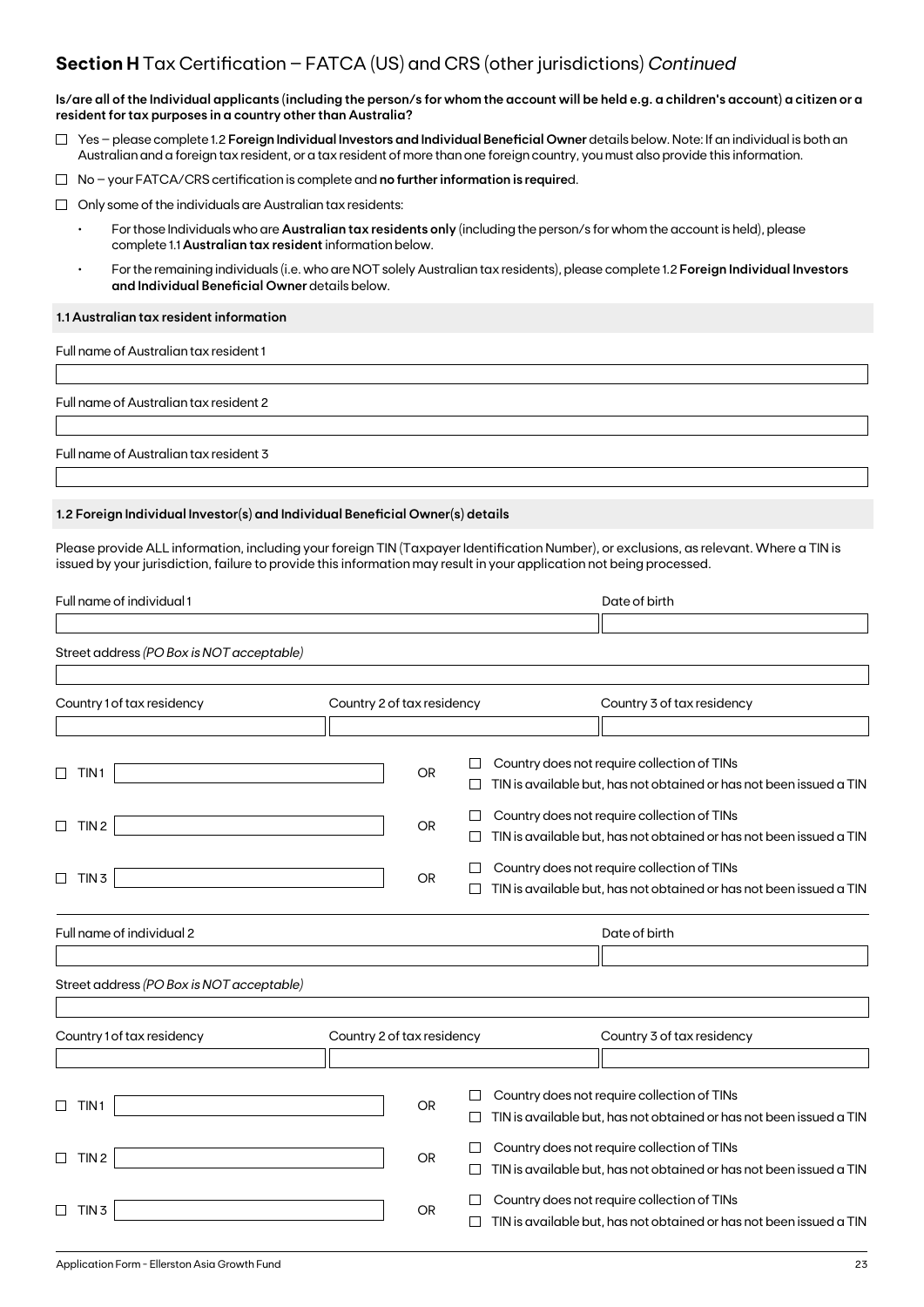# **Section H** Tax Certification – FATCA (US) and CRS (other jurisdictions) *Continued*

|           | Full name of individual 3                                                                                                                                                                             |                            |           |        |  | Date of birth                                                                                                                                |
|-----------|-------------------------------------------------------------------------------------------------------------------------------------------------------------------------------------------------------|----------------------------|-----------|--------|--|----------------------------------------------------------------------------------------------------------------------------------------------|
|           |                                                                                                                                                                                                       |                            |           |        |  |                                                                                                                                              |
|           | Street address (PO Box is NOT acceptable)                                                                                                                                                             |                            |           |        |  |                                                                                                                                              |
|           |                                                                                                                                                                                                       |                            |           |        |  |                                                                                                                                              |
|           | Country 1 of tax residency                                                                                                                                                                            | Country 2 of tax residency |           |        |  | Country 3 of tax residency                                                                                                                   |
|           |                                                                                                                                                                                                       |                            |           |        |  |                                                                                                                                              |
|           | TIN <sub>1</sub>                                                                                                                                                                                      |                            | OR        |        |  | Country does not require collection of TINs                                                                                                  |
|           |                                                                                                                                                                                                       |                            |           | $\Box$ |  | TIN is available but, has not obtained or has not been issued a TIN                                                                          |
| $\Box$    | TIN 2                                                                                                                                                                                                 |                            | OR        | $\Box$ |  | Country does not require collection of TINs                                                                                                  |
|           |                                                                                                                                                                                                       |                            |           | $\Box$ |  | TIN is available but, has not obtained or has not been issued a TIN                                                                          |
|           | TIN <sub>3</sub>                                                                                                                                                                                      |                            | <b>OR</b> | ⊔      |  | Country does not require collection of TINs                                                                                                  |
|           |                                                                                                                                                                                                       |                            |           |        |  | TIN is available but, has not obtained or has not been issued a TIN                                                                          |
|           |                                                                                                                                                                                                       |                            |           |        |  |                                                                                                                                              |
|           | 2. Company, Entity, Trust, Superannuation Fund, Association or Other                                                                                                                                  |                            |           |        |  |                                                                                                                                              |
|           | If you are an investor that is one of the following:                                                                                                                                                  |                            |           |        |  |                                                                                                                                              |
|           | A company or other incorporated body, or                                                                                                                                                              |                            |           |        |  |                                                                                                                                              |
|           | Another type of entity e.g. a trust, partnership, cooperative or association etc, or                                                                                                                  |                            |           |        |  |                                                                                                                                              |
|           | body, co-operative, association or other type of entity,                                                                                                                                              |                            |           |        |  | An individual/s that will hold the Account on behalf of another entity that is a superannuation fund, trust, partnership, government         |
|           | accept your application.                                                                                                                                                                              |                            |           |        |  | then please select the best option below and answer the associated questions. If you do not provide this information, we will not be able to |
|           | The following best describes your organization (tick one)                                                                                                                                             |                            |           |        |  |                                                                                                                                              |
| $\Box$    | An Australian regulated superannuation fund (including a complying SMSF), retirement or pension fund. Please provide a<br>printout from the ATO's ABN Lookup or APRA that displays the fund's status. |                            |           |        |  |                                                                                                                                              |
|           | Please provide your ACN, ABN, ARBN or ARSN to complete your certification                                                                                                                             |                            |           |        |  |                                                                                                                                              |
|           | No further information is required.                                                                                                                                                                   |                            |           |        |  |                                                                                                                                              |
|           |                                                                                                                                                                                                       |                            |           |        |  |                                                                                                                                              |
|           | of the death certificate or Grant of Probate/Letters of Administration have already been provided to us, OR certified copies of these<br>documents are attached to this application.                  |                            |           |        |  | An account held by an entity acting in the capacity of executor or administrator of a deceased estate, where EITHER certified copies         |
|           | If you select this option, your certification is complete and no further information is required.                                                                                                     |                            |           |        |  |                                                                                                                                              |
|           |                                                                                                                                                                                                       |                            |           |        |  | $\Box$ Public Listed Company, Majority Owned Subsidiary of a Public Listed company, (includes public listed companies or majority owned      |
|           | subsidiaries of listed companies that are not Financial Institutions).                                                                                                                                |                            |           |        |  |                                                                                                                                              |
|           | Please provide the name of the market or stock exchange where your company is listed                                                                                                                  |                            |           |        |  |                                                                                                                                              |
|           | Please provide your unique reference code here, e.g. ASX number, ticker code.                                                                                                                         |                            |           |        |  |                                                                                                                                              |
| $\Box$    | include:                                                                                                                                                                                              |                            |           |        |  | Not a Financial Account, Certain accounts are NOT considered to be 'Financial Accounts' for the purposes of CRS and FATCA. These             |
|           | An Employee Share Scheme or Trust as defined in the Income Tax Assessment Act 1997                                                                                                                    |                            |           |        |  |                                                                                                                                              |
| $\bullet$ | An Escrow Account established in connection with a court order or judgment, or a sale, exchange, or lease of real or personal property<br>where certain requirements have been met.                   |                            |           |        |  |                                                                                                                                              |
|           | If you select this option, your certification is complete and no further information is required.                                                                                                     |                            |           |        |  |                                                                                                                                              |
|           | Exempt Beneficial Owner, Under CRS and FATCA, an Exempt Beneficial Owner includes, but is not limited to:                                                                                             |                            |           |        |  |                                                                                                                                              |
|           |                                                                                                                                                                                                       |                            |           |        |  |                                                                                                                                              |

- Australian government organisation or agency
- Reserve Bank of Australia
- International (including intergovernmental) organization

If you select this option, your certification is complete and no further FATCA/CRS information is required.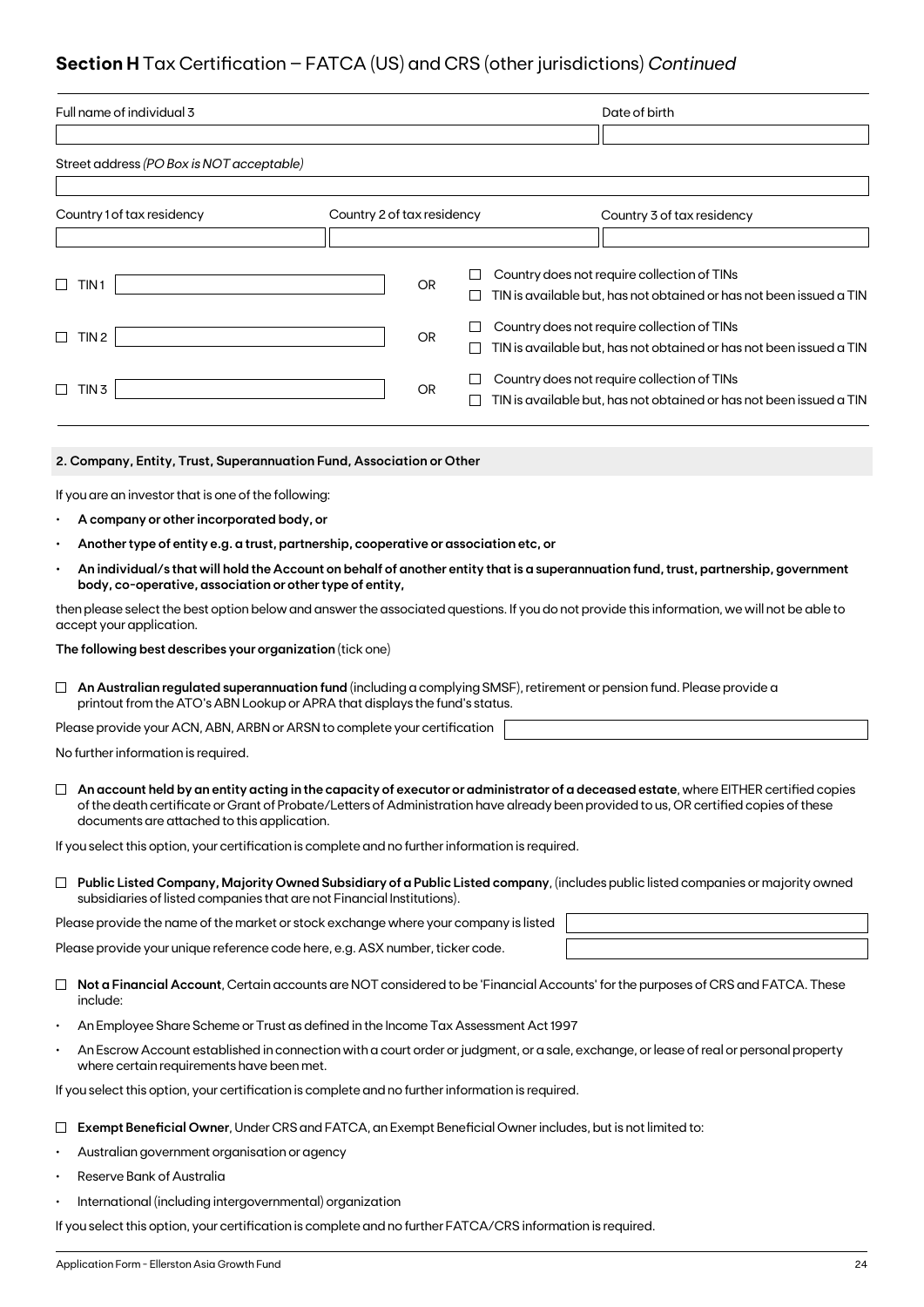|           | Financial institution. Includes:                                                                                                                                     |  |  |  |  |  |  |  |
|-----------|----------------------------------------------------------------------------------------------------------------------------------------------------------------------|--|--|--|--|--|--|--|
| $\bullet$ | Depository institution                                                                                                                                               |  |  |  |  |  |  |  |
| $\bullet$ | Investment entity                                                                                                                                                    |  |  |  |  |  |  |  |
| ٠         | Specified insurance company                                                                                                                                          |  |  |  |  |  |  |  |
|           | Custodian institution.                                                                                                                                               |  |  |  |  |  |  |  |
|           | If you select this option, please complete 2.1 Financial Institution below.                                                                                          |  |  |  |  |  |  |  |
| $\Box$    | Non-Financial Entity (NFE) or (NFFE). This includes the following entity types:                                                                                      |  |  |  |  |  |  |  |
| ٠         | Private or proprietary company that is NOT a financial institution                                                                                                   |  |  |  |  |  |  |  |
| ٠         | Public unlisted company that is NOT a financial institution                                                                                                          |  |  |  |  |  |  |  |
|           | Partnership                                                                                                                                                          |  |  |  |  |  |  |  |
| ٠         | Trust                                                                                                                                                                |  |  |  |  |  |  |  |
| ٠         | Co-operative                                                                                                                                                         |  |  |  |  |  |  |  |
|           | Association or club                                                                                                                                                  |  |  |  |  |  |  |  |
| ٠         | Registered or non-registered charitable organization                                                                                                                 |  |  |  |  |  |  |  |
|           | If you selected this option, please complete 2.2 NFE/NFFE entities below.                                                                                            |  |  |  |  |  |  |  |
|           | 2.1 Financial Institution                                                                                                                                            |  |  |  |  |  |  |  |
|           |                                                                                                                                                                      |  |  |  |  |  |  |  |
|           | <b>What is your GIIN?</b>                                                                                                                                            |  |  |  |  |  |  |  |
|           | If you do not have a GIIN, what is your financial institution status? (Tick one):                                                                                    |  |  |  |  |  |  |  |
| ப         | Deemed Compliant FFI (foreign financial institution)                                                                                                                 |  |  |  |  |  |  |  |
| $\sqcup$  | <b>Excepted FFI</b>                                                                                                                                                  |  |  |  |  |  |  |  |
| ⊔         | Non-participating FFI                                                                                                                                                |  |  |  |  |  |  |  |
| ⊔         | Other (please specify)                                                                                                                                               |  |  |  |  |  |  |  |
|           | Are you an Investment Entity (financial institution) located in a non-CRS participating jurisdiction and professionally managed by<br>another financial institution? |  |  |  |  |  |  |  |
|           | $\Box$ Yes<br>No                                                                                                                                                     |  |  |  |  |  |  |  |
|           | If you answered YES, please complete the remainder of this section and 2.2 NFE/NFFE entities.                                                                        |  |  |  |  |  |  |  |
|           | Is the registered holder of this account also a financial institution?                                                                                               |  |  |  |  |  |  |  |
|           | $\Box$ Yes<br>П<br>No                                                                                                                                                |  |  |  |  |  |  |  |
|           | If you answered Yes, please provide the GIIN (below) for the registered holder.                                                                                      |  |  |  |  |  |  |  |
|           | <b>What is holder's GIIN</b>                                                                                                                                         |  |  |  |  |  |  |  |
|           | If holder does not have a GIIN, what is its financial institution status (Tick one):                                                                                 |  |  |  |  |  |  |  |
| ⊔         | Deemed Compliant FFI (foreign financial institution)                                                                                                                 |  |  |  |  |  |  |  |
| ⊔         | Excepted FFI                                                                                                                                                         |  |  |  |  |  |  |  |
| ⊔         | Non-participating FFI                                                                                                                                                |  |  |  |  |  |  |  |
| ⊔         | Other (please specify)                                                                                                                                               |  |  |  |  |  |  |  |
|           | This completes the required information for Financial Institutions.                                                                                                  |  |  |  |  |  |  |  |

## **2.2 NFE/NFFE entities**

An entity is Active if it derives more than 50% of its income from the sale of goods or services AND it uses more than 50% of its assets to generate income from the sale of goods or services. An NFE is Passive if it does not fit the description of an Active entity, OR is a professionallymanaged investment entity located in a non-participating CRS (Common Reporting Standard) jurisdiction.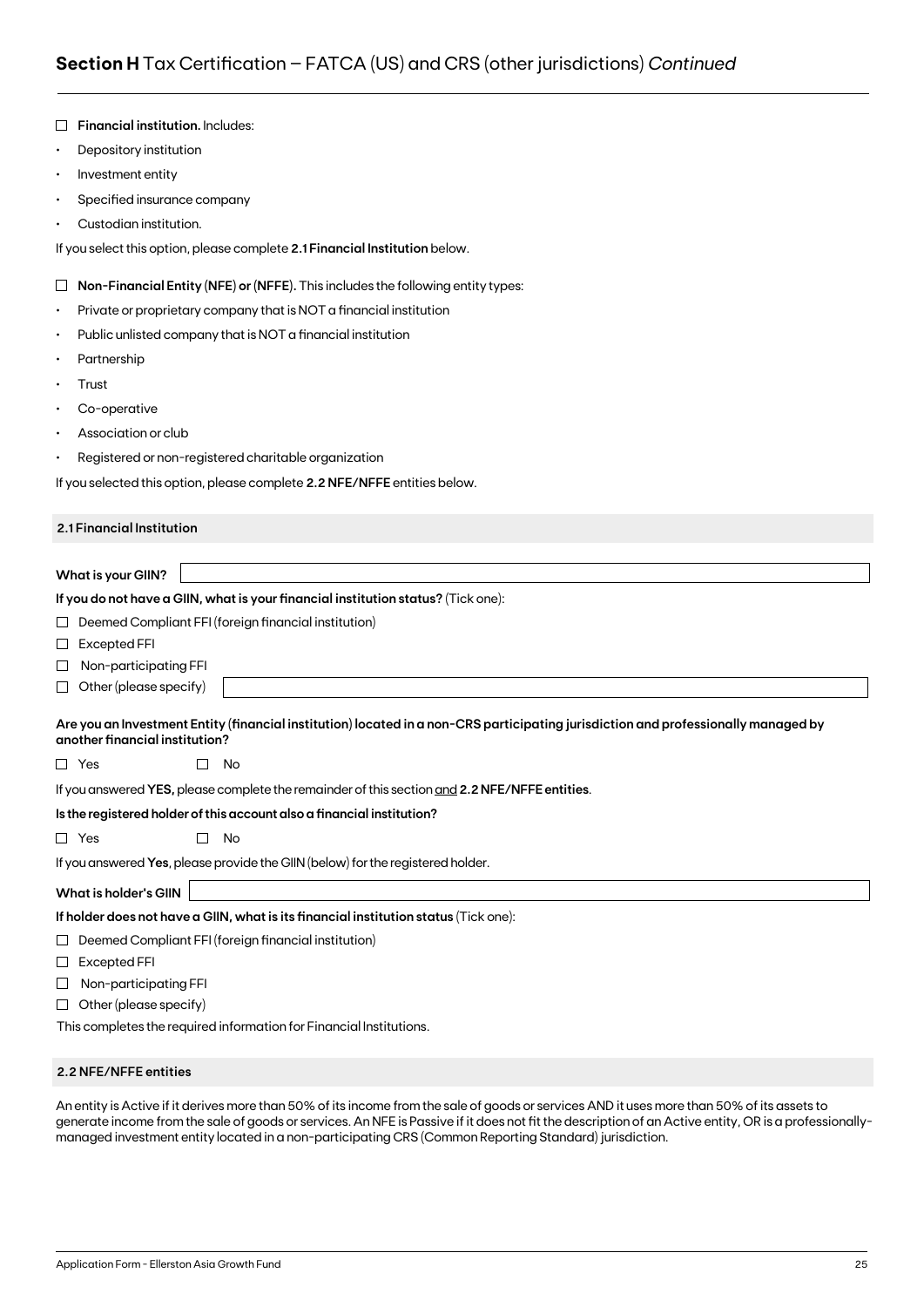# **Section H** Tax Certification – FATCA (US) and CRS (other jurisdictions) *Continued*

|                              | Is the NFE/NFFE Active or Passive?                                                                                                                                                                                                 |                            |           |             |                                                                                                                                                                                                                                                                                     |  |
|------------------------------|------------------------------------------------------------------------------------------------------------------------------------------------------------------------------------------------------------------------------------|----------------------------|-----------|-------------|-------------------------------------------------------------------------------------------------------------------------------------------------------------------------------------------------------------------------------------------------------------------------------------|--|
| Active<br>Passive            | If Active, please complete 2.3 Entity foreign tax residency information<br>If Passive, please complete 2.3 Entity foreign tax residency information and 2.4 Entity foreign beneficial owner(s) or<br>**Controlling Persons details |                            |           |             |                                                                                                                                                                                                                                                                                     |  |
|                              | 2.3 Entity foreign tax residency information (tick and/or provide details as indicated)                                                                                                                                            |                            |           |             |                                                                                                                                                                                                                                                                                     |  |
| $\Box$ Yes                   | Is this account holder a US citizen or a resident for tax purposes in a country other than Australia?<br>No<br>$\mathbf{L}$<br>If you answered No, your certification is complete and no further information is required.          |                            |           |             | If you answered Yes, please provide ALL information, including your foreign TIN (Taxpayer Identification Number) or exclusions, as relevant.<br>Where a TIN is issued by your jurisdiction, failure to provide this information may result in your application not being processed. |  |
| Country of tax residency 1   |                                                                                                                                                                                                                                    | Address                    |           |             |                                                                                                                                                                                                                                                                                     |  |
|                              |                                                                                                                                                                                                                                    |                            |           |             |                                                                                                                                                                                                                                                                                     |  |
| $\Box$ TIN1                  |                                                                                                                                                                                                                                    |                            | <b>OR</b> | $\Box$<br>⊔ | Country does not require collection of TINs<br>TIN is available but, has not obtained or has not been issued a TIN                                                                                                                                                                  |  |
| $\Box$ TIN 2                 |                                                                                                                                                                                                                                    |                            | OR        | ப<br>ப      | Country does not require collection of TINs<br>TIN is available but, has not obtained or has not been issued a TIN                                                                                                                                                                  |  |
| $\Box$ TIN 3                 |                                                                                                                                                                                                                                    |                            | OR        |             | Country does not require collection of TINs<br>TIN is available but, has not obtained or has not been issued a TIN                                                                                                                                                                  |  |
|                              | 2.4 Entity foreign beneficial owner(s) or ** Controlling Persons details                                                                                                                                                           |                            |           |             |                                                                                                                                                                                                                                                                                     |  |
| $\Box$ Yes                   | No                                                                                                                                                                                                                                 |                            |           |             | Is/Are any of the beneficial owner(s) or controlling persons a U.S. citizen or a resident for tax purposes in a country other than Australia?                                                                                                                                       |  |
|                              | If you answered No, your certification is complete and no further information is required.                                                                                                                                         |                            |           |             |                                                                                                                                                                                                                                                                                     |  |
|                              |                                                                                                                                                                                                                                    |                            |           |             | If you answered Yes, please provide ALL information, including your foreign TIN (Taxpayer Identification Number) or exclusions, as relevant.<br>Where a TIN is issued by your jurisdiction, failure to provide this information may result in your application not being processed. |  |
| Full name of individual 1    |                                                                                                                                                                                                                                    |                            |           |             | Date of birth                                                                                                                                                                                                                                                                       |  |
|                              | Street address (PO Box is NOT acceptable)                                                                                                                                                                                          |                            |           |             | Date of birth                                                                                                                                                                                                                                                                       |  |
|                              |                                                                                                                                                                                                                                    |                            |           |             |                                                                                                                                                                                                                                                                                     |  |
| Country 1 of tax residency   |                                                                                                                                                                                                                                    | Country 2 of tax residency |           |             | Country 3 of tax residency                                                                                                                                                                                                                                                          |  |
| $\sqcup$<br>TIN <sub>1</sub> |                                                                                                                                                                                                                                    |                            | <b>OR</b> | ப           | Country does not require collection of TINs<br>TIN is available but, has not obtained or has not been issued a TIN                                                                                                                                                                  |  |
| $\Box$ TIN 2                 |                                                                                                                                                                                                                                    |                            | <b>OR</b> | $\Box$<br>ப | Country does not require collection of TINs<br>TIN is available but, has not obtained or has not been issued a TIN                                                                                                                                                                  |  |
| $\Box$ TIN 3                 |                                                                                                                                                                                                                                    |                            | OR        | ப<br>$\Box$ | Country does not require collection of TINs<br>TIN is available but, has not obtained or has not been issued a TIN                                                                                                                                                                  |  |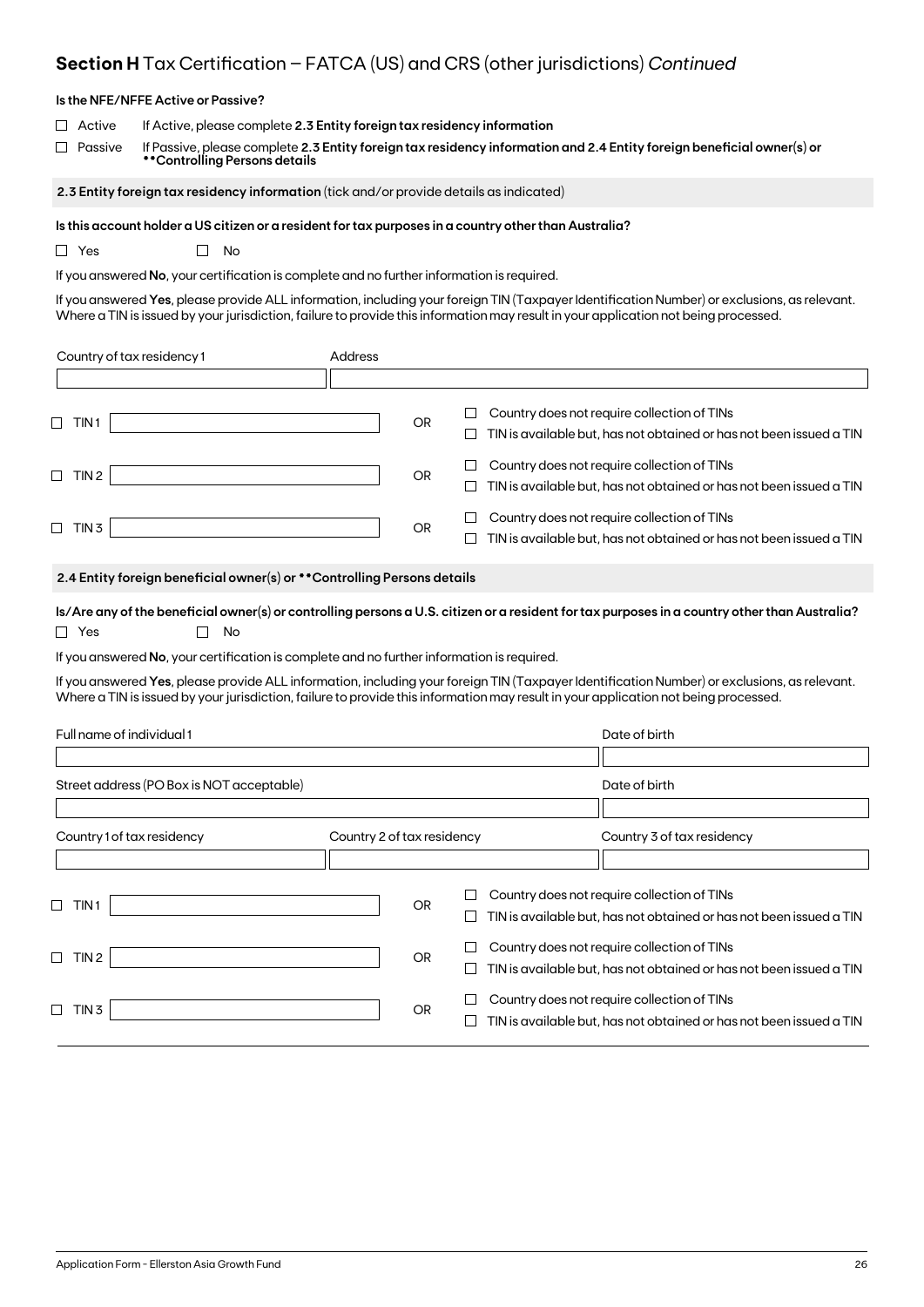# **Section H** Tax Certification – FATCA (US) and CRS (other jurisdictions) *Continued*

| Full name of individual 2                 |                            |           |              | Date of birth                                                       |
|-------------------------------------------|----------------------------|-----------|--------------|---------------------------------------------------------------------|
|                                           |                            |           |              |                                                                     |
| Street address (PO Box is NOT acceptable) |                            |           |              | Date of birth                                                       |
|                                           |                            |           |              |                                                                     |
| Country 1 of tax residency                | Country 2 of tax residency |           |              | Country 3 of tax residency                                          |
|                                           |                            |           |              |                                                                     |
| TIN <sub>1</sub><br>$\Box$                |                            | <b>OR</b> |              | Country does not require collection of TINs                         |
|                                           |                            |           |              | TIN is available but, has not obtained or has not been issued a TIN |
| TIN <sub>2</sub><br>$\Box$                |                            | <b>OR</b> |              | Country does not require collection of TINs                         |
|                                           |                            |           |              | TIN is available but, has not obtained or has not been issued a TIN |
| $\Box$<br>TIN <sub>3</sub>                |                            | <b>OR</b> |              | Country does not require collection of TINs                         |
|                                           |                            |           |              | TIN is available but, has not obtained or has not been issued a TIN |
|                                           |                            |           |              |                                                                     |
| Full name of individual 3                 |                            |           |              | Date of birth                                                       |
|                                           |                            |           |              |                                                                     |
| Street address (PO Box is NOT acceptable) |                            |           |              | Date of birth                                                       |
|                                           |                            |           |              |                                                                     |
| Country 1 of tax residency                | Country 2 of tax residency |           |              | Country 3 of tax residency                                          |
|                                           |                            |           |              |                                                                     |
|                                           |                            |           |              | Country does not require collection of TINs                         |
| TIN <sub>1</sub><br>$\Box$                |                            | OR        | $\Box$       | TIN is available but, has not obtained or has not been issued a TIN |
| TIN <sub>2</sub><br>$\Box$                |                            | <b>OR</b> |              | Country does not require collection of TINs                         |
|                                           |                            |           | $\mathbf{L}$ | TIN is available but, has not obtained or has not been issued a TIN |
| $\Box$<br>TIN 3                           |                            | <b>OR</b> |              | Country does not require collection of TINs                         |
|                                           |                            |           |              | TIN is available but, has not obtained or has not been issued a TIN |

\*Capitalised terms used in this section have the meanings defined in the intergovernmental agreement between the Australian and governments to improve international tax compliance and to implement FATCA dated 28 April 2014.

\*\* A Controlling Person means any individual who ultimately beneficially owns 25% or more of an entity or controls the entity, including control through a chain of ownership or by means of control other than direct control.

# **Section I** Subscription terms and conditions

To subscribe for New Units, an applicant (the Subscriber) must execute this Application Form. An application is only accepted on confirmation of acceptance in a Transaction Statement by Ellerston Capital Limited.

The Subscriber agrees to subscribe for New Units on these Subscription Terms and Conditions and in accordance with the Constitution.

## 1. **Definitions**

The following definitions apply to terms in this Section I. Terms not defined in this Section have the meaning set out in the Glossary section of the Product Disclosure Statement. The principles of interpretation set out in the Glossary of the Product Disclosure Statement also apply in this Application Form.

**Application Form** means this form upon which an application for New Units is made by a Subscriber.

**Application Price** means the sum payable for each New Unit calculated in accordance with this Application Form.

**Custodian** means the custodian (if any) for the Subscriber, named in this Application Form.

**New Unit** means a new fully paid unit in the Ellerston Asia Growth Fund Units which is the subject of this Application Form.

**Payment Date** means the date, specified by Ellerston Capital Limited in the Transaction Statement on which payment for New Units falls due.

**Product Disclosure Statement** means the Ellerston Asia Growth Fund PDS dated 01 October 2021.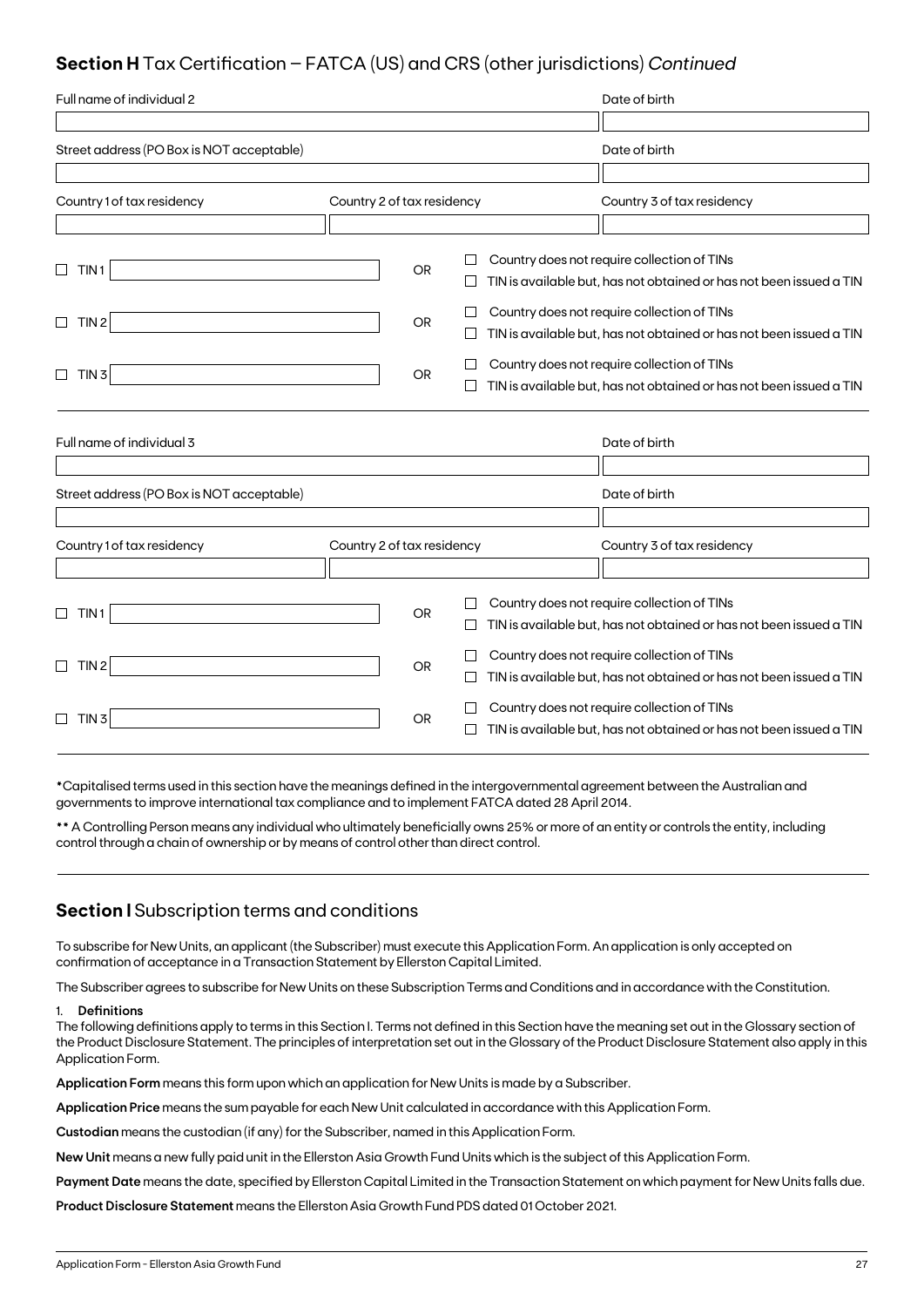# **Section I** Subscription Terms and Conditions *Continued*

**Target Market Determination** means the Ellerston Asian Growth Fund Target Market Determination dated 30 September 2021.

**Transaction Statement** means the notice given by Ellerston Capital Limited to the Subscriber specifying the amount for which the Application has been accepted and the Payment Date.

**Register** means the register of members kept on behalf of Ellerston Capital Limited as responsible entity of the Ellerston Asia Growth Fund by Link Market Services Limited.

**Subscription Terms and Conditions** means these terms and conditions on which applications for New Units are made and agreed to by the Subscriber.

### 2. **Subscriber to procure performance by custodian**

Where a Subscriber nominates a Custodian and the Custodian becomes a Unitholder, the Subscriber undertakes to procure that the Custodian, as Unitholder, performs the obligations and observes the restrictions imposed on it under this Application Form.

## 3. **Application for New Units**

- a) By lodging the Application Form, the Subscriber irrevocably applies for New Units, at the Application Price, up to the aggregate amount as set out in the Subscriber's Application Form (**Application Amount**) with the number of New Units being rounded down to the next whole number.
- b) The Application Amount is not payable on lodgement of the Application Form.
- c) If the Subscriber's Application is accepted in whole or in part, Ellerston Capital Limited will send the Subscriber a Transaction Statement setting out the amount in respect of which the Application has been accepted.
- d) A Subscriber's commitment is valid and enforceable against the Subscriber from the date on which the Subscriber's Application is accepted (**Effective Date**).
- e) The Subscriber must pay the Subscription Amount to Pacific Custodians Pty Limited Ellerston Asia Growth Fund on the Payment Date.

#### 4. **Indemnity**

The Subscriber indemnifies Ellerston Capital Limited and each of its officers, employees, advisers and agents (the **Indemnified Parties**) against all Claims and Liabilities (including legal costs on a full indemnity basis) incurred or suffered by or brought by or made or recovered against the Indemnified Parties in connection with, or arising out of, any breach of any provision of these Subscription Terms and Conditions by the Subscriber.

### 5. **Subscriber's acknowledgement**

The Subscriber acknowledges and agrees that in considering whether or not to apply for New Units and in proceeding to engage in due diligence enquiries, it did so on the basis that the Product Disclosure Statement it received containing information concerning the Ellerston Asia Growth Fund expressly excluded any reliance on information given to the Subscriber or statements or representations of Ellerston Capital Limited;

- a) The Subscriber represents and warrants to Ellerston Capital Limited that:
- in conducting due diligence, and subscribing for New Units, the Subscriber did not and does not rely on any statement, representation, warranty, condition, forecast or other conduct which may have been made by or on behalf of Ellerston Capital Limited including, to avoid doubt, the Product Disclosure Statement;
- (ii) it has had the opportunity to conduct due diligence and has satisfied itself in relation to matters arising from the due diligence;
- (iii) it understands, acknowledges and accepts the risks and uncertainties of the industry in which the Ellerston Asia Growth Fund operates and the general economic risks that impact on, or could reasonably be expected to impact on the Ellerston Asia Growth Fund, its assets, results, operations and prospects;
- (iv) irrespective of whether or not the due diligence was as full or exhaustive as the Subscriber would have wished, it has nevertheless, independently and without the benefit of any inducements, representations or warranties from Ellerston Capital Limited or any of its respective directors, officers, employees, agents or advisers, determined to enter into this Application Form; and
- (v) the disclosures regarding the Ellerston Asia Growth Fund including the information, forecasts and statements of intent contained in material provided to the Subscriber, and made in management presentations, are accepted by the Subscriber based on their own enquiries and understanding.
- b) The Subscriber acknowledges and agrees that, to the extent permitted by law, none of Ellerston Capital Limited or any of its respective directors, officers, employees, agents or advisers:
- (i) has made or makes any representation or warranty as to the accuracy or completeness of any disclosure or the provision of any information;
- (ii) accepts any duty of care in relation to the Subscriber in respect of any such information; and
- (iii) is to be liable to the Subscriber if, for whatever reason, any such information is or becomes inaccurate, incomplete or misleading in any particular way.
- c) Subject to any law to the contrary, all terms conditions, warranties and statements, whether expressed, implied, written, oral, collateral, statutory or otherwise, are excluded, and Ellerston Capital Limited and its respective directors, officers, employees, agents and advisers disclaim all Liabilities in relation to them to the maximum extent permitted by law.
- d) The Subscriber acknowledges that: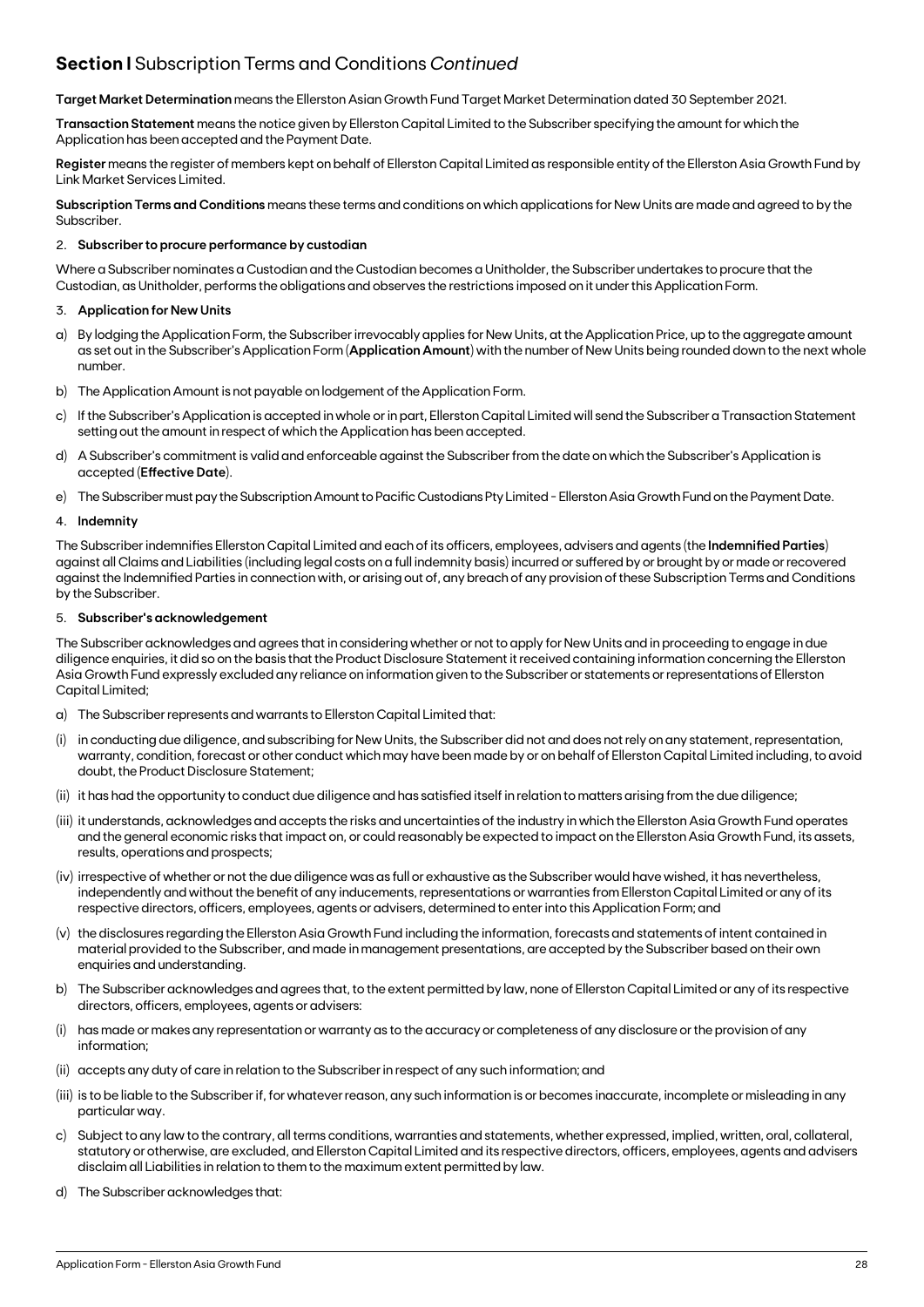# **Section I** Subscription Terms and Conditions *Continued*

## (i) it has read and understood the Target Market Determination;

(ii) the subscription for New Units is suitable for the Subscriber, having regards to the Target Market Determination;

(iii) it has read and understood, the Product Disclosure Statement; and

(iv) Ellerston Capital Limited has issued the Product Disclosure Statement and other information and materials relating to the offer, and has made the invitation to apply for Units in the Ellerston Asia Growth Fund only in its capacity as responsible entity of the Ellerston Asia Growth Fund, and in no other capacity, and its liability is limited to and can be enforced to the extent to which it can be and is in fact satisfied out of property of the Ellerston Asia Growth Fund from which Ellerston Capital Limited is actually indemnified for the liability. This limitation of Ellerston Capital Limited's liability applies to all liabilities and obligations of Ellerston Capital Limited in any way connected with any representation, warranty, conduct, omission, document or transaction related to the Ellerston Asia Growth Fund and the invitation to apply for Units in the Ellerston Asia Growth Fund.

## 6. **Representations and warranties by Subscriber**

The Subscriber represents and warrants to Ellerston Capital Limited that each of the following statements is true, accurate and not misleading as at the date of the Application Form and the Payment Date:

- a) its execution, delivery and performance of this Application including the Subscription Terms and Conditions does not violate its constitution (or other constituent documents);
- b) it is a validly existing entity under the laws of its place of incorporation or establishment;
- c) it has the corporate power to enter into and perform its obligations under this Application Form and to carry out the transactions contemplated thereby;
- d) it has taken all necessary corporate action to authorise its entry into the execution, delivery and performance of this Application Form and to carry out the transactions contemplated by this Application Form;
- e) this Application Form is a valid and binding obligation on it;
- f) if situated outside Australia, it is a person to whom an invitation or offer to subscribe for New Units in the manner contemplated by the Product Disclosure Statement and this Application Form is permitted by the laws of the jurisdiction in which it is situated and it is a person to whom the New Units can lawfully be offered and issued to under all applicable laws, without the need for any registration, formality or lodgement and it satisfies the requirements in the applicable jurisdictions and makes the warranties and representations set in clauses 9 to 11 below;
- g) in subscribing for New Units, it is in compliance with all relevant laws and regulations (including, without limitation, the requirements of the Australian Corporations Act.
- h) neither its entry into nor the performance by it of this Application Form nor any transaction contemplated under this Application Form violates in any material respect any provision of any judgment binding on it, its constituent documents, any law or any document, agreement or other arrangement binding on it or its assets; and
- i) it agrees to provide Ellerston Capital Limited with any other information or material that is reasonably required to establish the Subscriber's authority to apply for and acquire New Units and its compliance with applicable laws or to enable Ellerston Capital Limited to comply with its Anti-Money Laundering Policy.

#### 7. **Additional representations where the Subscriber is a trustee**

On execution of this Application Form where the Subscriber is a trustee, it represents and warrants to Ellerston Capital Limited that each of the following statements is true, accurate and not misleading as at the date of the Application Form and the Payment Date:

- a) it is empowered by the trust deed establishing the trust under which it is appointed as trustee (Trust Deed) to enter into and perform its obligations under Application Form and to carry out the acts and transactions contemplated by this Application Form;
- b) all necessary resolutions have been duly passed and all consents, approvals and other procedural matters have been obtained or attended to as required by the Trust Deed;
- c) it is the sole trustee of the trust;
- d) no property of the trust is liable to be re settled or set aside or transferred to any other trust;
- e) the trust has not been terminated, nor has any event for the vesting of the assets of the trust occurred;
- f) subject to the terms of the Trust Deed and limitations which may be imposed by general law, its right of indemnity out of, and lien over, the assets of the trust have not been limited in any way. To the best of its knowledge, it has no liability which may be set off against that right of indemnity;
- g) to the best of its knowledge, it has complied with all obligations and duties under the Trust Deed and at law where failure to comply would have a material adverse effect on its ability to perform under this Application Form; and
- h) You are acquiring the New Units for your own account for investment purposes only and not with a view to resale or distribution.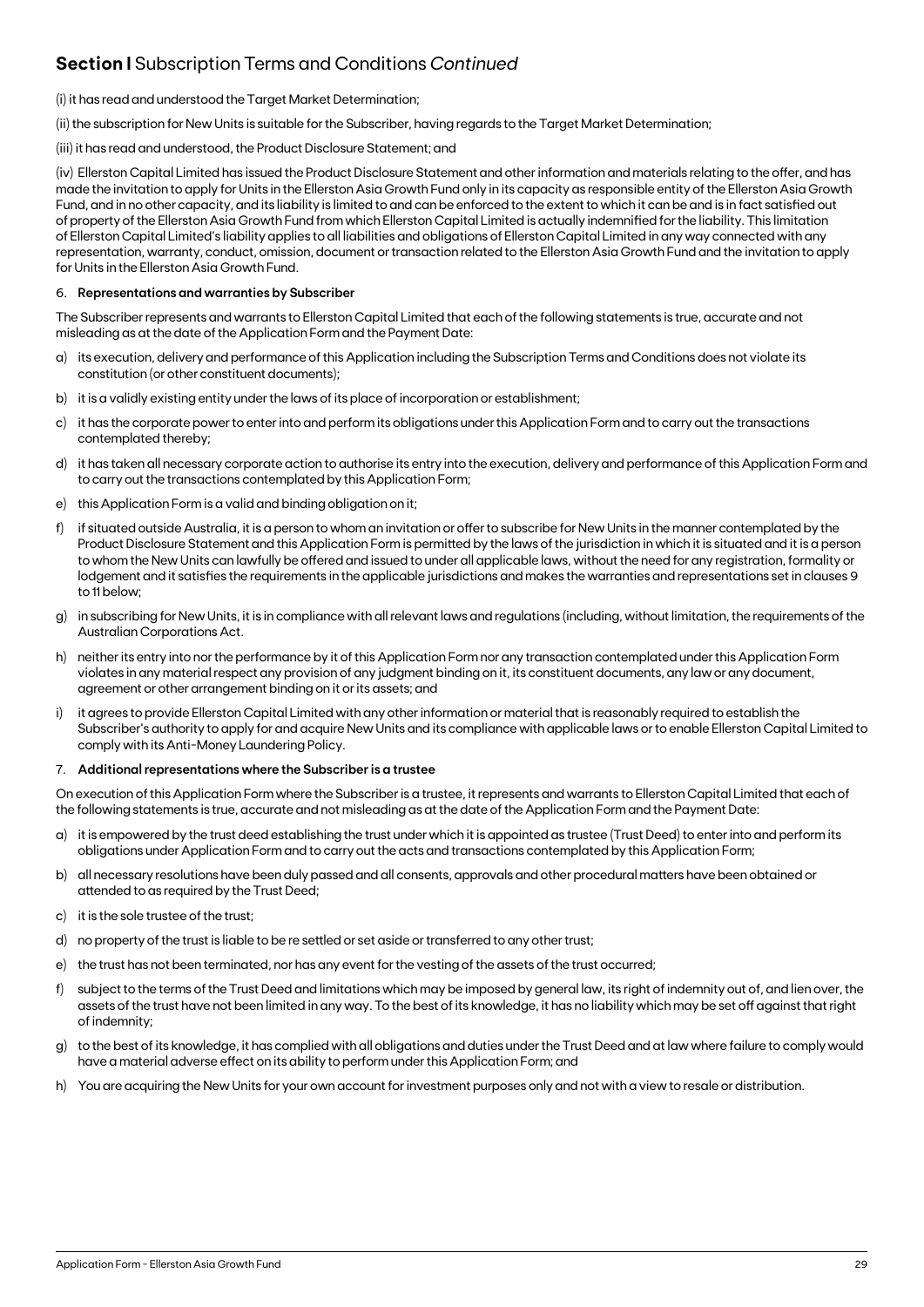# **Section I** Subscription Terms and Conditions *Continued*

## 8. **Notices**

Each communication (including each notice, consent, approval, request and demand) under or in connection with this Application Form:

- a) must be in writing;
- b) must be addressed as follows (or as otherwise notified by that Party to each other Party from time to time).

**Ellerston Capital Limited c/o Link Market Services PO Box 372**1 Rhodes, NSW 2138 Telephone: 1800 992 149

# **Subscriber**

Address provided by the Subscriber on the Application Form

- c) must be signed by the Party making it or (on that Party's behalf) by the solicitor for, or any attorney, director, secretary or authorised agent of, that Party;
- d) must be delivered by hand or posted by prepaid post to the address, or sent by fax to the number, of the addressee, in accordance with clause 8(b); and
- (i) is taken to be received by the addressee:(in the case of prepaid post sent to an address in the same country) on the third day after the date of posting;
- (ii) (in the case of prepaid post sent to an address in another country) on the fifth day after the date of posting by airmail;
- (iii) (in the case of fax) at the time in the place to which it is sent equivalent to the time shown on the transmission confirmation report produced by the fax machine from which it was sent; and
- (iv) (in the case of delivery by hand) on delivery, but if the communication is taken to be received on a day that is not a business day or after 5.00pm, it is taken to be received at 9.00am on the next business day.
- 9. **General**

### 9.1 **Governing law**

This Application Form is governed by and must be construed according to the law applying in New South Wales.

### 9.2 **Jurisdiction**

Each Party irrevocably:

- a) submits to the non-exclusive jurisdiction of the courts of New South Wales, and the courts competent to determine appeals from those courts, with respect to any proceedings that may be brought at any time relating to this Application Form; and
- b) waives any objection it may now or in the future have to the venue of any proceedings, and any claim it may now or in the future have that any proceedings have been brought in an inconvenient forum, if that venue falls within clause 9.2(a).

#### 9.3 **Amendments**

The Subscription Terms and Conditions may only be varied by or on behalf of Ellerston Capital Limited and the Subscriber in writing.

#### 9.4 **Waiver**

- a) Failure to exercise or enforce, or a delay in exercising or enforcing, or the partial exercise or enforcement of, a right, power or remedy provided by law or under this Application Form by a party does not preclude, or operate as a waiver of, the exercise or enforcement, or further exercise or enforcement, of that or any other right, power or remedy provided by law or under this Application Form.
- b) A waiver or consent given by a party under this Application Form is only effective and binding on that Party if it is given or confirmed in writing by that party.
- c) No waiver of a breach of a term of this Application Form operates as a waiver of another breach of that term or of a breach of any other term of this Application Form.

#### 9.5 **Further acts and documents**

Each party must promptly do all further acts and execute and deliver all further documents (in form and content reasonably satisfactory to that party) required by law or reasonably requested by the other party to give effect to this Application Form.

#### 9.6 **Consents**

Consent required under this Application Form from a party may be given or withheld, or may be given subject to any conditions, as that Party (in its absolute discretion) thinks fit, unless this Application Form expressly provides otherwise.

#### 9.7 **Assignment**

A party cannot assign, novate or otherwise transfer any of its rights or obligations under this Application Form without the prior consent of the other party.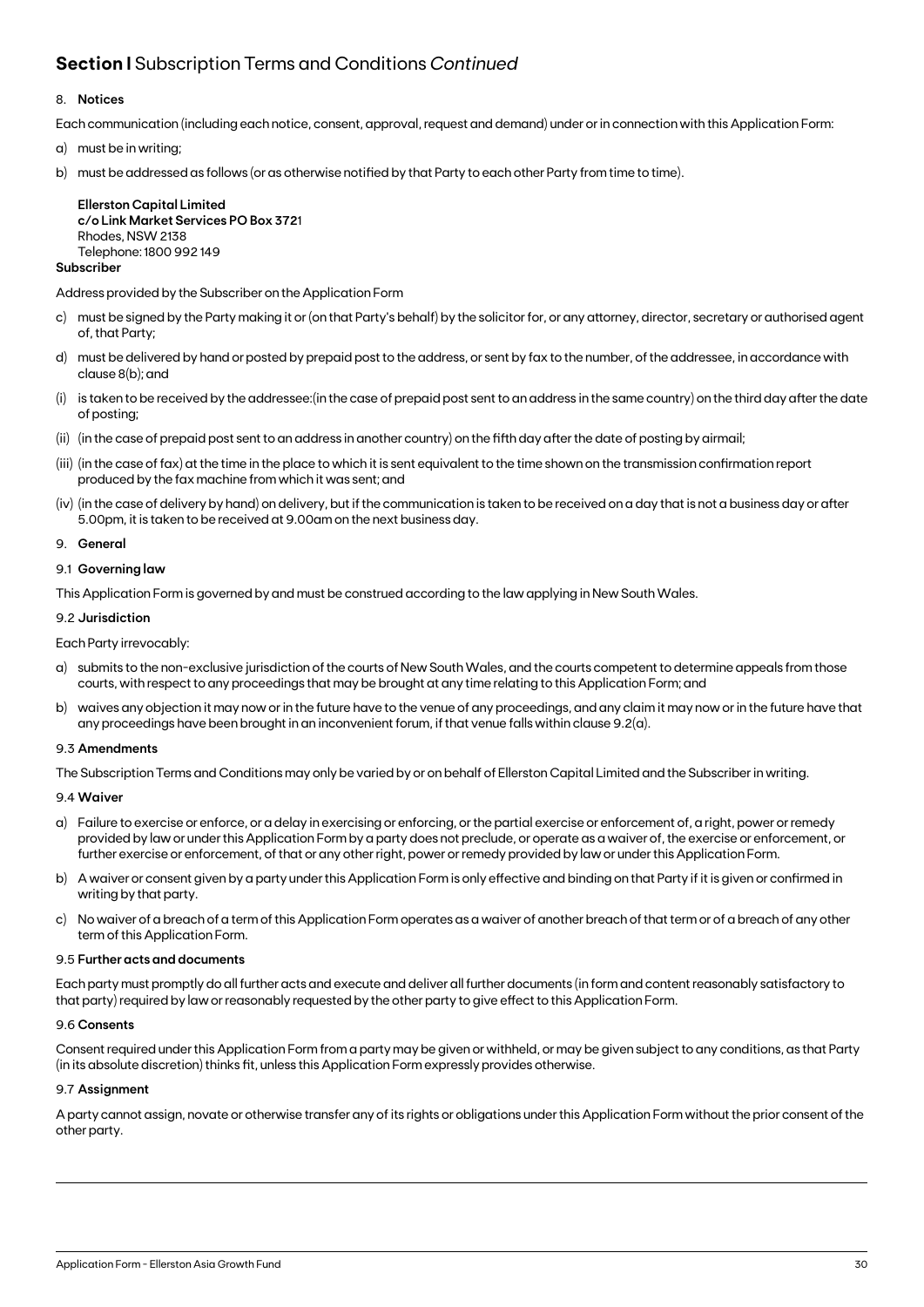# **Section J** Declarations and signatures

All parties must sign for joint applications. If signed under Power of attorney, the attorney must enclose a certified copy of the Power of Attorney and declare that he / she has not received notice of revocation of that power. The Power of Attorney must also enclose a certified copy of their driver's licence or passport, proof of identity or age card. If the application is for a company, two directors or a director and secretary must sign, unless the company is a sole director company, in which case the sole director only must sign.

## **I / we acknowledge that by signing below:**

I/we declare that the details given in this application form are true and correct. I/we acknowledge that by signing this application form, I / we:

- a. agree to become bound by the provisions of the Constitution of the Fund, as may be amended from time to time;
- b. understand that you may need to contact me and that I may need to provide additional information to meet the requirements of the Anti-Money Laundering and Counter-Terrorism Financing legislation; and
- c. agree to subscribe for New Units on the Subscription Terms and Conditions set out in Section I of this Application Form including by providing the representations and warranties set out therein.
- d. I/we confirm that I/we have read and understood the TMD. I/we also acknowledge that an investment in units in the Fund is suitable for me, having regard to the TMD.

### **I/We acknowledge that I/we understand that:**

- a. units in the Fund do not represent deposits or other liabilities of Ellerston Capital Limited or any other member of the Ellerston Capital Limited group;
- b. investing in the Fund is subject to investment risk, including possible delays in repayment and loss of income and principal invested; and
- c. neither Ellerston Capital Limited nor any other entity guarantees the performance of the Fund or the repayment of capital invested in the Fund.

### **I / we acknowledge that by signing this application form:**

I / we agree to provide any additional information and/or documentation required by Ellerston Capital Limited for FATCA/CRS purposes (in addition to that provided in Section H of this form) upon request, and to inform Ellerston Capital Limited if a change in circumstances means that any of the information or documentation provided is no longer correct.

| <b>Dated</b>                                                                          |                |                                         |                                            |
|---------------------------------------------------------------------------------------|----------------|-----------------------------------------|--------------------------------------------|
| Name of investor 1                                                                    |                | Name of investor 2                      |                                            |
|                                                                                       |                |                                         |                                            |
| Signature of investor 1                                                               |                | Signature of investor 2                 |                                            |
| Tick capacity (mandatory for companies)                                               |                | Tick capacity (mandatory for companies) |                                            |
| $\Box$ Sole Director<br>Director<br>$\Box$                                            | Secretary<br>⊔ | Sole Director                           | Director<br>Secretary<br>П<br>$\mathsf{L}$ |
| Power of Attorney                                                                     |                |                                         |                                            |
| Executed by and on behalf of                                                          |                |                                         |                                            |
| by its Attorney:                                                                      |                |                                         |                                            |
| Attorney name                                                                         |                | <b>Attorney Signature</b>               |                                            |
| in the presence of:                                                                   |                |                                         |                                            |
| Witness name                                                                          |                | Witness signature                       |                                            |
| Attorney's residential address (mandatory)                                            |                |                                         |                                            |
| PO Box / RMB / Locked bag/care of (c/-) property name / building name (if applicable) |                |                                         |                                            |
| Suite no./unit no./level no. and street address                                       |                |                                         | Town/suburb                                |
| State                                                                                 | Postcode       | Country                                 |                                            |
|                                                                                       |                |                                         |                                            |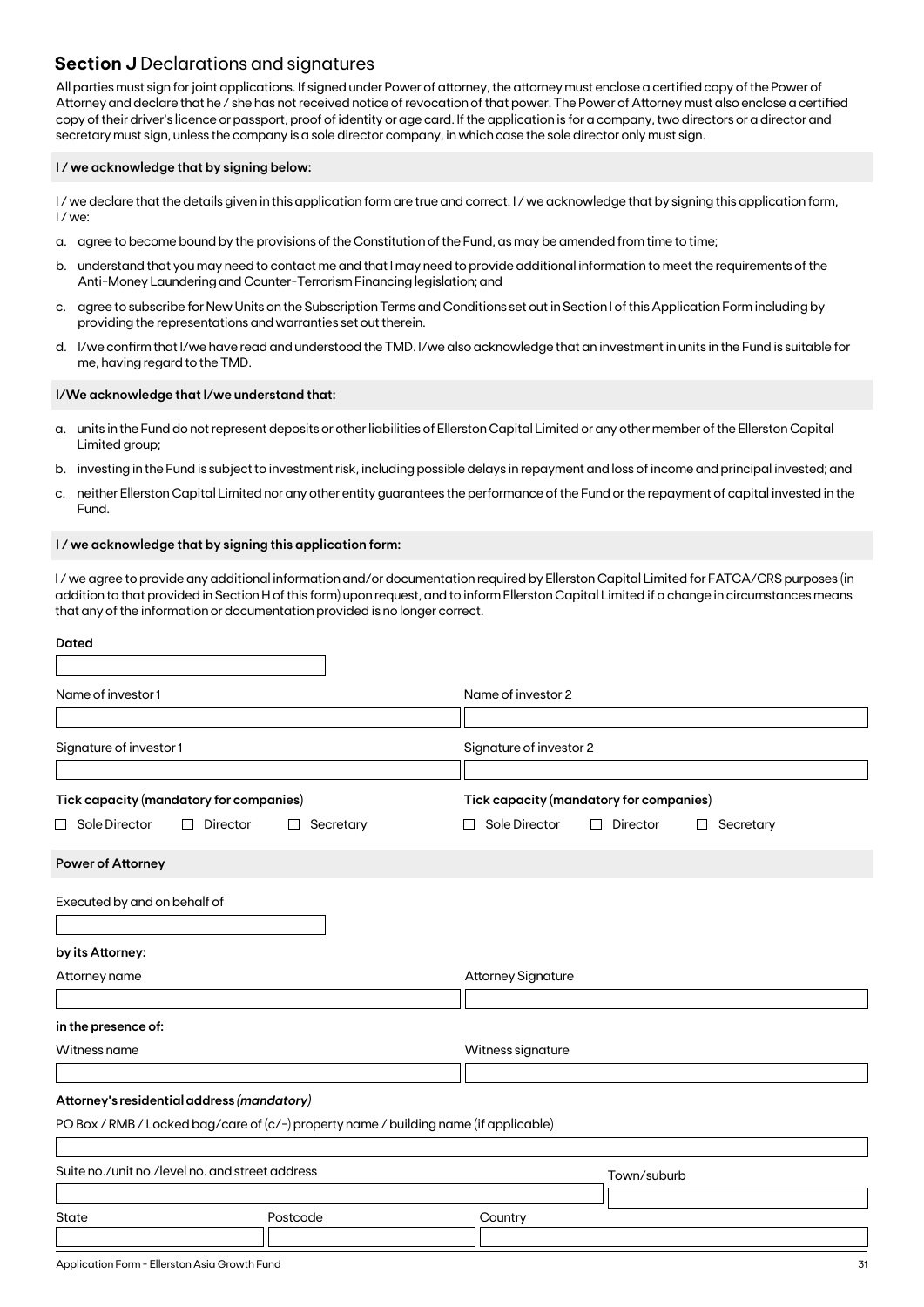# **Section K** Investor Identification Information

Please read this section CAREFULLY to ensure you include the required documents with your application, and tick the documents you are providing below.

## **Important notes:**

- **• Foreign language documents:** MUST be accompanied by an English translation prepared by an accredited translator.
- **Providing certified copies:** Where a certified copy is required, the investor should ensure that the requisite certification is signed by a suitably qualified person.

**Individuals, sole traders, individual trustees or partners, beneficial owners or individual governing member of an association or registered co-operatives, or beneficiaries (if required)**

**Please complete EITHER Option 1 OR Option 2 and attach the applicable documents to your application. Note that, for an applicant who is a natural person or a beneficiary (if required), a document provided must not have expired, other than in the case of a passport issued by the Commonwealth that has expired in the last two years.**

### **Option 1: Please attach at least ONE certified document from the list below**

#### **Primary photographic identity document:**

- $\Box$  Driver's licence or permit under a State/Territory government or an equivalent authority of a foreign country.
- $\Box$  Australian passport (current or expired within the last two years).
- $\Box$  Foreign passport or travel document that has a photograph and signature of the individual.
- $\Box$  Proof of age card provided by a State or Territory government.
- $\Box$  National identity card issued by a foreign government that has a photograph and signature of the individual.

#### OR

## **Option 2: Please attach at least ONE primary non-photographic certified document and at least ONE certified secondary document from the lists below**

## **Primary non-photographic identity document:**

- $\Box$  Australian birth certificate or birth extract.
- $\Box$  Australian citizenship certificate.
- $\Box$  Foreign citizenship certificate.
- Foreign birth certificate.
- Centrelink Pension Card or Centrelink Healthcare Card.

AND

## **Secondary non-photographic identity document:**

- $\Box$  A financial benefit document issued by the Commonwealth, State or Territory in the last 12 months that contains the name and address of the individual.
- $\Box$  An income tax assessment notice issued in the last 12 months that contains the name and address of the individual.
- $\Box$  A local government notice (e.g. rates notice) or utilities notice (e.g. gas or electricity bill) issued with the last 3 months.

## **Public companies**

#### **Each of the following:**

- $\Box$  A recent company extract from ASIC (or overseas company regulator) or certificate of incorporation.
- $\Box$  Specimen signatures of authorised signatories who are permitted to transact on the investment.
- $\Box$  If listed on a stock exchange, a list of names and addresses of shareholders holding 10% or more of the issued share capital.
- $\Box$  Where the company is not regulated by ASIC or an overseas regulator, individual shareholders holding more than 25% of issued share capital must produce the documentation listed above for Individual Applicants.

#### **Proprietary companies**

#### **Each of the following:**

- $\Box$  A recent company extract from ASIC (or overseas company regulator) or certificate of incorporation.
- $\Box$  Specimen signatures of authorised signatories who are permitted to transact on the investment.
- $\Box$  A list of names and addresses of shareholders holding 10% or more of the issued share capital.
- $\Box$  Where the company is not regulated by ASIC or an overseas regulator, individual shareholders holding more than 25% of issued share capital must produce the documentation listed above for Individual Applicants